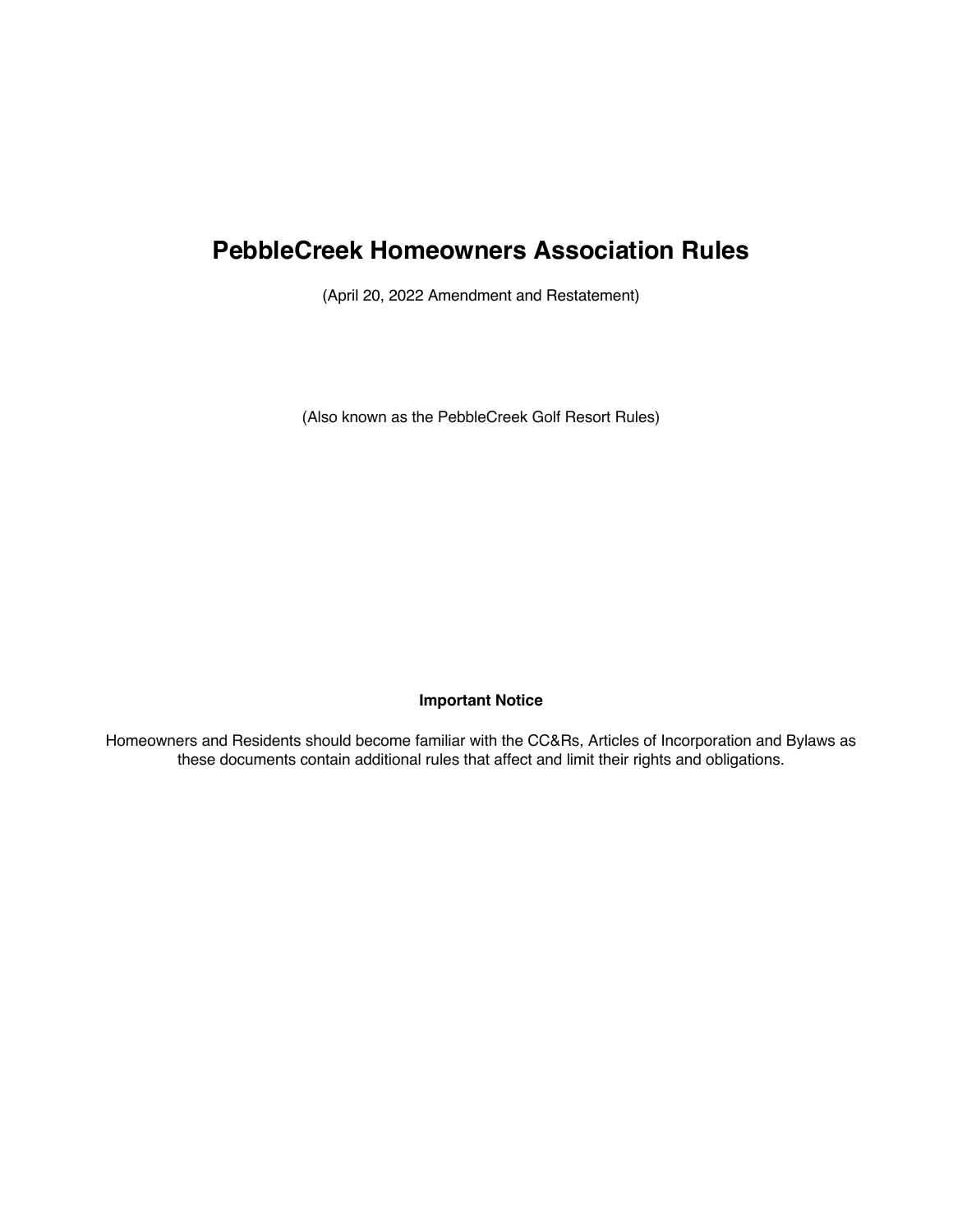# **TABLE OF CONTENTS**

|             | <b>Section</b>                                                                    |                                                                               | Page     |  |
|-------------|-----------------------------------------------------------------------------------|-------------------------------------------------------------------------------|----------|--|
| 1           | <b>Defined Terms and Interpretation</b>                                           |                                                                               |          |  |
|             | 1.1                                                                               | <b>Defined Terms</b>                                                          | 1        |  |
|             | 1.2                                                                               | Gender and Number                                                             | 4        |  |
| $\mathbf 2$ | <b>Rulemaking and Administration</b>                                              |                                                                               |          |  |
|             | 2.1                                                                               | Purpose and Scope of Rules                                                    | 5        |  |
|             | 2.2                                                                               | Application and Compliance                                                    | 5        |  |
|             | 2.3                                                                               | Amendment Procedure and Homeowner Input                                       | 5        |  |
|             | 2.4                                                                               | <b>Effective Date of Rules</b>                                                | 5        |  |
|             | 2.5                                                                               | Official Copy of the Rules                                                    | 5        |  |
|             | 2.6                                                                               | Homeowner Proposed Change                                                     | 5        |  |
|             | 2.7                                                                               | <b>Giving of Notices</b>                                                      | 5        |  |
|             | 2.8                                                                               | Imposition of Liens                                                           | 6        |  |
| 3           |                                                                                   | Occupant Age Restrictions, Association Membership, and Tenants                |          |  |
|             | 3.1                                                                               | Occupant Age Restrictions and Administration                                  | 7        |  |
|             | 3.2                                                                               | Members and Annual Assessments                                                | 8        |  |
|             | 3.3                                                                               | <b>Associate Members</b>                                                      | 8        |  |
|             | 3.4                                                                               | Tenants - Rental/Lease Property                                               | 8        |  |
| 4           |                                                                                   | <b>Code of Conduct</b>                                                        |          |  |
|             | 4.1                                                                               | <b>Prohibited Conduct</b>                                                     | 10       |  |
|             | 4.2                                                                               | Procedure                                                                     | 10       |  |
|             | 4.3                                                                               | Consequences                                                                  | 10       |  |
| 5           | Police, PebbleCreek Community Services Patrol, Non-resident Entry, and Solicitors |                                                                               |          |  |
|             | 5.1                                                                               | <b>Police Services</b>                                                        | 11       |  |
|             | 5.2                                                                               | The PebbleCreek Community Services Patrol                                     | 11       |  |
|             | 5.3                                                                               | <b>Patrol-attended Gates</b>                                                  | 11       |  |
|             | 5.4                                                                               | Non-resident Entry                                                            | 11       |  |
|             | 5.5                                                                               | Soliciting                                                                    | 11       |  |
| 6           |                                                                                   | Fines, Suspension of Privileges, and Hearings                                 |          |  |
|             | 6.1                                                                               | Citations                                                                     | 12       |  |
|             | 6.2                                                                               | Sanctions - Residents and Non-residents                                       | 12       |  |
|             | 6.3                                                                               | Fines                                                                         | 12       |  |
|             | 6.4<br>6.5                                                                        | Violation Notice and Appeals<br><b>Contest Procedure</b>                      | 14       |  |
|             | 6.6                                                                               | <b>Other Enforcement Avenues</b>                                              | 14<br>15 |  |
|             |                                                                                   |                                                                               |          |  |
| 7           | Vehicles, Traffic, Pedestrians, and Parking                                       |                                                                               |          |  |
|             | 7.1                                                                               | Purpose                                                                       | 16       |  |
|             | 7.2                                                                               | Vehicle Registration, Entry Passes and RFID Tags                              | 16       |  |
|             | 7.3                                                                               | <b>Traffic and Pedestrian Rules</b>                                           | 17       |  |
|             | 7.4<br>7.5                                                                        | <b>Parking Rules</b>                                                          | 18       |  |
|             | 7.6                                                                               | <b>Exceptions to Parking Rules</b><br>Special Rules for Recreational Vehicles | 18<br>20 |  |
|             | 7.7                                                                               | Additional Parking Rules for Business Visitors                                | 20       |  |
|             |                                                                                   |                                                                               |          |  |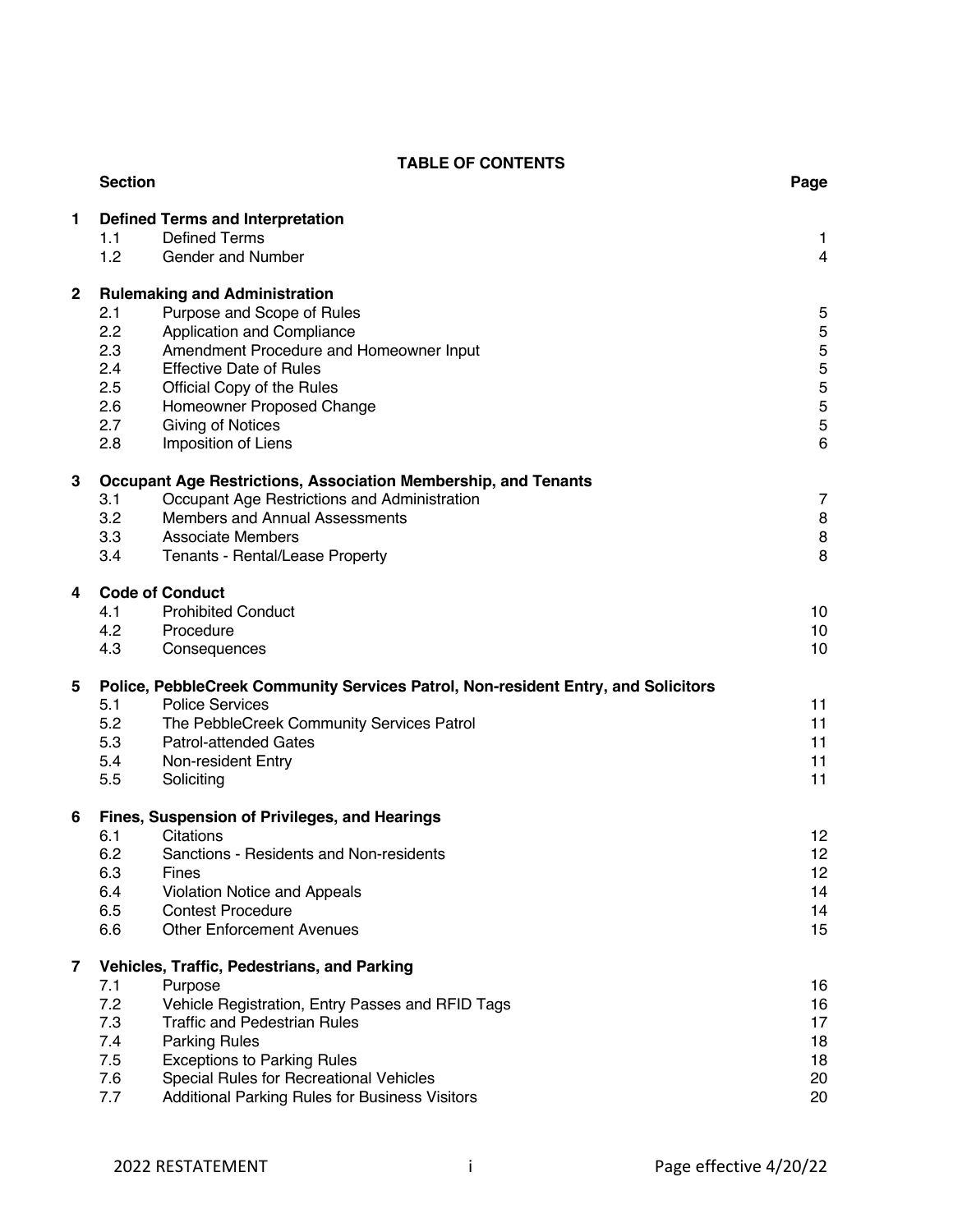|   | 7.8<br>7.9                                         | Special Restrictions for Oversized and Other Vehicles<br>Inoperable Vehicles | 20<br>21 |  |
|---|----------------------------------------------------|------------------------------------------------------------------------------|----------|--|
| 8 | <b>Property Exterior Appearance and Activities</b> |                                                                              |          |  |
|   | 8.1                                                | <b>Exterior Modifications</b>                                                | 22       |  |
|   | 8.2                                                | <b>Holiday Decorations</b>                                                   | 22       |  |
|   | 8.3                                                | <b>Window Coverings</b>                                                      | 22       |  |
|   | 8.4                                                | Nuisances                                                                    | 22       |  |
|   | 8.5                                                | Maintenance and Dust Control                                                 | 22       |  |
|   | 8.6                                                | Outside Lighting                                                             | 23       |  |
|   | 8.7                                                | Recyclables and Trash                                                        | 23       |  |
|   | 8.8                                                | Conduct of Business on Residential Use Property                              | 23       |  |
|   | 8.9                                                | Flags on Vertical Flagpoles                                                  | 24       |  |
|   | 8.10                                               | Flags on Standards Other Than Vertical Flagpoles                             | 24       |  |
|   | 8.11                                               | Signs                                                                        | 25       |  |
| 9 |                                                    | <b>Animals and Birds</b>                                                     |          |  |
|   | 9.1                                                | <b>Pet Control</b>                                                           | 26       |  |
|   | 9.2                                                | Service Animals                                                              | 26       |  |
|   | 9.3                                                | <b>Wild Animals</b>                                                          | 26       |  |
|   |                                                    | 10 Resident Groups and Clubs                                                 |          |  |
|   | 10.1                                               | Purpose                                                                      | 27       |  |
|   | 10.2                                               | <b>Eligibility for Approval</b>                                              | 27       |  |
|   | 10.3                                               | Approval Procedure                                                           | 27       |  |
|   | 10.4                                               | Dissolution of the Resident Organization                                     | 27       |  |
|   | 10.5                                               | <b>Record Retention</b>                                                      | 27       |  |
|   | 10.6                                               | <b>Instructor Related Submissions</b>                                        | 27       |  |
|   | 10.7                                               | <b>Annual Submission</b>                                                     | 28       |  |
|   | 10.8                                               | <b>Notices</b>                                                               | 28       |  |
|   | 10.9                                               | Suspension and Termination of Approved Status                                | 28       |  |
|   |                                                    | 11 Facilities - Generally Applicable Rules                                   |          |  |
|   | 11.1                                               | <b>Authorized Users</b>                                                      | 29       |  |
|   | 11.2                                               | <b>Facility Scheduling and Booking</b>                                       | 29       |  |
|   | 11.3                                               | <b>Identification Cards</b>                                                  | 29       |  |
|   | 11.4                                               | Visitors Under 18 Years of Age                                               | 30       |  |
|   | 11.5                                               | <b>Resident Responsibility</b>                                               | 30       |  |
|   | 11.6                                               | Verification                                                                 | 30       |  |
|   | 11.7                                               | Priority of Use                                                              | 30       |  |
|   | 11.8                                               | PebbleCreek Dog Park                                                         | 30       |  |
|   | 11.9                                               | Trespassers                                                                  | 30       |  |
|   | 11.10                                              | Removal of Facility Property                                                 | 30       |  |
|   | 11.11<br>11.12                                     | Damage to Facility Property                                                  | 30       |  |
|   |                                                    | Loss of Personal Property                                                    | 30       |  |
|   | 11.13<br>11.14                                     | <b>Alcoholic Beverages</b><br>Smoking                                        | 31<br>31 |  |
|   | 11.15                                              | Firearms                                                                     | 31       |  |
|   | 11.16                                              | <b>Maintenance Areas</b>                                                     | 31       |  |
|   | 11.17                                              | <b>Instructor Fees and Contracts</b>                                         | 31       |  |
|   | 11.18                                              | <b>Posted Directives</b>                                                     | 31       |  |
|   | 11.19                                              | Website                                                                      | 31       |  |
|   | 11.20                                              | <b>Risks and Waiver Forms</b>                                                | 31       |  |
|   |                                                    |                                                                              |          |  |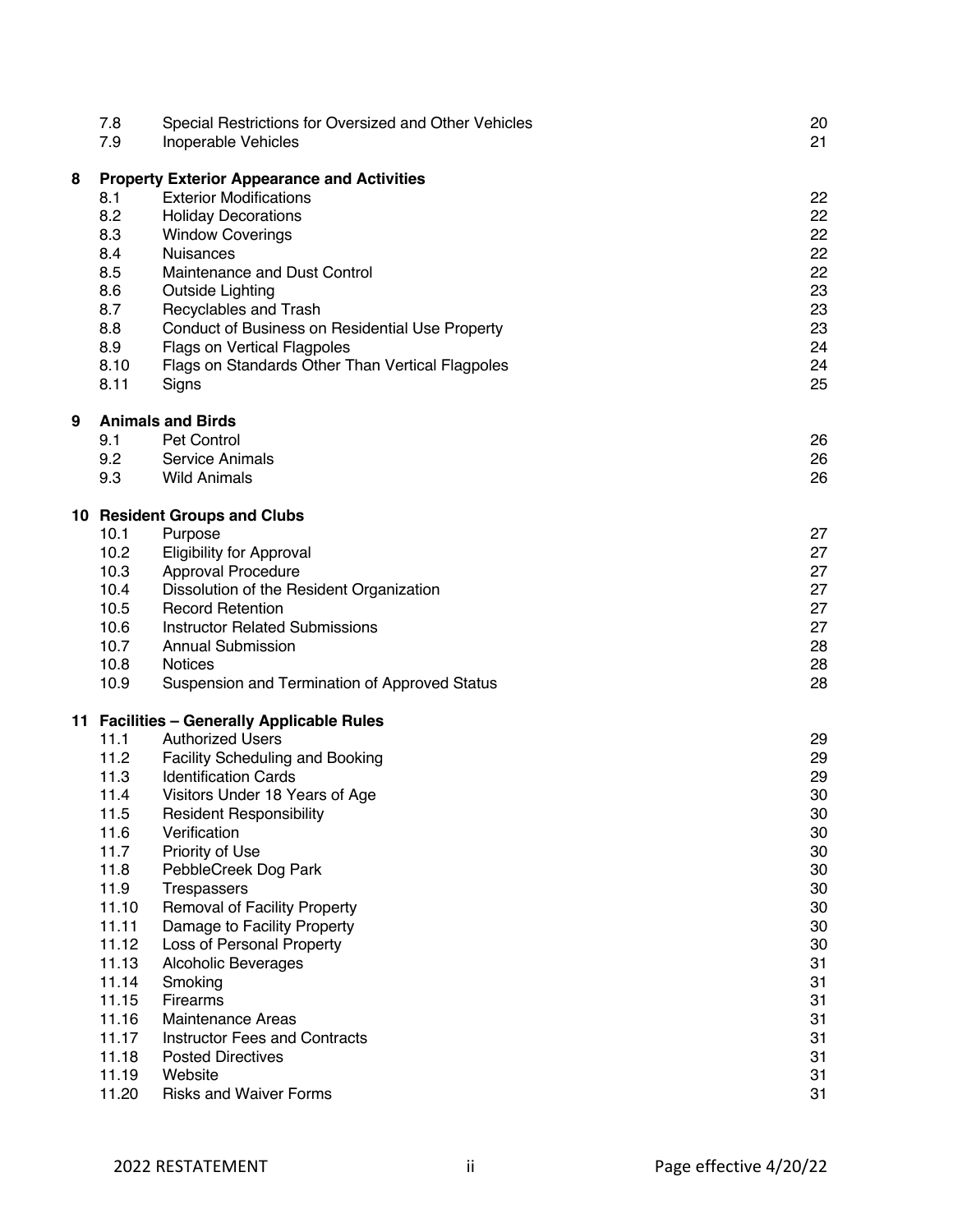| 11.21                                       | <b>Recording Open Board Meetings</b>                 | 32 |  |
|---------------------------------------------|------------------------------------------------------|----|--|
| <b>12 Clubhouse Facilities</b>              |                                                      |    |  |
| 12.1                                        | General                                              | 33 |  |
| 12.2                                        | Use of Rooms and Patios                              | 33 |  |
| 12.3                                        | Events                                               | 34 |  |
| 12.4                                        | <b>Facility Scheduling and Booking</b>               | 34 |  |
| 13 Swimming Pools and Spas                  |                                                      |    |  |
| 13.1                                        | <b>Authorized Use</b>                                | 35 |  |
| 13.2                                        | Use of Main Pools, Lap Pool, Spas                    | 35 |  |
| 13.3                                        | Use of Children's Pool                               | 35 |  |
| 13.4                                        | Group and Association Events                         | 36 |  |
| 13.5                                        | Lifeguards                                           | 36 |  |
| 13.6                                        | Restrictions                                         | 36 |  |
| <b>14 Fitness Center and Sports Center</b>  |                                                      |    |  |
| 14.1                                        | <b>Authorized Use</b>                                | 37 |  |
| 14.2                                        | Locker Rooms, Steam Rooms, Saunas and Lockers        | 37 |  |
| 14.3                                        | Dress Code                                           | 37 |  |
| <b>15 Tennis and Pickleball Court Rules</b> |                                                      |    |  |
| 15.1                                        | <b>Authorized Use</b>                                | 38 |  |
| 15.2                                        | General                                              | 38 |  |
| 15.3                                        | <b>Dress Code</b>                                    | 38 |  |
| 16 Bocce Ball and Horseshoes                |                                                      |    |  |
| 16.1                                        | <b>Authorized Use</b>                                | 39 |  |
| 16.2                                        | Hours, Reservations and Time Limits                  | 39 |  |
|                                             | <b>17 Golf Course Rules</b>                          |    |  |
| 17.1                                        | <b>Authorized Users</b>                              | 40 |  |
| 17.2                                        | General                                              | 40 |  |
| 17.3                                        | Tee Times and Check-in                               | 40 |  |
| 17.4                                        | Golf Carts and Segway Human Transporters             | 40 |  |
| 17.5                                        | Practice Ranges, Practice Greens and Pitching Greens | 41 |  |
| 17.6                                        | Dress Code                                           | 41 |  |
| 17.7                                        | Lakes                                                | 41 |  |
| <b>18 Creative Arts Facilities</b>          |                                                      |    |  |
| 18.1                                        | <b>Authorized Users</b>                              | 42 |  |
| 18.2                                        | Use of Rooms                                         | 42 |  |
| 18.3                                        | Safety                                               | 42 |  |
| 18.4                                        | <b>Artwork Sales Fee</b>                             | 42 |  |
| 19 Common Areas and Parks                   |                                                      |    |  |
| 19.1                                        | Common Areas                                         | 43 |  |
| 19.2                                        | Areas That Are Not Common Areas                      | 43 |  |
| 19.3                                        | Use of Common Areas                                  | 43 |  |
| 19.4                                        | Sunrise Park                                         | 43 |  |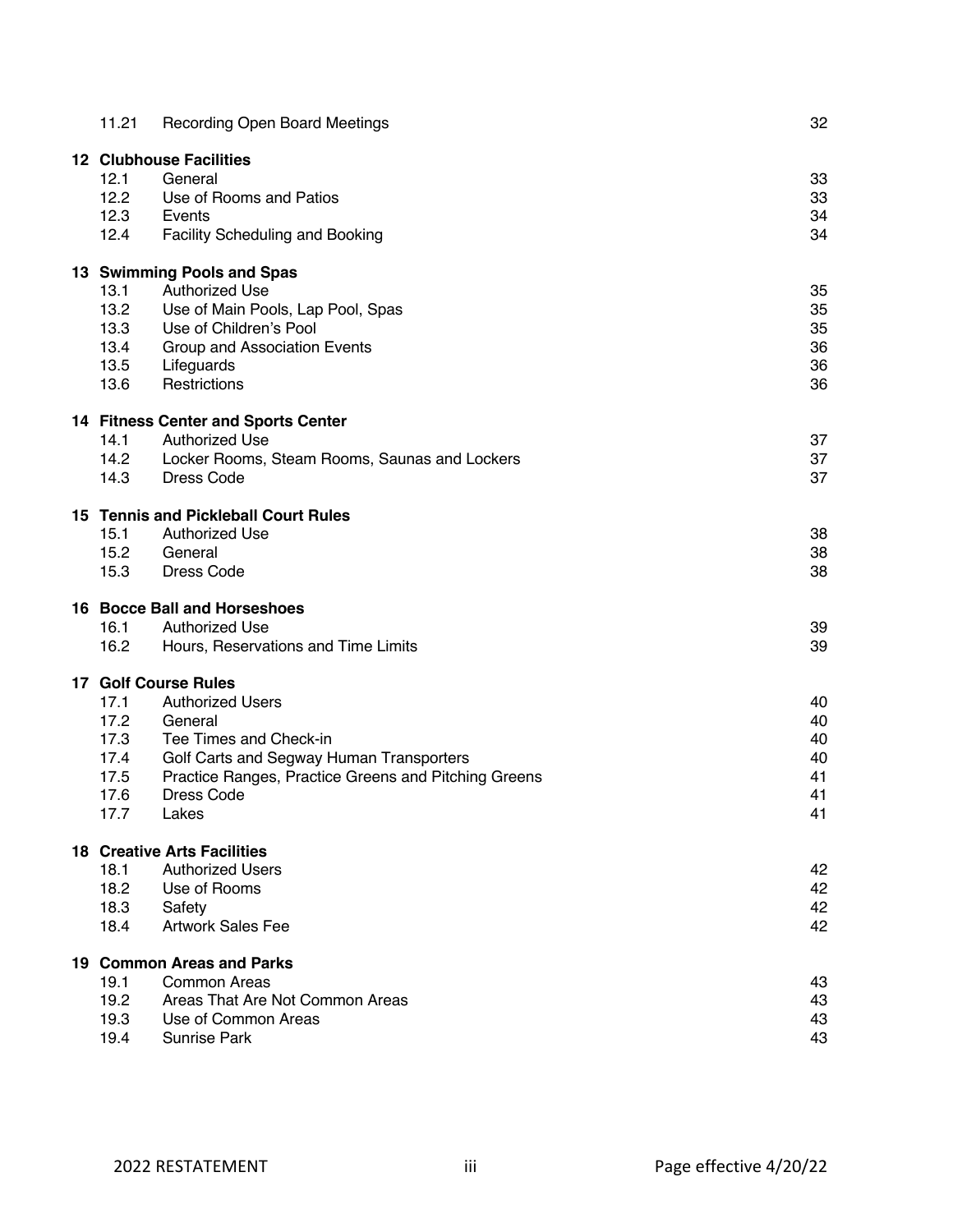## **Section 1: Defined Terms and Interpretation**

#### **1.1 Defined Terms:**

The following terms when used with initial capitalization have the meanings shown. Refer to the CC&Rs for additional detail.

"ALC" means the Architectural Landscape Committee established under the CC&Rs.

"Associate Member" means a person who is 19 years old or older, is residing at PebbleCreek with a Resident, is not a Homeowner, and for whom an additional annual assessment described in Section 3.2(c) has been paid.

"Association" shall mean the Arizona nonprofit corporation to be organized by Declarant to administer and enforce the Covenants and to exercise the rights, powers and duties set forth in this Declaration, and its successors and assigns. Declarant intends to name the Association "PebbleCreek Golf Resort Homeowners Association No. 1, Inc.", commonly referred to as the PebbleCreek Homeowners Association (PCHOA).

"Association Employee" means a person who is an employee of the Association.

"Board" means the Board of Directors of the Association.

"Business Visitor" means a Visitor who is engaging in a commercial, governmental, charitable or political activity, whether for profit, including, but not limited to, Robson construction contractors and subcontractors.

"CC&Rs" means the Declaration of Covenants, Conditions and Restrictions of PebbleCreek Golf Resort and related tract declarations, as from time to time supplemented or amended.

"Clubhouse" means either, or both, of the Eagle's Nest Country Club or the Tuscany Falls Country Club as the context requires,

"Common Area" has the meaning given in Section 19.1 of these Rules.

"Community Documents" means the CC&Rs, the Articles of Incorporation of the Association, its Bylaws, these Rules, and the ALC Guidelines.

"Declarant" shall mean PebbleCreek Properties Limited Partnership, an Arizona limited Partnership, whether acting in its own capacity or through a trustee. and its successors and assigns. Any assignment of all or any portion of Declarant's rights and powers shall be made by a recorded instrument executed by the assignor.

"Dwelling Unit" shall mean any building or portion of a building situated upon a Lot or Parcel, which building, or portion of a building is designed and intended for use and occupancy as a residence by a Single Family.

"Facilities"

(a) Recreational Facilities – any pools and sport facilities within the bounds of the PebbleCreek Golf Resort Homeowners Association No. 1, Inc.

Eagle's Nest Swimming Pool Complex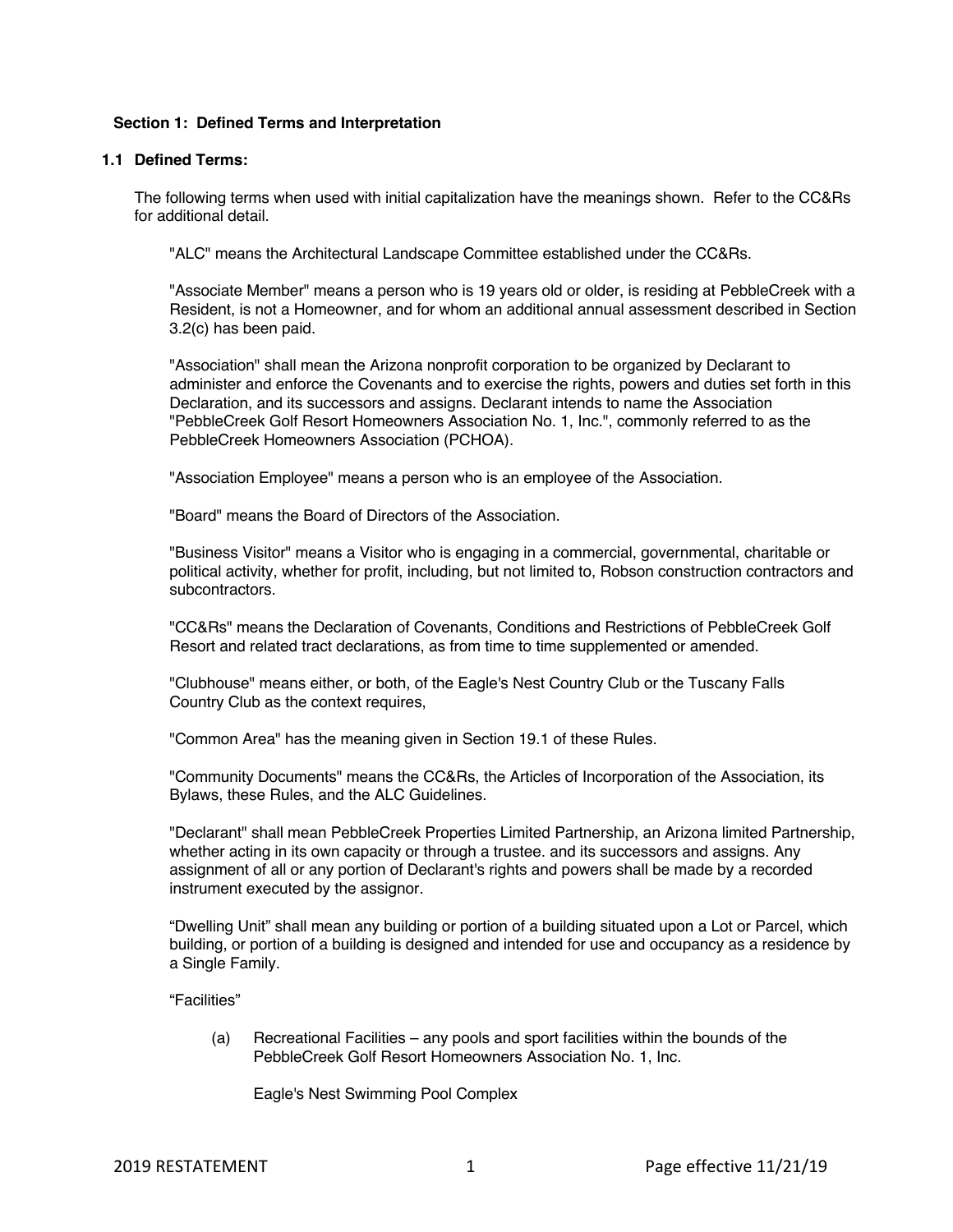Tuscany Falls Swimming Pool Complex Oasis Pool Complex Eagle's Nest Fitness Center Tuscany Falls Fitness Center Any Bocce Ball, Horseshoe, Tennis, Pickleball, Basketball or Handball Court Robson Softball Field PebbleCreek Dog Park

(b) Private Facilities open to the public – any of the following PebbleCreek facilities, which are open to the public, and are not subject to any identification requirements

Eagle's Nest Golf Course and Pro Shop Tuscany Falls Golf Course and Pro Shop Creative Arts Center (Expressions Gallery only) Renaissance Theater **Restaurants** 

"Facility Visitor" means a Visitor who is engaging in an authorized use of a PebbleCreek facility, golf course or other Common Area.

"Guest Relations" are persons manning the main gates at Eagle's Nest and Tuscany Falls.

"Guest Services" (see Resident and Guest Services).

"Homeowner" means the record holders of title to the fee simple interest of any Lot, including persons who are buying a Lot under a recorded contract (as defined in Arizona Revised Statutes), but excluding persons who hold such title merely as security. In the case of Lots the fee simple title to which is vested in a trustee pursuant to a trust agreement, the beneficiary of any such trust entitled to possession.

"Lot" shall mean any (a) area of real property within PebbleCreek Golf Resort designated as a Lot on any subdivision plat or replat recorded or approved by Declarant and limited by a Tract Declaration to either single Family Residential Use or Cluster Residential Use, and (b) any Condominium Unit within PebbleCreek Golf Resort which is limited to residential use by a Tract Declaration or declaration of condominium.

"Management Staff" means a person who is a member of the Board or its designee or who is an Association Employee who has management responsibilities.

"Membership" shall mean a membership in the Association and the rights granted to the owners of Lots pursuant to Article VI to participate in the Association.

"Non-resident" means any person who is not a Resident.

"PebbleCreek Community Services Patrol" means a service-oriented organization that encompasses a safety component in addition to enforcement of these Rules, the CC&Rs, the guidelines established in the PebbleCreek Community Services Policy and Procedures Manual and the ALC Guidelines.

"PebbleCreek" means the PebbleCreek Golf Resort.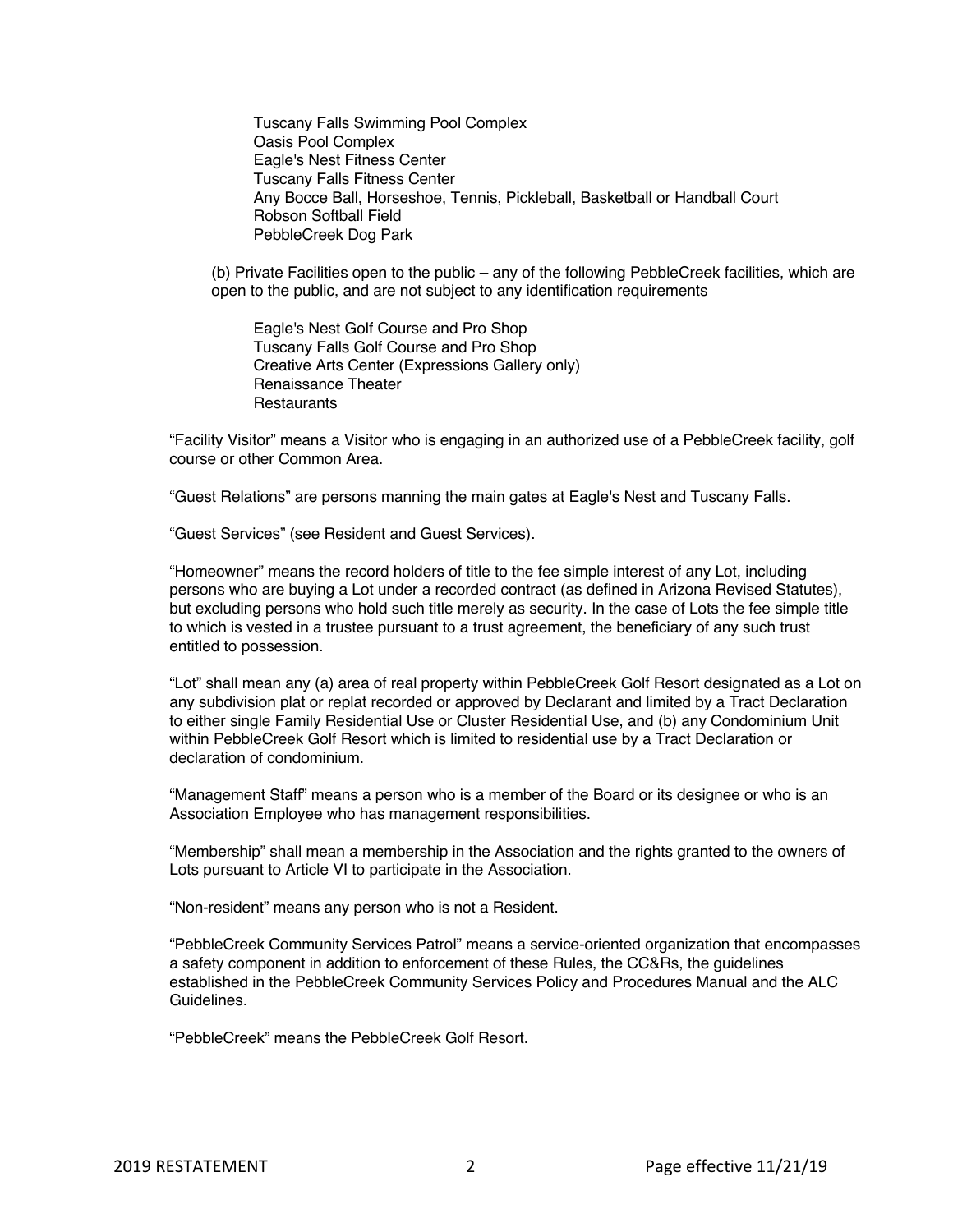"PebbleCreek Homeowners Association" means the non-profit corporation which serves as the governing body for the Association Membership. The affairs of the Association are conducted by a Board of Directors whose responsibility is to carry out the objectives of the Association.

"RCC" means the Rules Compliance Committee established by the Board.

"Resident" means:

(1) Each buyer under a contract (as defined in Arizona Revised Statutes Section 33-741) covering any part of the Assessable Property, regardless of whether the contract is recorded, provided the buyer is actually residing on any part of the Assessable Property, and each Owner, tenant or lessee actually residing on any part of the Assessable Property; and

(2) Members of the immediate family of each such Owner, lessee, tenant and of each buyer referred to in subparagraph (1) living in the same household with such Owner, lessee, tenant or buyer on any part of the Assessable Property.

Subject to such rules and regulations as the Association may hereafter specify (including the imposition of special nonresident fees for the use of Association Land if the Association shall so direct), the term "Resident" also shall include the onsite employees, guests or invitees of any such Owner, lessee, buyer or tenant, if and to the extent the Board in its absolute discretion by resolution so directs.

"Resident and Guest Services" perform services at the Eagle's Nest or Tuscany Falls Clubhouse front desk.

"Resident Organization" means a group or club that has met the requirements of Section 10 of these Rules and has received, and maintains, Board approval.

"Resident Visitor" means a Visitor who is visiting a Resident at the invitation of the Resident.

"Robson Employee" means a person who is employed at PebbleCreek as an employee of Robson Communities, Inc.

"Robson Preferred Guest" means a person who is participating in Robson's preferred guest program.

"Robson Visitor" means a Visitor who is visiting the Robson PebbleCreek Golf Resort sales office or who is a Robson Preferred Guest.

"Rules" means these PebbleCreek Golf Resort Home Owners Association Rules.

"RV" or "Recreational Vehicle" means a Vehicle that contains, as a minimum, facilities for sleeping.

"Single Family" means an individual living alone, or a group of two or more persons each related to the other by blood, marriage or legal adoption that maintain a common household on a Lot.

"Tenant" means a person who is renting or leasing a residence from a Homeowner and is residing therein. This includes members of the immediate family who are residing with such person in the residence on other than a temporary basis.

"Vehicle" means, but is not limited to, automobiles, bicycles, golf carts, Segway Human Transporters, motorcycles, ATVs, recreational vehicles, tractors, trailers and trucks.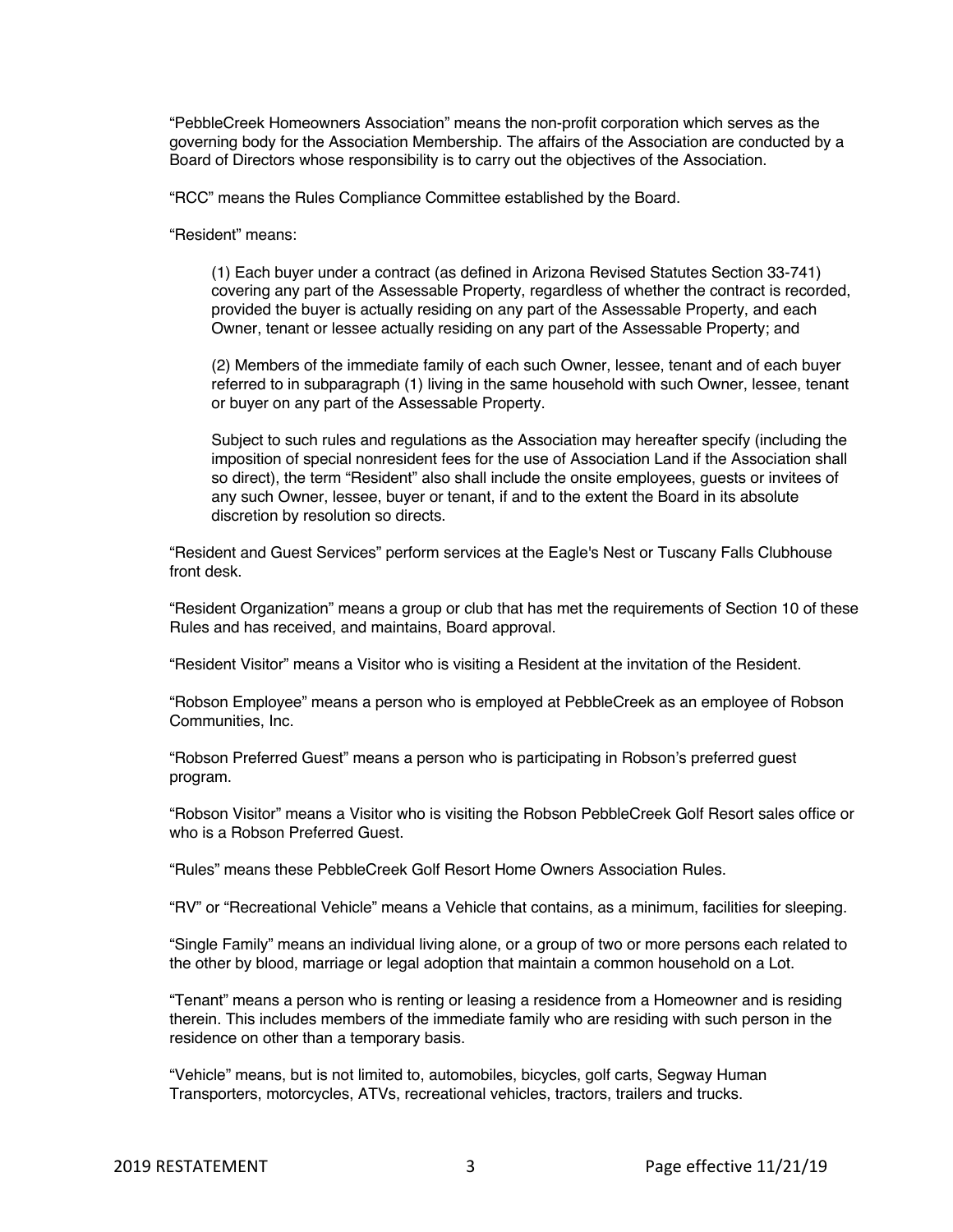"Visible From A Neighboring Property" means, with respect to any given object, that such object is or would be visible to a person six feet tall standing on a neighboring property, on the level of the base of the structure or building being viewed.

"Visitor" means a non-resident who is on the PebbleCreek premises by invitation, express or implied.

## **1.2 Gender and Number:**

Where the context requires, words in any gender include any other gender, the plural includes the singular, and the singular includes the plural.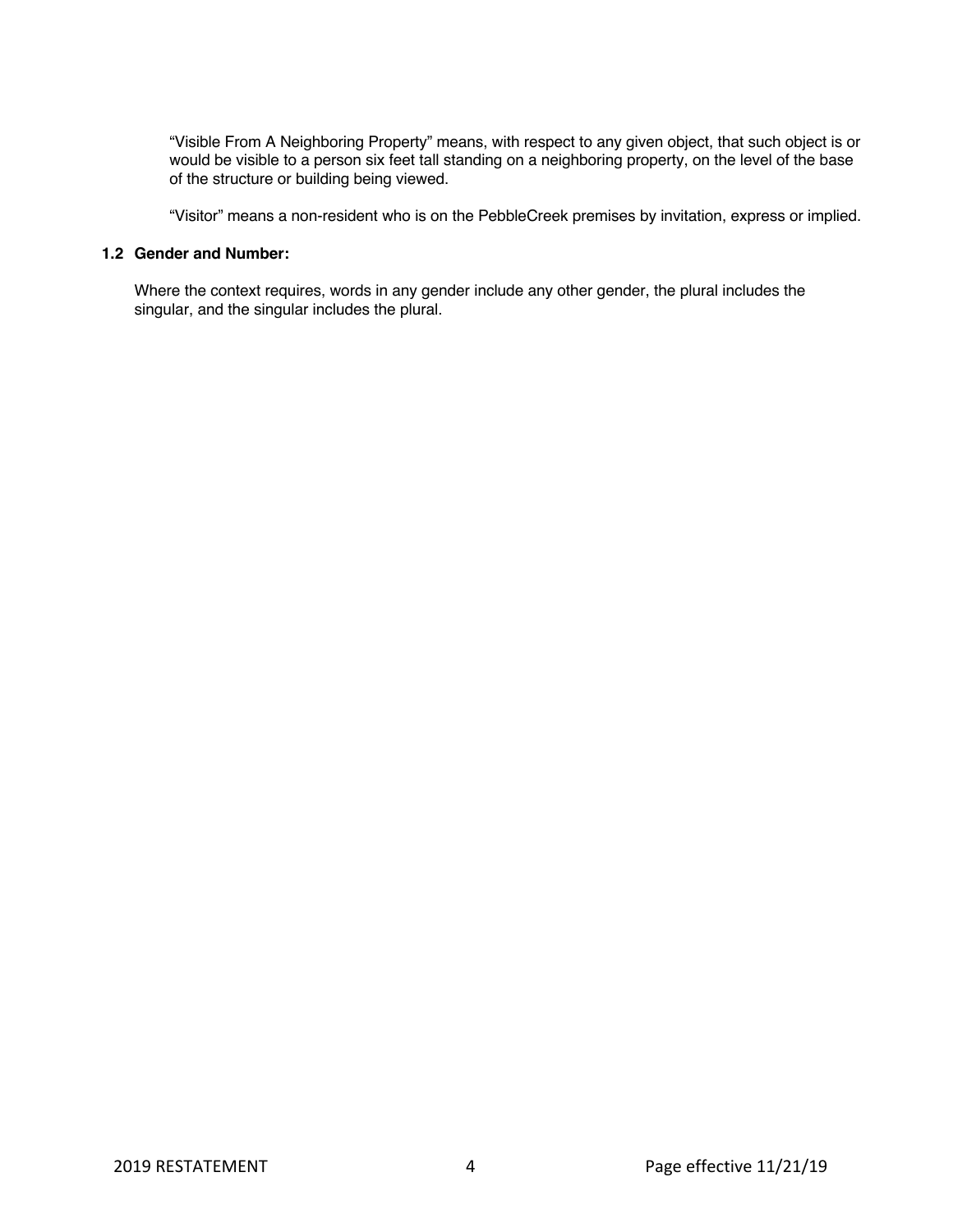## **Section 2: Rulemaking and Administration**

## **2.1 Purpose and Scope of Rules:**

The Association manages PebbleCreek property and facilities pursuant to the CC&Rs, its Articles of Incorporation and its Bylaws. The Board has adopted these Rules to supplement the CC&Rs for the use of the PebbleCreek facilities and Common Areas and for the establishment of sanctions for infractions.

# **2.2 Application and Compliance:**

These Rules are binding on all Residents and, while present in PebbleCreek, Non-residents.

## **2.3 Amendment Procedure and Homeowner Input:**

These Rules may be amended or repealed in whole or in part by a vote of the majority of the Board. Excepting non-substantive revisions or an emergency threatening health or safety, or as necessary to comply with the CC&Rs or applicable law, it is the Board's policy that no amendment or repeal will be adopted by the Board until (i) it has been posted for 30 days, and (ii) an open meeting has been held to receive Homeowner comments. If the Board reasonably deems it necessary and in the best interests of the community, it may temporarily suspend or adopt Rules pending completion of the normal rulemaking procedures. To enhance the effectiveness of the open meetings, Homeowners are encouraged to submit their comments to the RCC in writing in advance of the meeting.

## **2.4 Effective Date of Rules:**

These Rules and any amendments are effective on the date they are approved by the Board unless a later effective date is established.

# **2.5 Official Copy of the Rules:**

The PebbleCreek Homeowners Association will maintain a current and accurate set of these Rules that will be available for inspection by Residents and Non-residents who are authorized to use any of the PebbleCreek facilities and Common Areas. These Rules will be posted on the PCHOA website and a copy will be available at the Eagle's Nest and Tuscany Falls Clubhouse.

#### **2.6 Homeowner Proposed Changes:**

Suggestions should be directed to the Board or to the appropriate Board-appointed committee or to the Management Staff. Suggestions should be made in writing and signed by the Homeowner with appropriate contact information.

# **2.7 Giving of Notices:**

Whenever any notice is required by these Rules to be served on any person or entity, the mailing of such notice to such person's or entity's last known address as shown on the records of the Association, or personal delivery to the person or entity, or other legally required or acceptable forms of service, will be sufficient.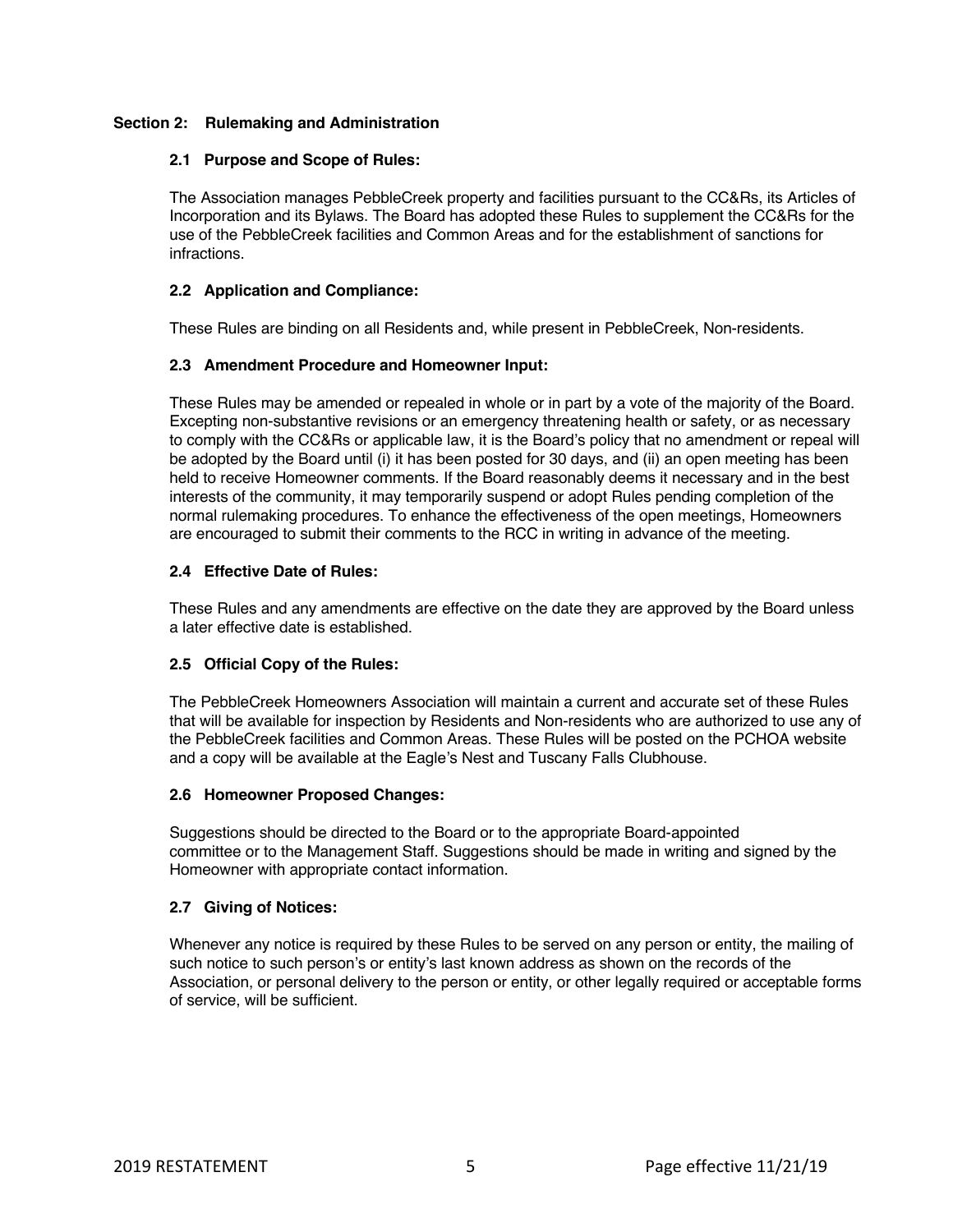# **2.8 Imposition of Liens:**

In accordance with Arizona Revised Statutes and the relevant sections of the CC&Rs, the Association may, should a monetary obligation remain unpaid after it is due and payable, place a lien upon the property of the Member against whom the monetary obligation is assessed.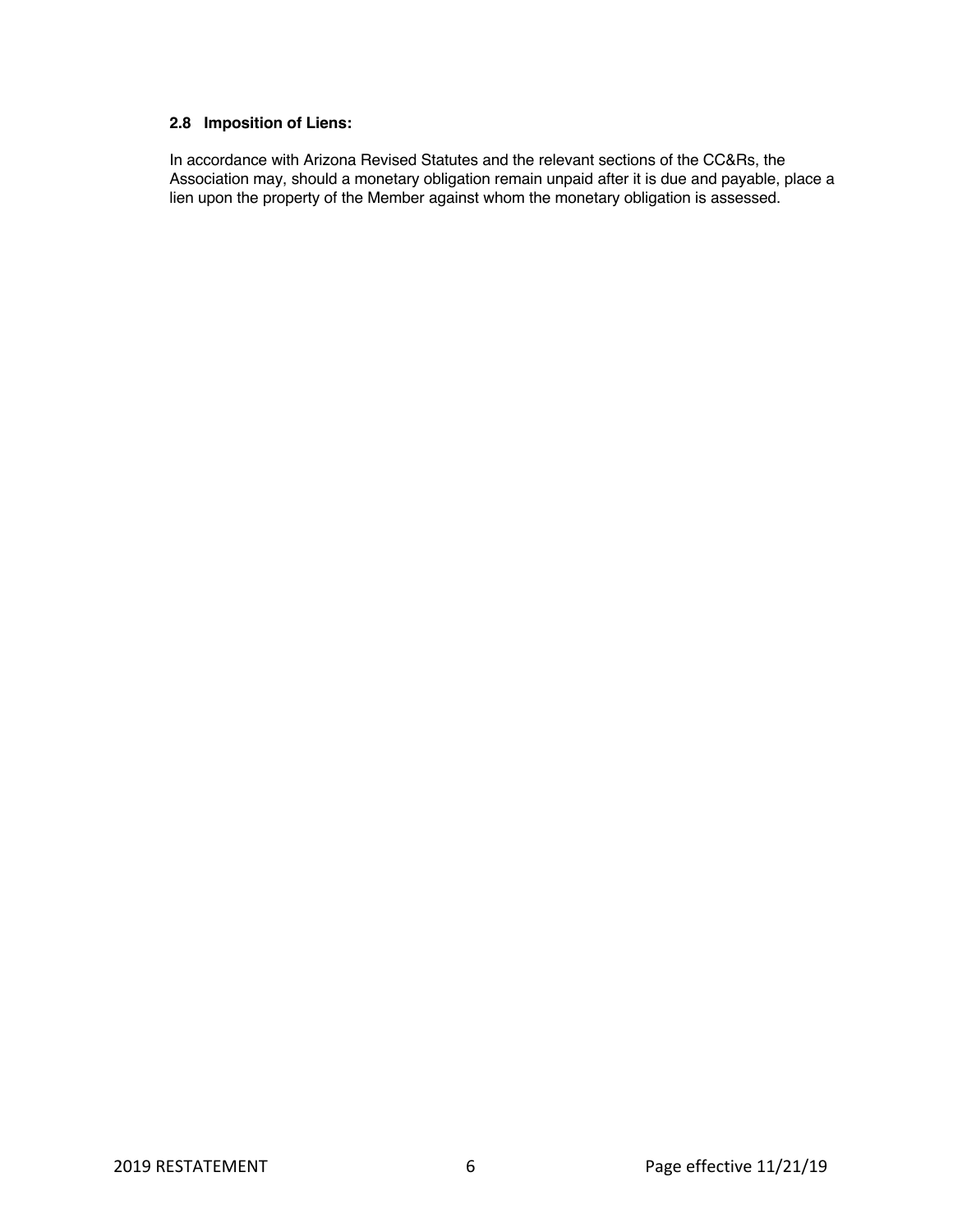#### **Section 3: Occupant Age Restrictions, Association Membership and Tenants**

#### **3.1 Occupant Age Restrictions and Administration:**

(a) Age Restrictions:

It is intended that PebbleCreek qualify for the adult community exemption under the Fair Housing Act. Accordingly, each Tract declaration of the CC&Rs states:

> (1) that not less than eighty percent (80%) of the Dwelling Units be occupied by at least one person who is age fifty-five (55) or older;

(2) that if Board approval is obtained in each case, up to 20% of the Dwelling Units may be occupied by only persons under age 55 provided at least one person is forty (40) years of age or older;

(3) that in the case of a Dwelling Unit purchased from Declarant for occupancy by only persons under the age of 55, commencing with the first change of occupancy after such purchase, such Dwelling Unit must be occupied by at least one person who is fifty-five (55) years of age or older unless Board approval for occupancy as described in Section 3.1(a)(2) above is obtained; and

(4) That no person under nineteen (19) years of age may reside permanently in PebbleCreek.

(5) No person under the age of 19 shall occupy a Pebble Creek residence for more than sixty (60) cumulative overnight stays in any calendar year. Upon prior written request by a Resident, the Board may grant a short-term extension for extenuating circumstances.

(6) Subject to compliance with the Requirements for Exemption set forth in paragraph 5 of each Tract Declaration, no person under 40 years of age may reside in a home in PebbleCreek unless the home is at the same time also occupied by a Member or tenant over the age of 40 years.

(b) Compliance Verification:

Under Fair Housing Act regulations, the Association must keep records of compliance and verify them from time to time. Each Owner must cooperate with the Association and upon request provide the information necessary to permit the Association to satisfy these requirements.

(c) Notices of Change of Occupancy:

In the event there is a change in the occupants of a Dwelling Unit (e.g., a sale, lease, death, or divorce) and thereafter at least one (1) of the occupants will not be fifty-five (55) years of age or older, the Owner must immediately notify the Association of such change in writing.

(d) Sanctions:

Failure of a Homeowner to abide by requirements (b) and (c) will subject the Homeowner to a \$100.00 fine for each 14-day period the Homeowner is delinquent without reasonable cause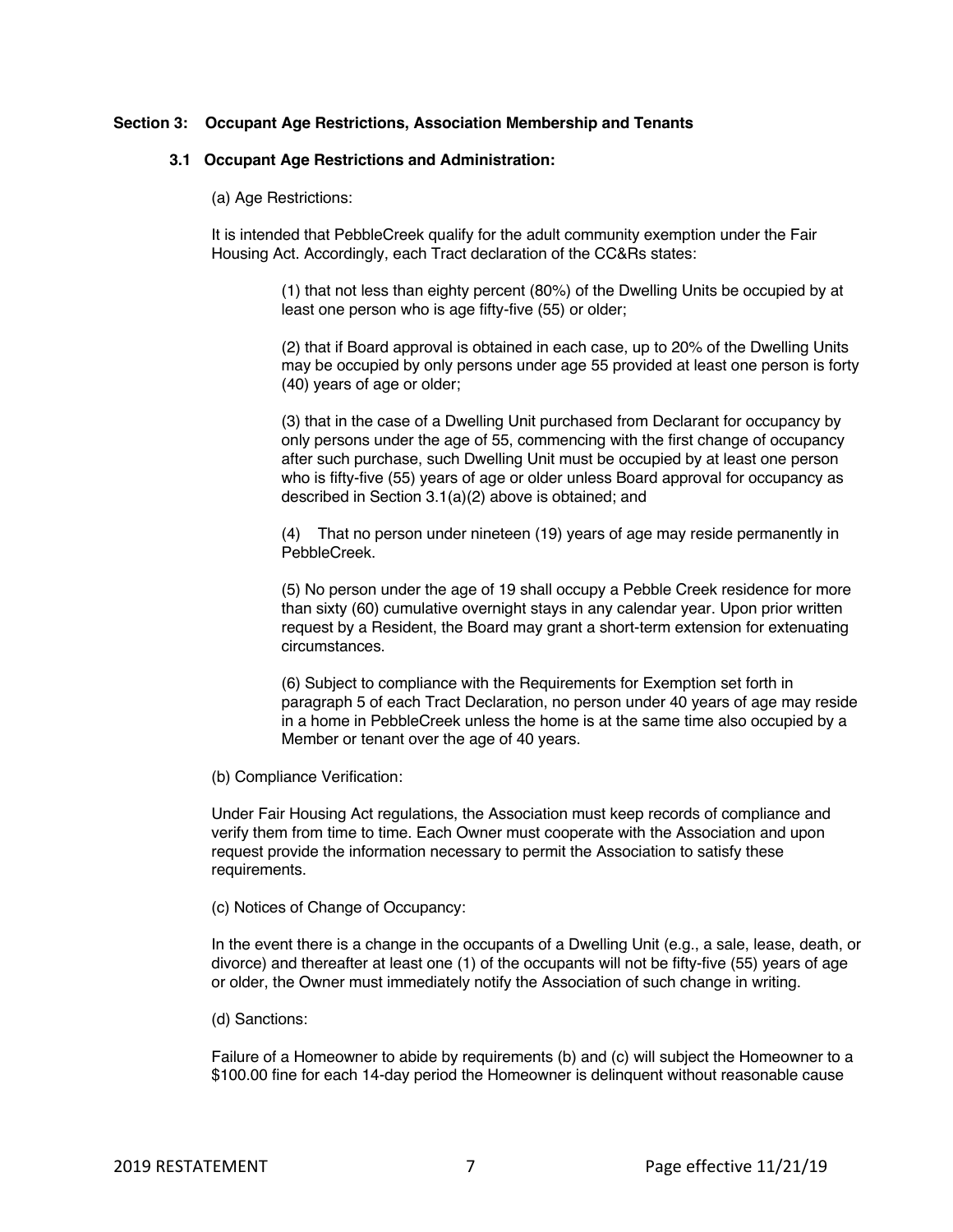and such other sanctions as the Board may decide. The Board may also take legal action to enforce compliance. The notice and contest provisions of Section 6 of these Rules apply.

## **3.2 Members and Annual Assessments:**

(a) There is only one Membership in the Association for each Lot. The Membership is shared by the Homeowners. For any Association matter that requires a vote, each Membership is entitled to only one vote.

(b) Each Homeowner is a Member of the Association and has the rights, duties and obligations set forth in the Community Documents. If residing in PebbleCreek, a Homeowner will receive a permanent Homeowner identification card.

(c) The annual assessments for a Lot are based upon not more than two persons occupying the Dwelling Unit (including any guest casita) on such Lot. If additional persons reside in the Dwelling Unit, the assessment for each additional person will be fifty percent (50%) of the annual assessment attributable to a Membership, unless the additional person(s) are physically unable to use the recreational facilities, as determined by the Board in its sole discretion, regardless of whether or not more than two persons residing in the Dwelling Unit actually use the recreational facilities.

(d) An Associate Membership must be obtained for residency beyond (30) consecutive or sixty (60) cumulative overnight stays in any calendar year if more than two persons are residing in the home and will result in an additional person(s) assessment as per Section 3.2(c).

#### **3.3 Associate Members:**

(a) An Associate Member identification card may be obtained from Resident and Guest Services at Eagle's Nest or Tuscany Falls Clubhouse Front Desk.

(b) An Associate Member account will be established on the same semi-annual billing cycle applicable to the Homeowner of the residence. The first half is billed on January first and due on February first. The second half is billed on July first and due August first. There will be no refunds.

(c) An Associate Member with an Associate Member identification card, bearing a current expiration date, will have the privilege of using any of the PebbleCreek facilities and Common Areas.

(d) An Associate Member may not authorize issuance of Visitor identification cards without the approval of the Member.

#### **3.4 Tenants - Rental/Lease Property:**

(a) Agreement Requirements: All rental or lease agreements for PebbleCreek residences must be for a minimum duration of one month and must contain provisions expressly for the benefit of, and enforceable by, the Association notifying the Tenants of the Community Documents and setting forth their agreement to abide by the requirements of the Community Documents.

(b) Tenant information must be filed with the Board or its designee at the Eagle's Nest front desk (Resident and Guest Services) together with acceptable evidence of the age of the **Tenants**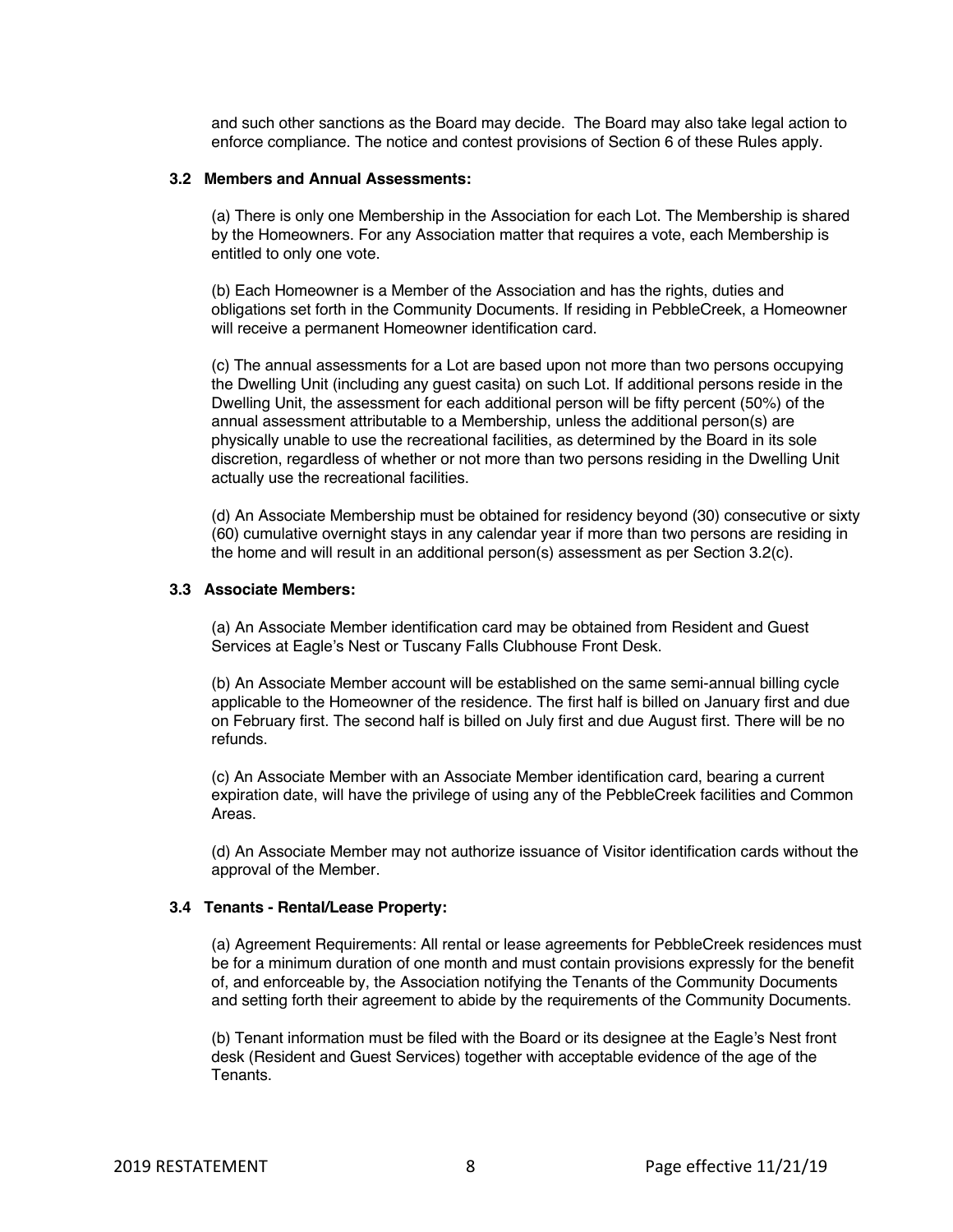(c) A rental or a lease includes all structures on a lot. Casitas and houses shall not be rented separately.

(d) Failure of a Homeowner to abide by requirements (a) and (b) will subject the Homeowner to a \$100.00 fine for each 14-day period the Homeowner is delinquent without reasonable cause and such other sanctions as the Board may decide. Homeowners will also be required to pay any fines incurred by their Tenants that are not paid by the Tenant within 30 days after demand for payment has been made on the Tenant by the Association. The notice and contest provisions of Section 6 of these Rules apply.

(e) Tenants will not be Members of the Association.

(f) If Tenants do not abide by the Community Documents, they, as well as the owners, are subject to fines and suspension of their Association privileges.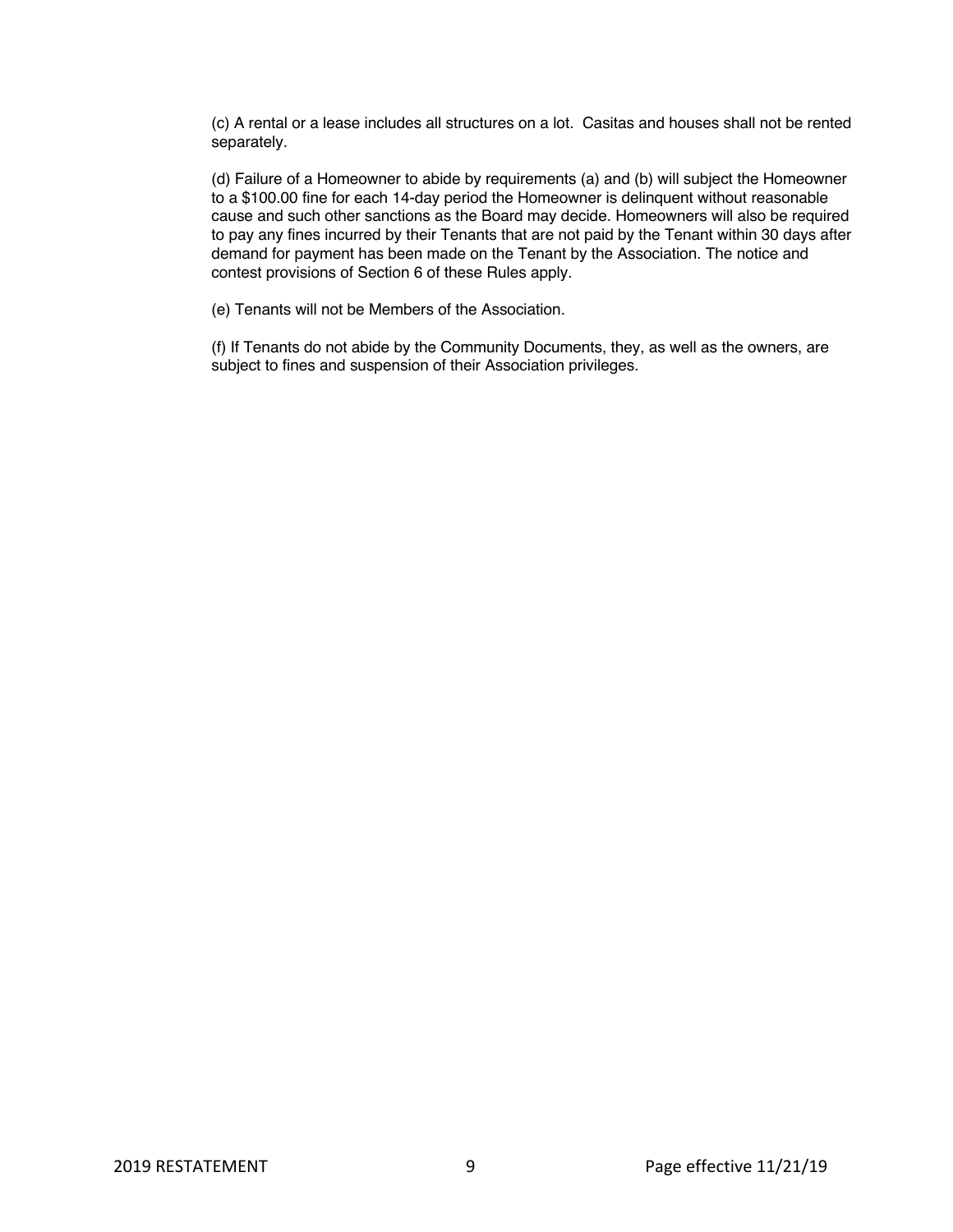## **Section 4: Code of Conduct**

## **4.1 Prohibited Conduct:**

For the benefit of all those who enjoy the PebbleCreek environment, Residents and Non-residents using PebbleCreek amenities, Common Areas, or other HOA-owned properties are prohibited from engaging in any of the following:

(a) Use of loud, profane, indecent, suggestive or abusive language; physical abuse, threat, harassment or the like, against any other Resident, Resident Visitor, Facility Visitor, Robson Visitor, Association Employee or Robson Employee.

(b) Actions that result in unsafe conditions or practices; uncivil and discourteous manners; willful misconduct; or actions that unreasonably impair or put at risk the rights and privileges of other users.

(c) Interference with staff functions, procedures, or discipline of the staff.

## **4.2 Procedure:**

Allegations of Code of Conduct violations must be submitted in writing to the PCHOA Board of Directors stating:

- Name(s) of alleged violator(s)
- Date and location of the incident
- Description of the incident
- Name, address, and phone number of the person submitting (there will be no response to anonymous allegations).

## **4.3 Consequences:**

The Board or its designee, will investigate alleged violations of this Code of Conduct and after a hearing, based on the circumstances, severity or frequency of the violation found to have occurred, may impose one or more of the following sanctions: (i) issue a letter of reprimand, (ii) a fine of not more than \$1,000, and (iii) a suspension of Membership privileges for up to 60 days, and for successive 60 day periods if the violation is not corrected during the preceding suspension period. The notice and contest provisions of Section 6 of these Rules apply.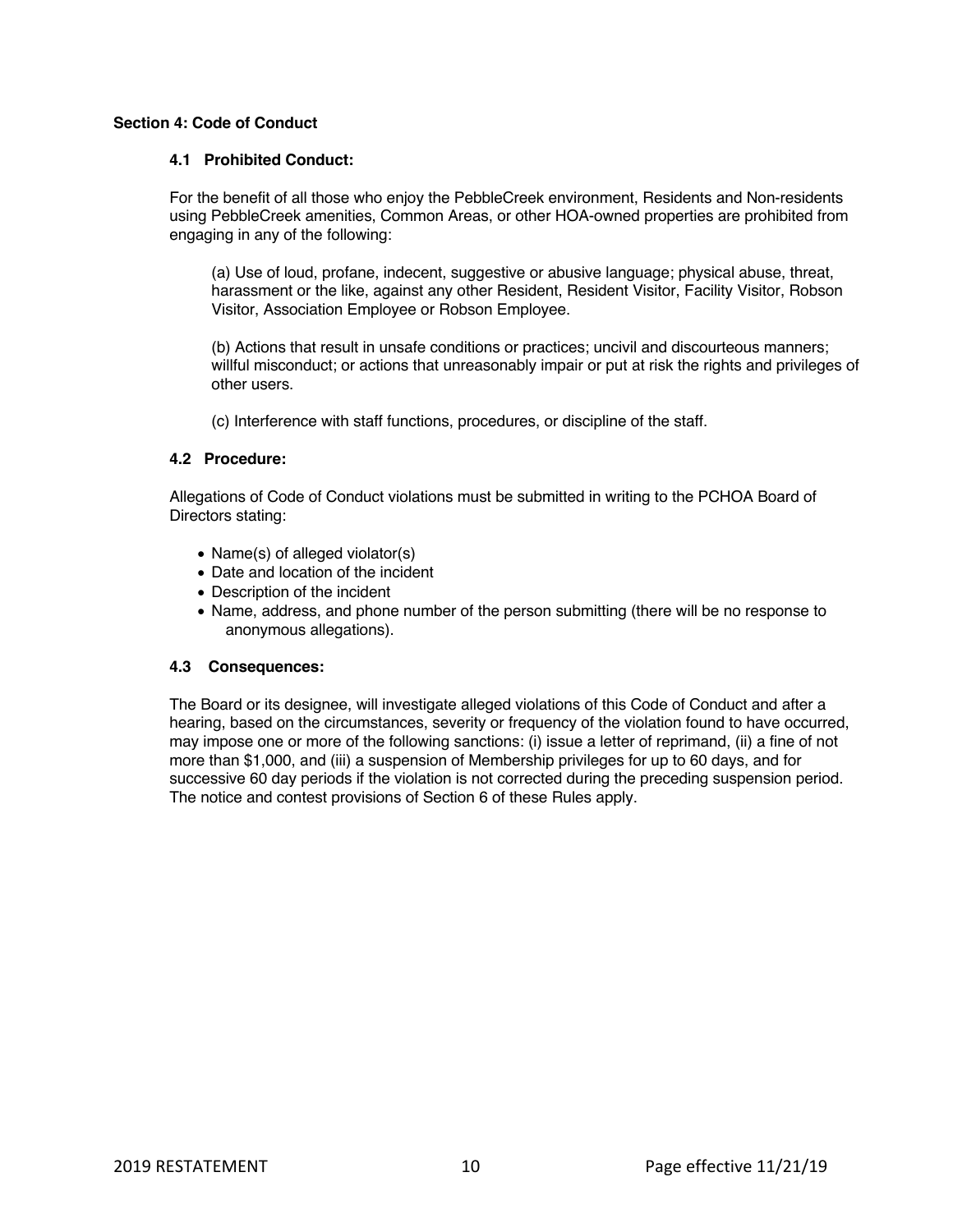## **Section 5: Police, PebbleCreek Community Services Patrol, Non-resident Entry, and Solicitors**

#### **5.1 Police Services:**

The City of Goodyear police and other law enforcement agencies handle criminal law violations within PebbleCreek and can be called upon to handle vehicle-related violations that are also covered by city or state law.

## **5.2 The PebbleCreek Community Services Patrol:**

(a) PebbleCreek Community Services Patrol persons perform their duties as agents of the Association for the benefit of Residents. The PebbleCreek Community Services Patrol persons do not have the powers or authority of police officers. However, they do have the power and authority to enforce the CC&Rs, the Rules, and the ALC Guidelines.

(b) The PebbleCreek Community Services Patrol provides service, 24 hours per day, seven days per week, to the Residents. The Patrol's presence is intended to discourage crime within our community and to assist the community as described in these Rules.

## **5.3 Patrol-attended Gates:**

The incoming Patrol-attended swing gates may remain open during daylight hours. The gates may be opened by an RFID tag opener during other hours. The outgoing gates will be controlled to the open position at the discretion of the Patrol; otherwise, they will be opened by the automobile tripper in the road on the inside of the gates.

## **5.4 Non-Resident Entry:**

(a) All vehicles that do not have an RFID tag are required to enter PebbleCreek through the Guest Relations attended gates.

# **5.5 Soliciting:**

Unless specifically approved by the Board, soliciting, for whatever purpose, is not permitted within PebbleCreek residential areas or at any of the PebbleCreek facilities. Soliciting includes the leaving of fliers and samples at residences.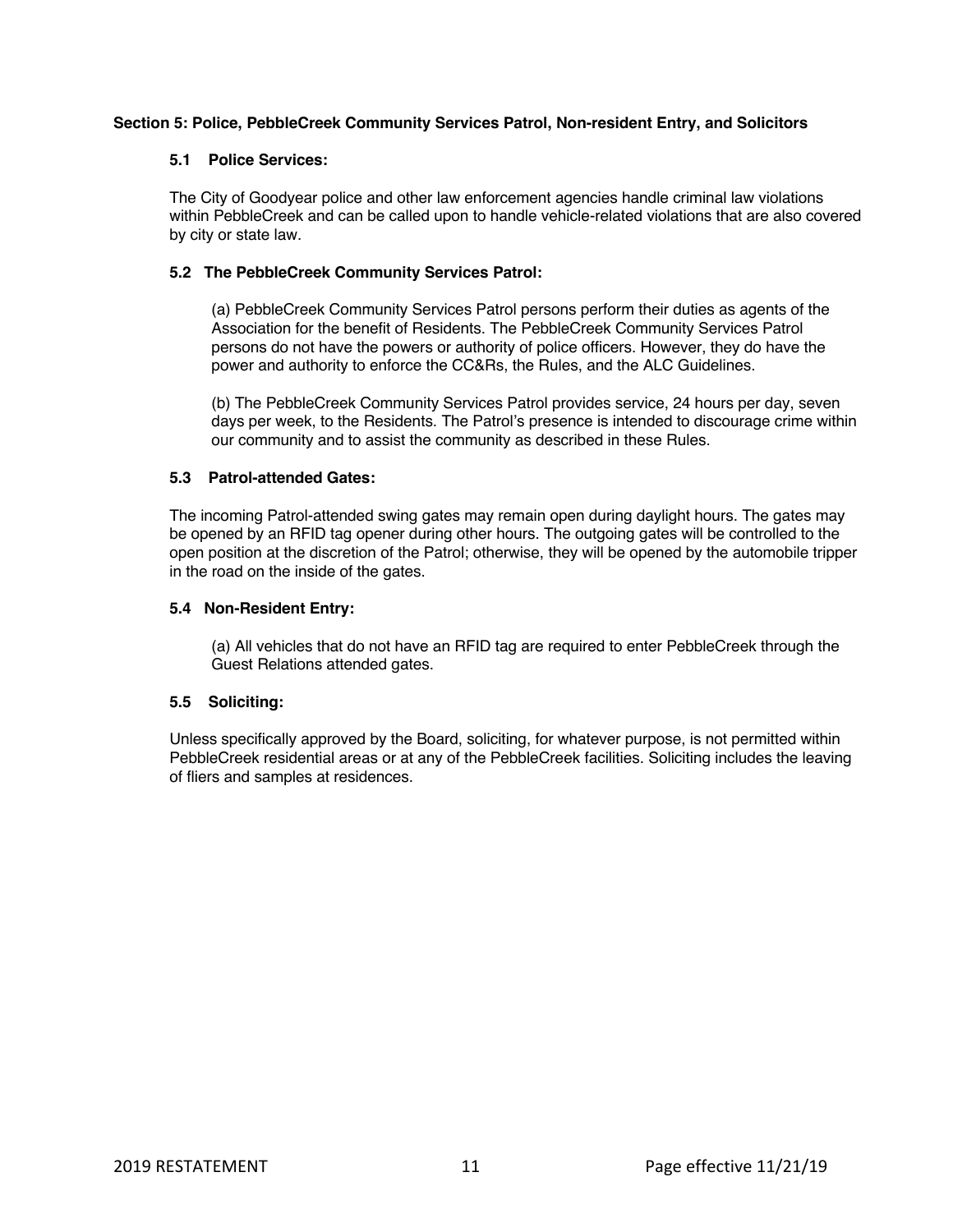#### **Section 6: Fines, Suspension of Privileges and Hearings**

#### **6.1 Citations:**

The Board, its designees, PebbleCreek Community Services Patrol Persons, and, in the case of ALC Guidelines, the ALC, may issue citations for violations of the CC&Rs, these Rules and the ALC Guidelines.

## **6.2 Sanctions – Residents and Non-Residents:**

(a) A violation of any PebbleCreek Rule may, after a hearing before the Board or its designee, result in sanctions, including but not limited to any or all of the following:

- (1) Two Courtesy Notices prior to a Warning
- (2) Warning

(3) a fine in such amount as provided in these Rules, the CC& R's, or the ALC Guidelines, established by the HOA Board or governing documents, and

(4) a suspension of Membership privileges as provided in the CC&Rs if the Board finds a suspension of Membership privileges to be reasonable and appropriate.

(b) Suspension of Membership privileges will not result in a reduction of any assessment, charge, or fee incurred by or imposed on a Resident pursuant to the CC&Rs.

#### **6.3 Fines:**

Unless a different fine is provided elsewhere in the CC& Rs, these Rules or the ALC Guidelines, the following fines apply to Resident and Non-resident violations.

(a) Speeding: For each mile per hour in excess of the speed limit a fine of:

- \$2.00 if the violation was less than 10 mph over the speed limit, and
- \$5.00 if the violation was 10 mph or more but less than 20 mph over the speed limit.
- \$7.00 if the violation was 20 mph or more over the speed limit.

plus the following fixed amounts:

1st Offense: \$25.00

For subsequent occurrences of the same offense within the same 12-month period

| 2nd Offense:                 | \$50.00  |
|------------------------------|----------|
| 3rd Offense:                 | \$100.00 |
| 4th and Subsequent Offenses: | \$100.00 |

For the 4th and subsequent offenses during such 12-month period, or for speeds 20 mph or more above the speed limit, after considering the reasons, if any, for the repetition of a violation and any mitigating circumstances, or the severity and danger of the speeding in excess of 20 mph, the Board or its designee may impose an additional fine up to \$500.00.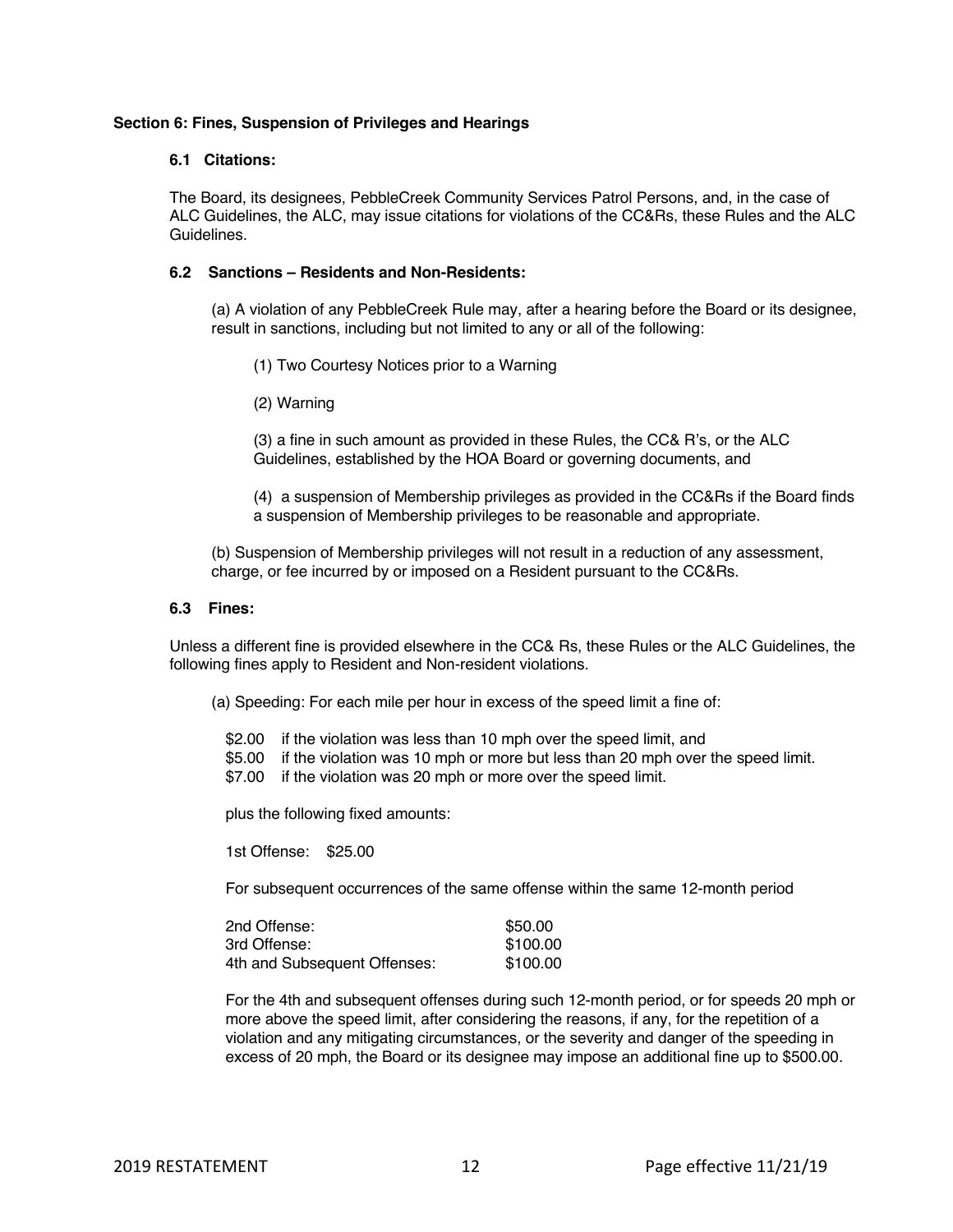(b) Traffic Control, Fire Lanes, Fire Hydrants, and Disabled Parking Spaces: For failure to obey a traffic control sign/device, parking in a fire lane or within 15 feet of a fire hydrant, or prohibited parking in a space reserved for the disabled, a fine of:

1st Offense: \$50.00

For subsequent occurrences of the same offense within the same 12-month period

2nd Offense \$75.00<br>3rd Offense \$100.00 3rd Offense

For the 4th and subsequent offenses during such 12-month period, the Board may impose a fine up to \$500.00.

(c) Unauthorized gate entry:

(1) For unauthorized entry through an entrance gate, a fine of:

1st Offense \$100.00

For the 2nd and subsequent offenses, during the same 12-month period, the Board may impose a fine up to \$500.00.

(2) For entry through an exit gate, a fine of:

1st Offense \$500.00

For the 2nd and subsequent offenses, during the same 12-month period, the Board may impose an appropriate fine.

(d) Open Garage Door:

During any 12-month period for failure to have the garage door fully closed as required by the CC&Rs, a fine of: the following will apply:

(1) For the first and second offense a Friendly Reminder Notice will be left at the residence.

- (2) For the third offense, a Notice of Violation Warning will be issued.
- (3) For the fourth offense, a Notice of Violation fine of \$25.00 will be assessed.
- (4) For the fifth offense, a Notice of Violation fine of \$50.00 will be assessed.
- (5) For the sixth offense, a Notice of Violation fine of \$75.00 will be assessed.

For the seventh and subsequent Notice of Violations during such 12-month period, the Board may impose a fine up to \$500.00.

(e) Dust control and Transfer of RFID Tags violations:

(1) For violation(s) of Section 7.2, 7.4 or 8.5(b), a fine of:

1st Offense: \$50.00

(2) For subsequent occurrences within the same 12 month period: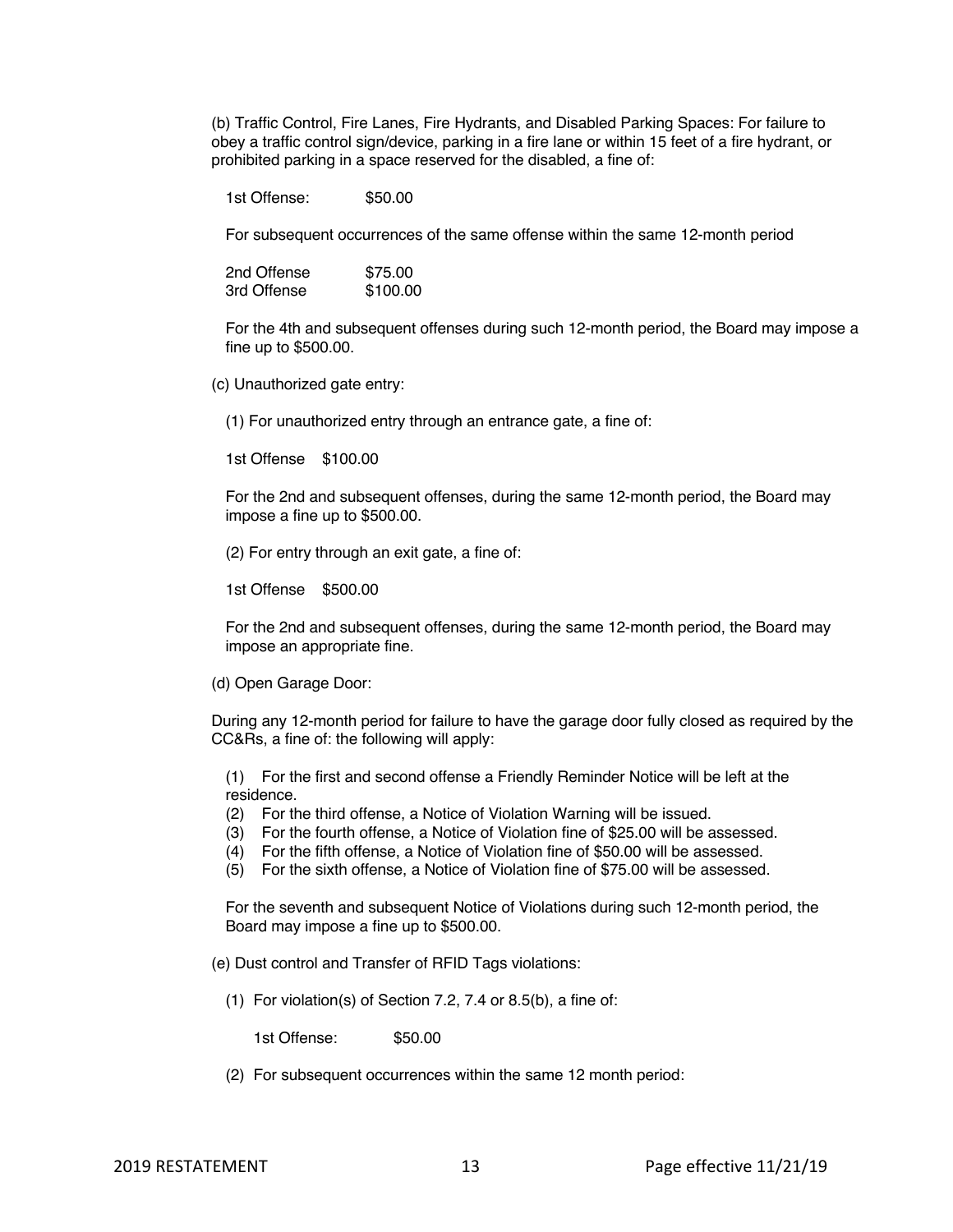2nd Offense: \$100.00 3rd Offense: \$250.00

For the 4th and subsequent offenses during such 12-month period, the Board may impose a fine up to \$500.00.

The Board may also hold an offending homeowner responsible for reimbursement of any fine imposed on the PCHOA by the City or County as a result of environmental violations cited under applicable ordinances.

(f) Other Violations:

1st Offense: Warning

For subsequent occurrences of the same offense within the same 12 month period, a fine of:

2nd Offense: \$25.00 3rd Offense: \$50.00 4th Offense: \$100.00

For the 5th and subsequent offenses during such 12-month period, the Board may impose a fine up to \$500.00.

#### **6.4 Violation Notice and Appeals:**

(a) Any person or entity that is alleged to be in violation of any of the CC&Rs, these Rules, or the ALC Guidelines ("Community Documents") will receive a written letter describing the violation, the applicable provisions of the Community Documents, the date the violation occurred or violation was observed and the date of the hearing for such violation. This letter will be in addition to any Notice of Violation received.

(b) The violation notice will also state that the recipient has the right to contest at a hearing by submitting a contest notice and will describe the procedure that must be followed to contest the violation notice.

(c) Hearings: In the case of Residents, hearings will be before the Board or its designee and, in the case of Non-residents, hearings will be before the Rules Compliance Committee.

## **6.5 Contest Procedure:**

(a) A contest notice may be either handwritten or typewritten and, as required by Arizona Revised Statutes, must be sent by certified mail within 10 business days after the date of the notice to the Board at the address specified in the violation notice. (Notwithstanding the Arizona Statutes, the Association will accept written contest notices sent by regular mail.) The contest notice must contain the name, address and telephone number of each contesting party and describe the reasons why the violation is being contested. The contest notice may also request a later hearing date specifying the reasons why such a delay is necessary.

(b) The Board will, within ten business days after receiving the contest notice, issue a hearing notice confirming the date, time and place for the hearing and providing such additional information as may be appropriate. The hearing notice will be delivered by hand or mailed via first class mail, postage prepaid, to each contesting party no less than 7 days prior to the hearing date.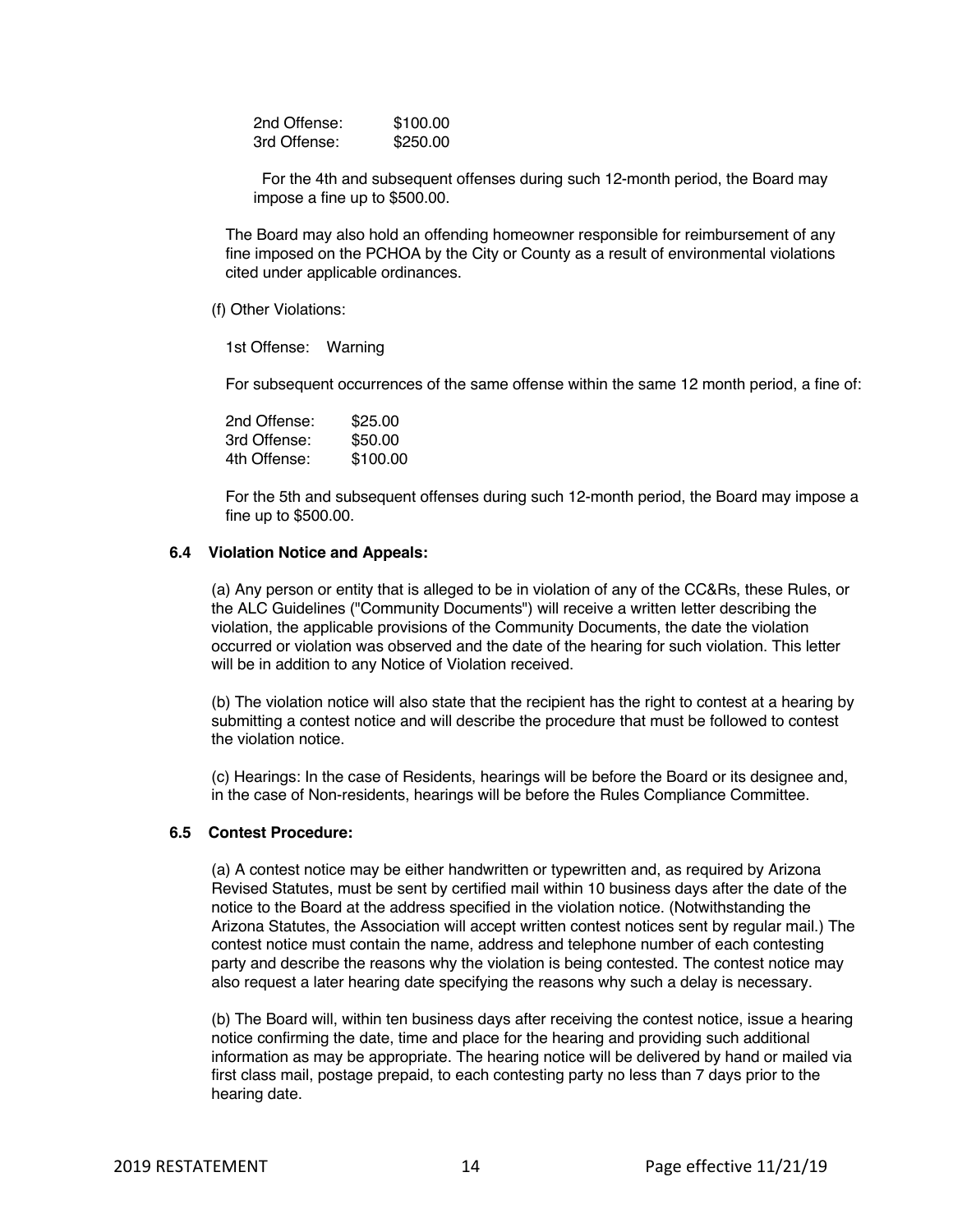(c) If a contesting party is unable for good cause to be present at the chosen hearing date and notifies the Board, or RCC, as applicable, at least 5 days before such hearing date, a new date will be selected. If such contesting party is unable to be present on the new hearing date and is unable to provide reasonable justification to the Board, or RCC, as applicable, then the hearing will be held as scheduled whether or not the contesting party is present.

(d) All hearings will be closed to other Residents unless otherwise requested by the contesting party.

(e) Evidence: Hearings are informal and all parties to the proceeding shall be entitled to present relevant evidence and to introduce witnesses.

(f) A record will be made of the proceeding.

(g) The Board's, or RCC's, decision, as applicable, will be final and binding on all parties to the extent permitted by law.

#### **6.6 Other Enforcement Avenues:**

The Association may seek enforcement of the Community Documents, including without limitation disciplinary actions, when it deems (in its sole discretion) necessary and appropriate, through the administrative hearing procedures provided under Arizona Revised Statutes and the civil suit and lien procedures under Arizona Revised Statutes.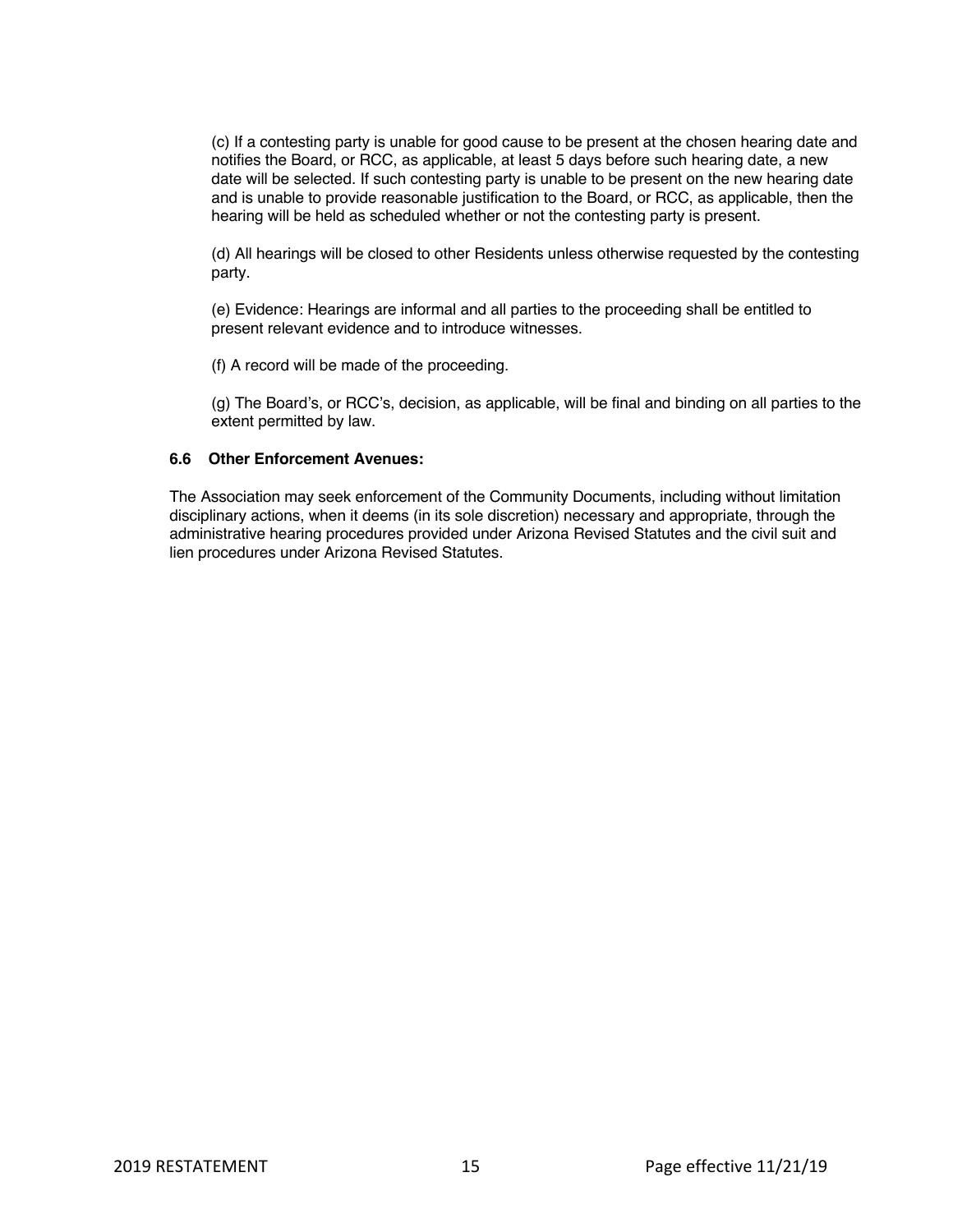## **Section 7: Vehicles, Traffic, Pedestrians and Parking**

#### **7.1 Purpose:**

Pursuant to the CC&Rs and Articles of Incorporation, the PebbleCreek Homeowners Association Board regulates access to the Community through specific Rules, Policy and Procedures. Any violation will be subject to appropriate fines.

(a) All Residents and Non-residents are obligated to obey all Arizona State, City of Goodyear and PebbleCreek traffic, parking and vehicle laws, rules and regulations while in PebbleCreek. To maintain safe residential areas, the following Rules have been adopted for the protection and well-being of all PebbleCreek Residents and Non-residents. These Rules apply to all Vehicles.

## **7.2 Vehicle Registration, Gate Entry and RFID (Radio Frequency Identification) Tags:**

Registration: All Vehicles maintained at PebbleCreek by a Resident must be registered with the PebbleCreek Community Services Patrol and Resident and Guest Services. A fee will be charged.

(a) RFID Cost:

One standard RFID tag per member of the HOA will be provided free of charge. A fee will be charged for the usage of an RFID tag on each additional resident vehicle, for all renters' vehicles, and for any replacement RFID tags. The fee schedule will be published and made available at Resident and Guest Services at Eagle's Nest and Tuscany Falls clubhouses.

(b) Entry Passes:

Vehicles that do not have a RFID tag, must have an entry pass. Entry passes or paper hang tags are issued by a member of Guest Relations or PebbleCreek Community Services Patrol at one of the main gates. The Director of Community Services and /or the Guest Relations Supervisor may make an exception to the issuance of entry passes or hang tags during special events.

(1) Homeowners and Associate Members in possession of a borrowed or rented automobile will be issued an entry pass, which will be valid for the expected number of days the automobile will be used, not to exceed 30 days. After 30 days, the entry pass must be renewed by Guest Relations.

(2) Association Employees and Robson Employees must register their Vehicles with Guest Relations.

(3) Resident Visitors will be issued a guest entry pass valid for a period not to exceed 30 days.

(5) Robson Visitors and Facility Visitors will be issued a guest entry pass valid for the current day. Robson Preferred Guests will be issued a guest entry pass valid for the period of their stay.

(6) If a Vehicle is sold or otherwise transferred, the numbered sticker and/or RFID tag must be removed from the Vehicle. The owner must report to Resident and Guest Services that such has been removed and is no longer valid.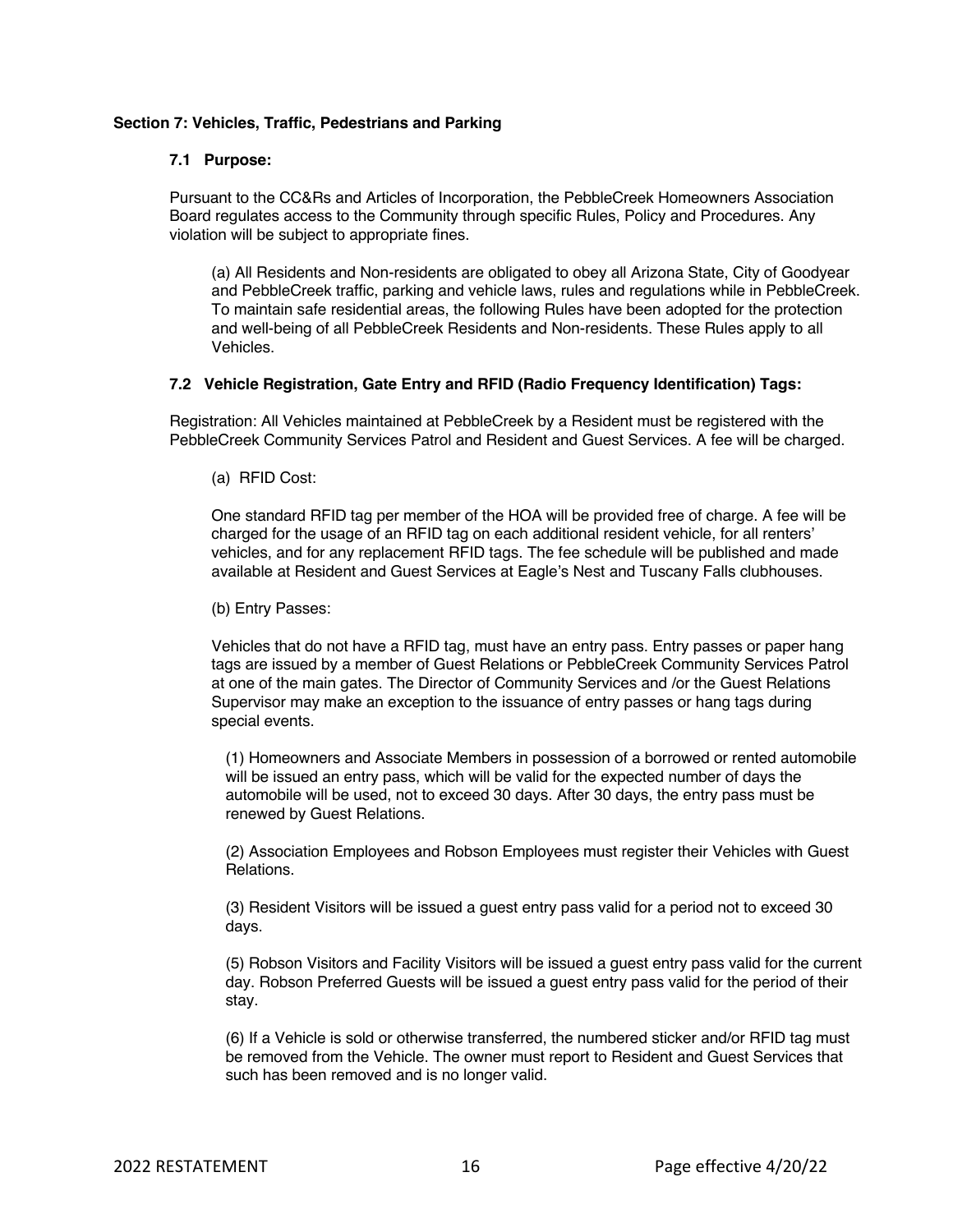#### **7.3 Traffic and Pedestrian Rules:**

(a) Vehicles must be driven at a safe speed for prevailing conditions, but not greater than the posted speed limit. Unless otherwise posted, speed limits are:

(1) 15 miles per hour on roadways around PebbleCreek facility buildings and in parking lots. (2) 25 miles per hour in all other areas of PebbleCreek.

(b) All vehicles must come to a complete stop at all stop signs prior to proceeding into the intersection. Vehicles and pedestrians within the intersection have the right-of-way. When two vehicles arrive at the intersection at the same time, the vehicle on the right has the right-ofway.

(c) All traffic control and parking restriction signs must be obeyed.

(d) The laws, rules and regulations enacted by federal, state, county and municipal governments establishing rules of the road, licensing and registration, required equipment and safety responsibility apply within PebbleCreek and must be obeyed.

(e) All bicycles, golf carts, Segways and other motorized vehicles must be properly equipped with front and rear lights when operated at night on all streets within PebbleCreek.

(f) A driver must be of legal driving age to operate a golf cart or Segway anywhere within PebbleCreek, including the golf courses. Private golf carts may be operated on PebbleCreek golf courses in compliance with PCHOA Rules Section 17.4. All golf cart occupants must be seated on a standard bench seat in one of these vehicles.

(g) Subject to applicable laws relating to disabled persons, unless otherwise posted, sidewalks are for pedestrian use only (i.e., walkers, joggers and runners) and, to enhance safety, must be utilized when available. It is recommended that walkers, joggers and runners walk, jog, or run against traffic when sidewalks are not available. Use of Segways, skates, skateboards, rollerblades and bicycles are not allowed on the sidewalks and may be used only on the streets. Persons participating in these activities acknowledge they are doing so at their own risk.

(h) It is an unauthorized gate entry:

(i) For a Vehicle without a valid PebbleCreek HOA-issued RFID tag to enter at an automated entrance gate.

(ii) For a Resident or any other person to intentionally open or hold open an entrance gate allowing an unauthorized vehicle to enter, or to otherwise facilitate an unauthorized gate entry.

(iii) For a Vehicle to enter any exit gate at PebbleCreek.

(iv) For a vehicle to "tailgate" another vehicle through an entry gate (without waiting for the gate-arm to drop down and recycle).

(v) For any vehicle without a valid PCHOA-issued RFID tag to enter PebbleCreek via any entrance other than the Guest Relations-staffed lanes at the gate houses, or for a vehicle without a valid PCHOA-issued numbered sticker to enter there without having also obtained an entry pass from the Guest Relations person on duty.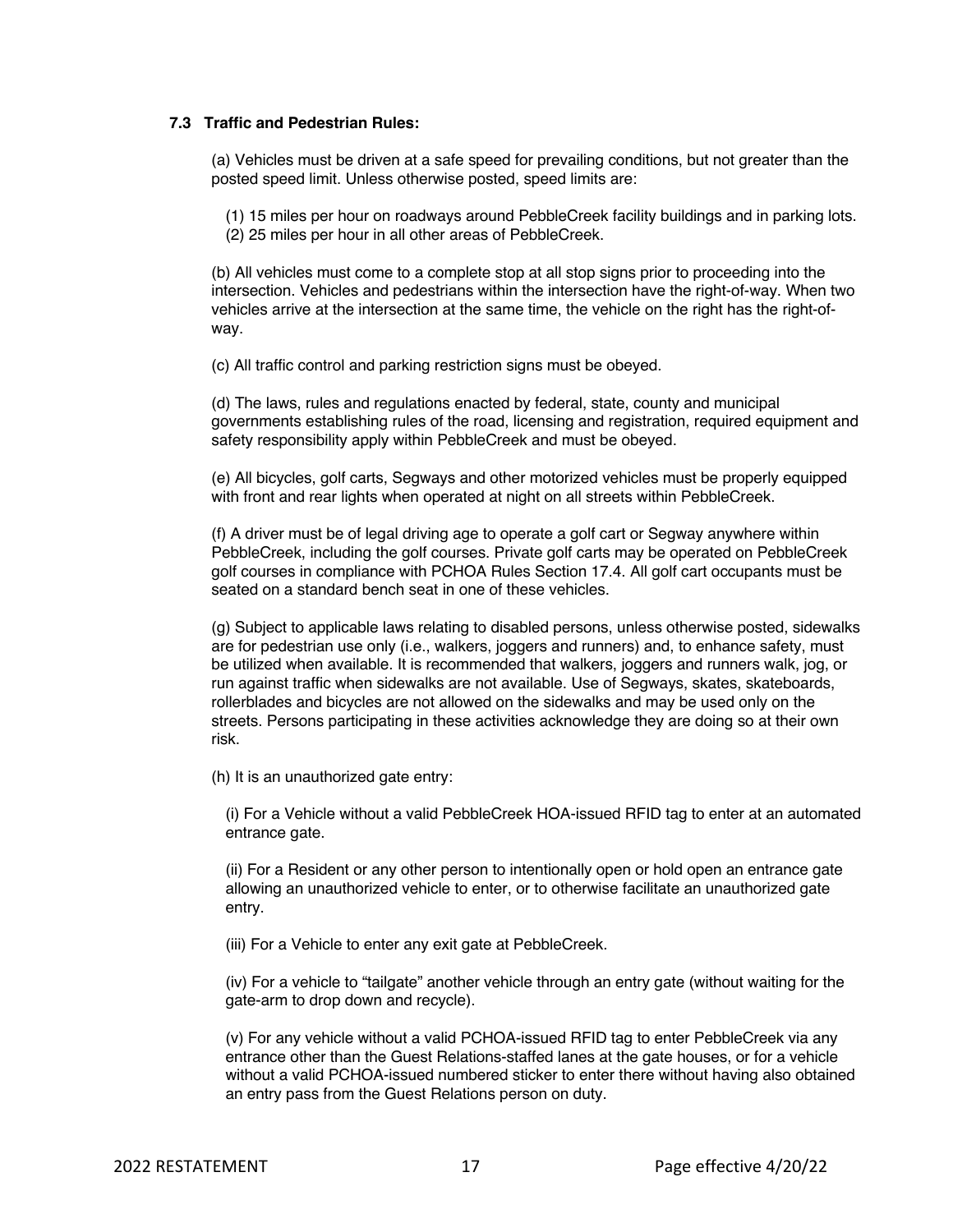(vi) Materials, equipment and Vehicles must not block intersections, driveways, mailboxes or more than 1/3 of the drivable portion of the street. Contractors, or Homeowners in the absence of a contractor, are required to provide and place orange cones.

#### **7.4 Parking Rules:**

(1) Subject to the exceptions and special rules in the following sections, a Vehicle may not be parked:

(a) In a space reserved for the disabled unless a current and valid disabled license plate or a disabled permit is displayed, and a disabled person is being transported. (City of Goodyear Ordinance)

(b) On any portion of the diagonally-striped lines between disabled parking spaces.

(c) On other than paved surfaces on private property (City of Goodyear Ordinance) or on a vacant Lot within PebbleCreek.

(d) On a driveway or street between 12 midnight and 6 a.m.

(e) In a designated no parking area or for longer than a posted time limit.

(f) In areas not striped for parking or that are striped for other types of Vehicles. All paved parking lots have been marked with paint stripes to designate parking spaces for autos and trucks, golf carts, or Segways only. Autos and trucks may not park in designated golf cart spaces (narrow spaces too small for cars). Parking two golf carts or two or more Segways side by side in a parking space striped for cars is permitted.

(g) In an unsafe manner or in a location that hinders the view of drivers approaching an intersection or hinders the ability of other drivers to drive in a safe manner.

(h) For the purpose of promoting or advertising a commercial product without the approval of the Board or its designee.

# **7.5 Exceptions to Parking Rules for Temporary Parking:**

(a) PebbleCreek Community Services Patrol or Guest Relations must be notified in advance, to obtain a permit for driveway and street parking of vehicles between 12 midnight and 6 a.m.

(b) Resident visitor parking on a driveway is allowed, for a maximum of 30 (thirty) consecutive days or 60 (sixty) cumulative days in any calendar year, if displaying a valid entry pass obtained from PebbleCreek Community Services Patrol or Guest Relations.

(c) As set forth in Article IV, Section 2(t) "Parking" of the CC&Rs, vehicles of all Owners and Residents, and of their employees, guests and invitees, are to be kept in garages, carports and other parking areas designated or approved by Declarant or the Board; provided, however, this section shall not be construed to permit the parking or storing in the above described areas of any vehicle whose parking or storage is otherwise prohibited herein. The PebbleCreek Golf Resort Rules may permit temporary parking on streets or other areas in PebbleCreek Golf Resort for public or private social events or other permitted activities.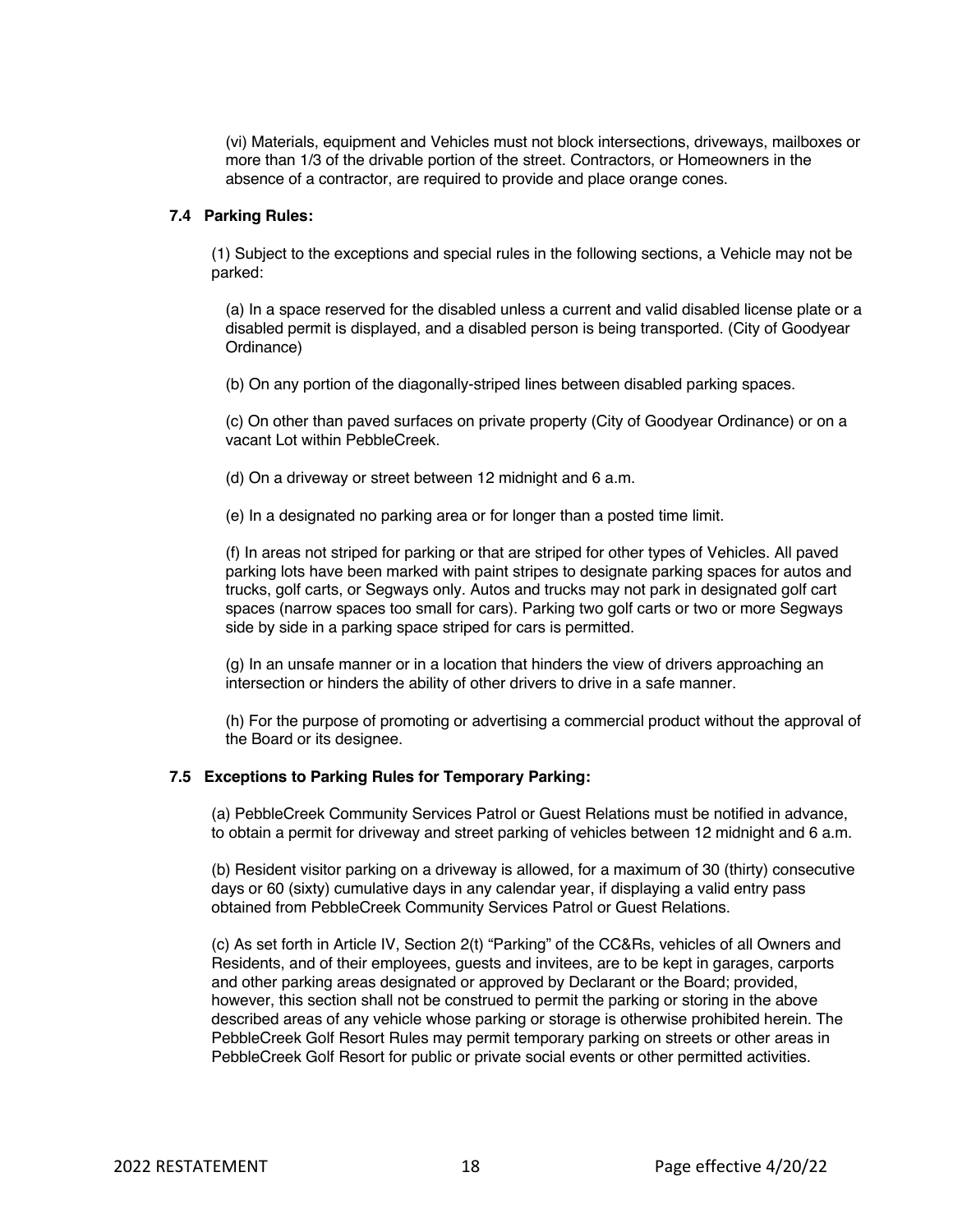(d) In accordance with Article IV, Section 2(v) of the CC&Rs, temporary driveway parking authorization may be granted at the discretion of the Board or its designee. Each request will be reviewed on an individual basis. In general, the following minimum conditions must be satisfied for temporary driveway parking permits:

(1) If there is a standard or extended two car garage there must be two licensed motorized four wheeled vehicles parked in the garage, one of which may be a golf cart and/or a licensed motorcycle.

(a) The area designed for motorized four wheeled vehicles cannot be used for storage of other items or as a workshop.

(b) Vehicles authorized for driveway parking must be used on a regular and recurring basis for basic daily transportation.

(c) If the registered owner or responsible party is absent from PebbleCreek for 3 weeks or longer, the driveway parking permit may be invalidated.

(2) If there is a standard or extended three car garage there must be three licensed motorized four wheeled vehicles parked in the garage, one of which may be a golf cart and/or a licensed motorcycle

(a) The area designed for motorized four wheeled vehicles cannot be used for storage of other items or as a workshop.

(b) Vehicles authorized for long-term driveway parking must be used on a regular and recurring basis for basic daily transportation.

(c) If the registered owner or responsible party is absent from PebbleCreek for 3 weeks or longer, the driveway parking permit may be invalidated.

(3) Golf cart garages count as a third or fourth garage.

(4) As set forth in Article IV, Section 2(t) "Trucks, Trailers, Campers and Boats" of the CC&Rs, no motor vehicle classed by manufacturer rating as exceeding 3⁄4 ton, mobile home, motor home, trailer, camper shell, detached camper, boat, boat trailer or other similar equipment or vehicle may be parked or stored on any area in PebbleCreek Golf Resort so as to be visible from neighboring property, common area or street; provided however, this provision shall not apply to (i) pickup trucks of less than 3⁄4 ton capacity with camper shells not exceeding seven (7) feet in height measured from ground level and mini-motor homes not exceeding seven (7) feet in height and eighteen (18) feet in length that are parked as provided in subsection (v) below and are used on a regular and recurring basis for basic transportation; (ii) trucks, trailers and campers parked in a recreational vehicle storage area, if any, within a residential area or other areas, if any, designated for such parking in non-residential Land Use Classifications, provided however, that all such parking areas have been approved by Declarant or the Architectural Committee; or (iii) trucks, trailers, temporary construction shelters or facilities maintained during, and used in connection with, construction of any improvement approved by Declarant or the Architectural Committee.

(5) Exceptions may be made for individual cases based on design limitations.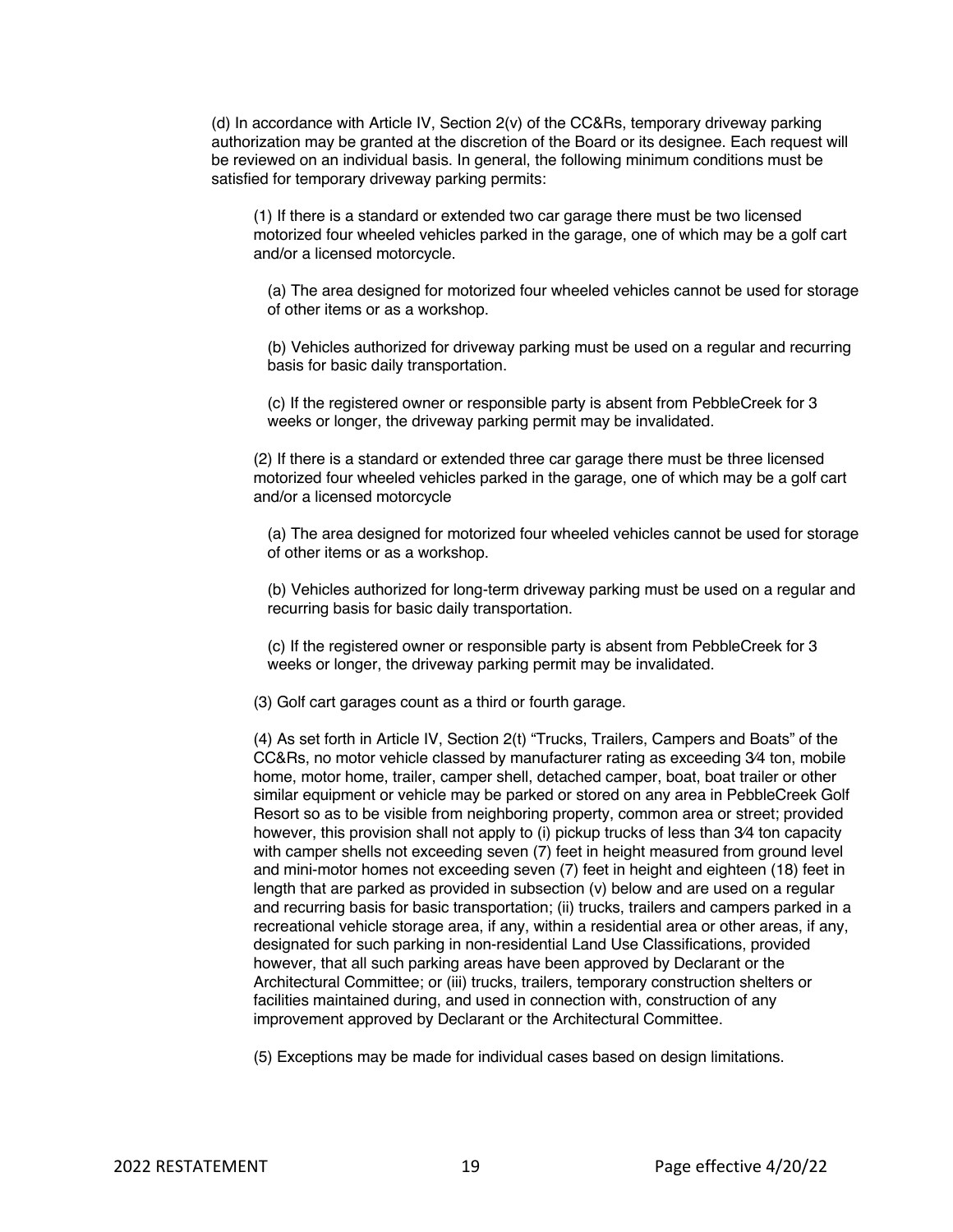(e) Falsifying or misrepresentation of conditions to receive a pass will result in immediate revocation of the pass.

All authorizations for temporary driveway parking must be in writing, and the Vehicle must display a parking pass or decal issued by the PebbleCreek Community Services Patrol. All driveway passes that are issued are subject to verification of the Rules by the PCHOA Board or its designee including physical inspections. At a minimum, the following will apply:

- (i) Only one (1) waiver will be granted for each lot.
- (ii) No vehicle covers will be allowed for any portion of the vehicle.
- (iii) No contents are allowed in the bed of any vehicle.
- (iv) No portion of any vehicle can protrude into a walkway or street.
- (v) If modifications are made to the garage by the current owner, and the vehicle cannot be parked in the garage, no waiver will be granted.
- (vi) Renters will not be granted a waiver if the homeowner is storing items in the garage that prevent parking the renter's vehicle inside.
- (vii) Vehicles that have been granted a waiver will not be parked in the driveway for more than 3 weeks per calendar year when the homeowner is not in residence.
- (viii) An administrative fee shall be required for Driveway Parking waivers. The fee for the waiver shall be established by Board Policy.

(f) Vehicles covered by Arizona Revised Statutes that are required to be available at the Homeowner's residence as a condition of the Homeowner's employment are exempt from PebbleCreek HOA driveway parking rules.

## **7.6 Special Rules for Recreational Vehicles:**

(a) A Resident's RV may be parked on the street in front of the Resident's residence to load, unload or to clean the vehicle for up to 48 hours within any 7-day period. A Visitor's RV may not be parked on the street or on a driveway overnight.

(b) Residents or guests seeking to use the lot overnight must obtain a non- renewable 72-hour permit from the Eagle's Nest main gate house attendant, space permitting. The permit must be prominently displayed on the vehicle. Only one permit for a vehicle is allowed in a three-week period. Unauthorized vehicles may be towed by the PCHOA at the owners' expense.

(c) Sleeping in an RV is prohibited while parked in PebbleCreek.

#### **7.7 Additional Parking Rules for Business Visitors:**

(a) No Business Visitor may work, park, or store any equipment or Vehicle overnight on any street, parking lot, Lot, driveway, or Common Area within PebbleCreek in such a manner as to be visible from a neighboring property or from any street without approval from the Board or its designee.

(b) Moving vans that must stay overnight must be registered in accordance with 7.6 (b) above.

## **7.8 Special Restrictions for Oversized and Other Vehicles:**

Except as provided above, no motor vehicle exceeding 3⁄4-ton, mobile home, motorhome, trailer, camper shell, detached camper, boat, boat trailer or other similar equipment or vehicle may be parked or stored on any area in PebbleCreek so as to be visible from a neighboring property, Common Area or street. Trucks, trailers, motorhomes, and campers may be parked in a designated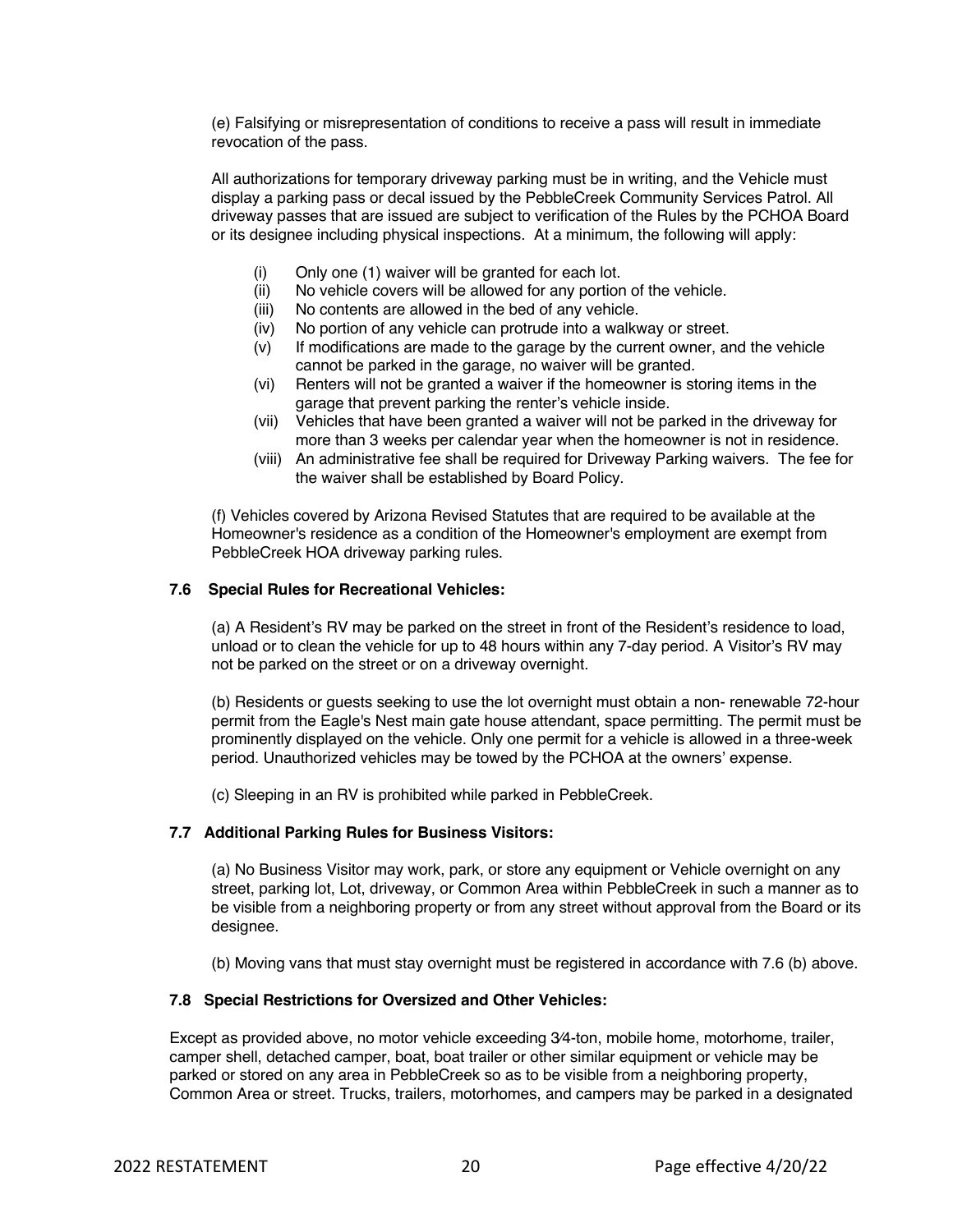RV storage area or as otherwise specifically authorized by the Board. (Refer to CC&Rs, Article IV, Section 2(t))

# **7.9 Inoperable Vehicles:**

No inoperable motor vehicle of any kind shall be constructed, reconstructed or repaired upon any lot, parcel or street or other area in PebbleCreek, and no inoperable vehicle may be stored or parked so as to be visible from neighboring property or to be visible from common areas or streets; provided, however, that this provision shall not apply to emergency repair of a vehicle.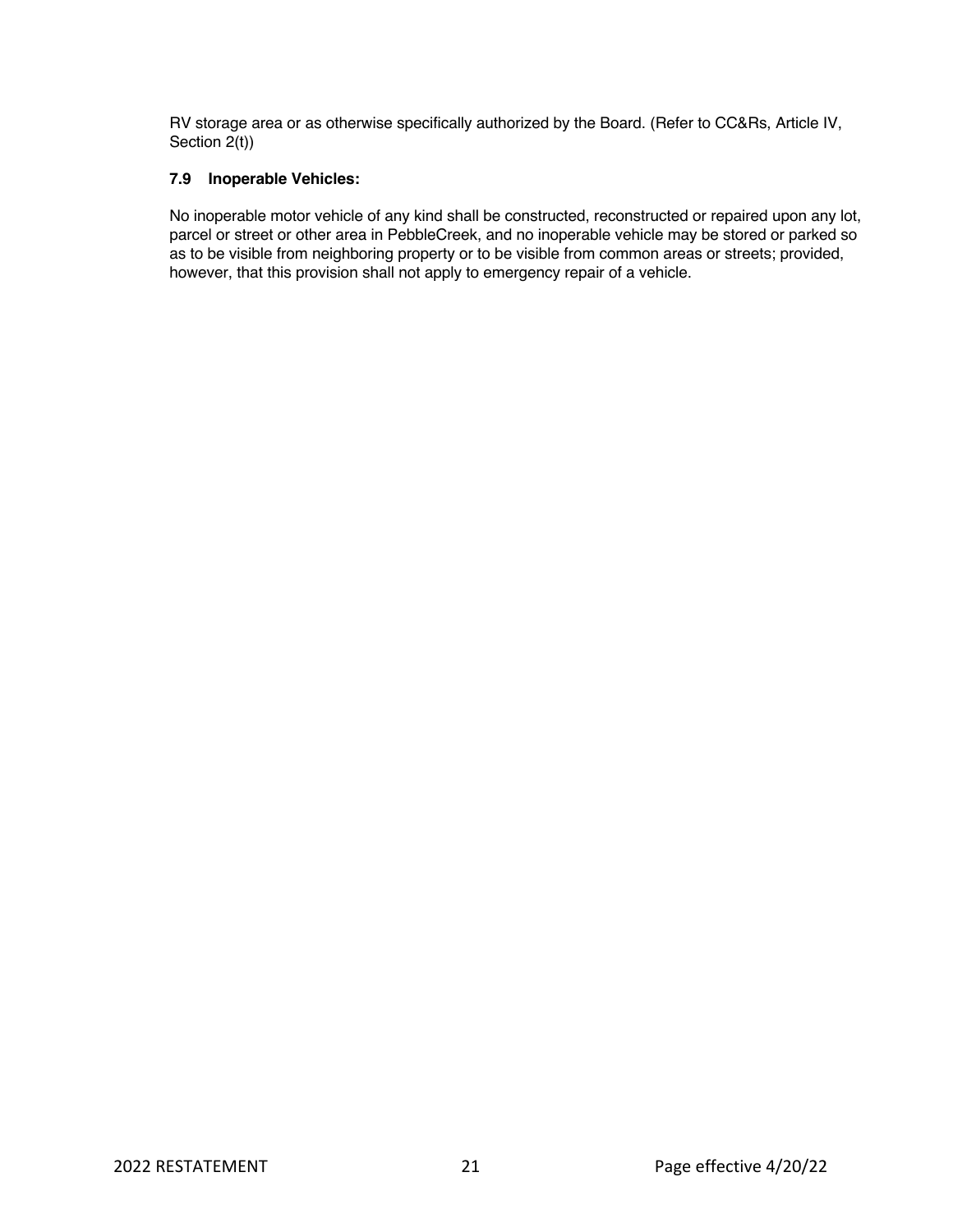## **Section 8: Property Exterior Appearance and Activities**

#### **8.1 Exterior Modifications**:

No improvements, alterations, repairs, landscaping or other work that in any way alters the exterior appearance of any property within residential areas of PebbleCreek may be made without prior written approval of the ALC. Residents should familiarize themselves with the ALC Guidelines, which specify standards and maintenance responsibilities of Residents.

## **8.2 Holiday Decorations:**

Exterior holiday decorations and lighting are allowed between November 15 and January 15. All other holiday decorations and lighting are allowed 15 days before the holiday(s) and must be taken down no later than 4 days after the holiday(s).

## **8.3 Window Coverings:**

Permanent window coverings must be installed within 120 days after close of escrow. Aluminum foil, cardboard, paper, insulation material or any other similar material is not allowed inside or outside of a window.

#### **8.4 Nuisances:**

(a) No weeds, dead trees or plants, rubbish or debris of any kind may be placed or permitted to accumulate upon any Lot.

(b) No odors or loud noises may be permitted to emit from any Lot so as to render the Lot unsanitary, unsightly, offensive or detrimental to any other property.

(c) No exterior speakers, horns, whistles, firecrackers, bells with moveable clappers, or other sound devices, except security devices, may be located, used, or placed on any Lots.

(d) There will be no hanging or draping clothes, rags, carpets or other paraphernalia visible to neighbors.

(e) No thing or condition may be permitted to exist upon any Lot if it includes, breeds, or harbors diseases or insects.

(f) No other nuisance shall be permitted to exist or operate upon any Lot.

# **8.5 Maintenance and Dust Control:**

(a) Each Homeowner is responsible for the proper maintenance of all landscaping on the Lot, including setback and easement areas. In the event any portion of a Lot is so maintained as to present a nuisance, or to detract from the appearance or quality of the surrounding lots, the Board may give notice thereof and require corrective action within 14 days.

(b) All Homeowners shall comply with City of Goodyear and Maricopa County environmental ordinances, upon which the following rules are based. Homeowners are responsible to ensure that all work performed on their property by others complies with this section:

(1) A person shall only operate a leaf blower on a stabilized surface and shall not operate a leaf blower in a manner that causes landscape debris to be blown onto a roadway. A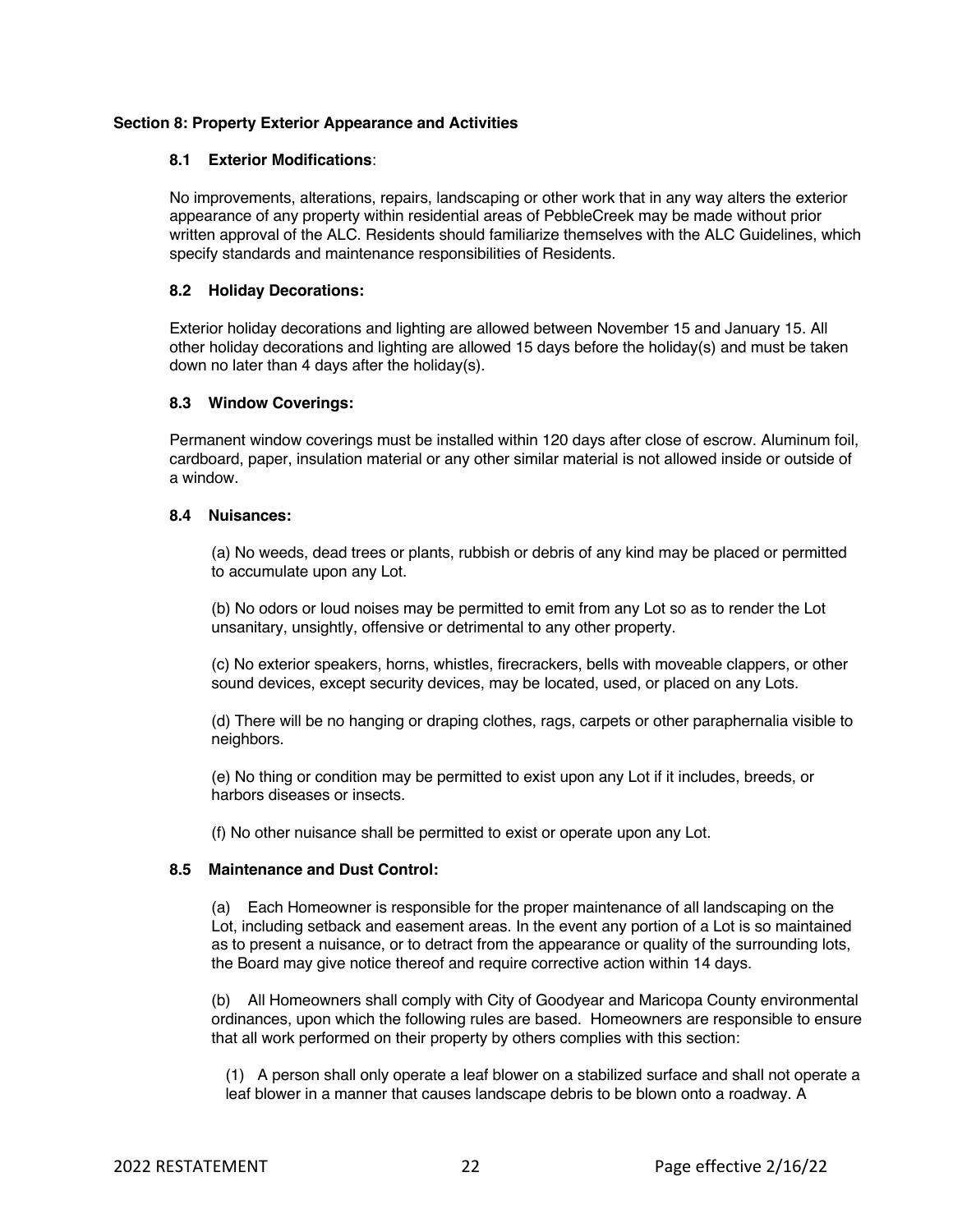"stabilized surface" is generally defined as a surface that has been covered with asphalt, concrete, hardscape, decomposed or crushed granite, gravel, grass or other continuous vegetative material.

(2) The owner of a vacant lot shall not allow vehicle parking or use unless the lot has been paved or otherwise stabilized to minimize generation of dust or particulate matter.

(3) A person shall not create "track-out," the transfer by vehicle of dust or dirt from land that has not been stabilized onto a paved roadway. Any and all track-out must be cleaned up immediately.

(4) A person shall not create "opacity," dust in the air resulting from working in dry dirt such that the view of the work area is obscured.

(5) Designated members of the PebbleCreek Patrol and Dust Control Committee are authorized to enforce rule violations under section (b) above.

#### **8.6 Outside Lighting:**

Outside lighting fixtures, except for front carriage lights, must be situated and adjusted so as to minimize glare to neighbor's property.

#### **8.7 Recyclables and Trash:**

(a) Recyclables, trash, and bulk trash pick-up will be on days and in accordance with procedures specified by the City of Goodyear.

(b) Containers may be placed in the street in areas not blocking any mailbox, next to the roadway curb after 4:00 p.m. the evening prior to a scheduled pick-up day. All empty containers are to be returned to a storage area by midnight on pick-up days. Except for the uncontained trash pickup, all trash and recyclables placed for pickup must be in a trash and/or recyclables container.

(c) Stored containers must not be visible from neighboring property and must be behind an ALC-approved wall or stored in the garage.

(d) Disposal of waste and unwanted materials is controlled by federal, state and local laws that must be observed by Residents. No dumping is allowed within PebbleCreek.

#### **8.8 Conduct of Business on Residential Use Property:**

(a) No occupation, business, profession, trade or other non-residential use may be conducted in a PebbleCreek residence except a Resident may conduct business activities in his/her residence so long as the business activity is not apparent or detectable by sight, sound or smell from the outside of the residence. Excessive traffic to and around the dwelling will be considered an indication of an ongoing business and creation of a nuisance.

(b) Garage sales, yard sales and driveway sales are not permitted. The Board or its designee may periodically authorize organized community yard sales to be conducted at a designated parking lot.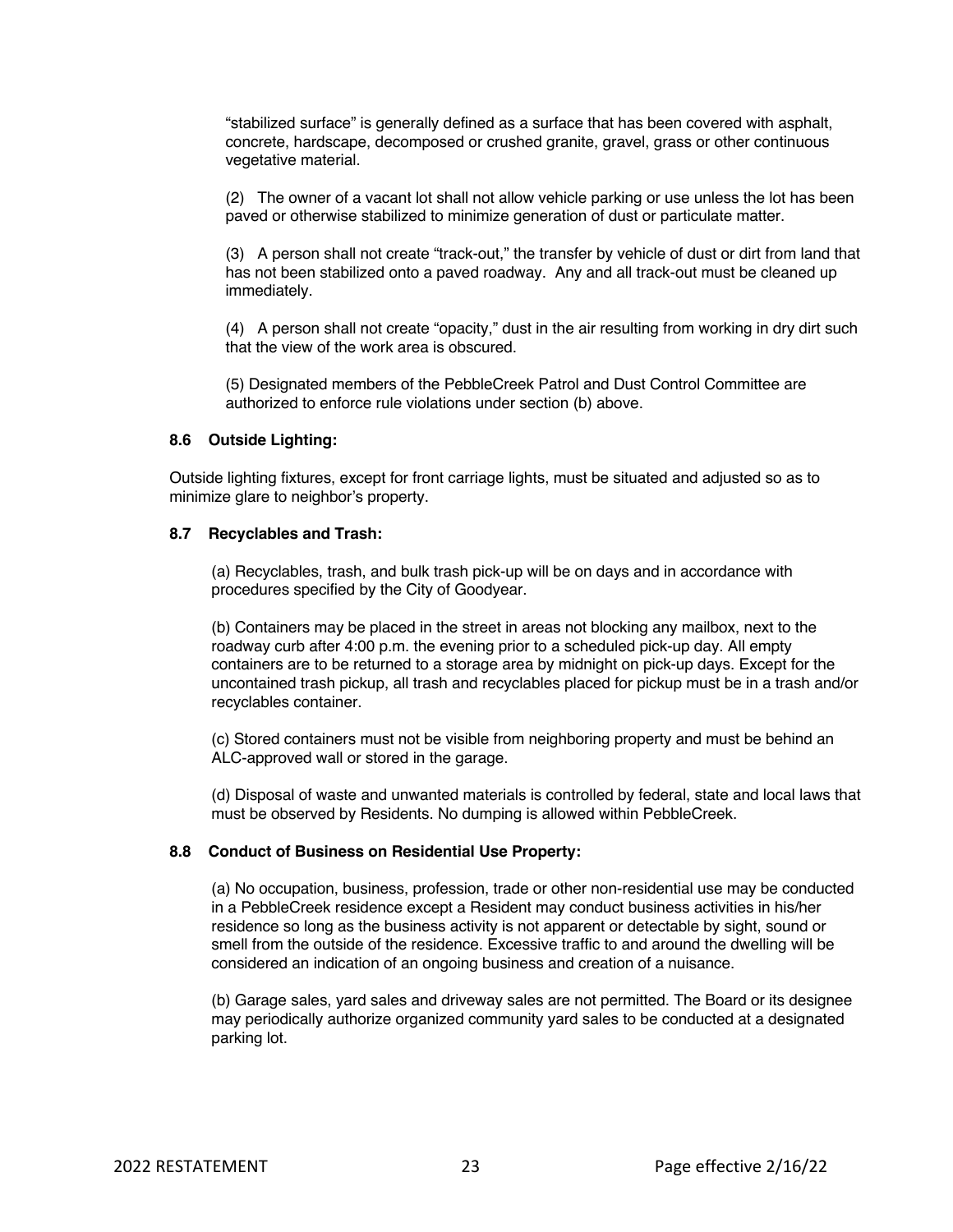(c) The administrator of a deceased homeowner's estate may obtain a permit for an estate sale from the Community Services Patrol. The fee for the permit and conditions for the sale will be established by Board policy.

#### **8.9 Flags on Vertical Flagpoles:**

- (a) A permit to erect a vertical flagpole must be obtained from the ALC. The height of the flagpole may not exceed the rooftop of the house. The following flags may be flown from the vertical flagpole:
	- The American flag or an official replica flag of the United States Army, Navy, Air Force, Marine Corps, or Coast Guard, if the American flag or military flag is displayed in a manner consistent with the Federal Flag Code.
	- The POW/MIA flag
	- The Arizona state flag
	- An Arizona Indian Nation's flag
	- The Gadsden flag
- (b) No other flags, pennants, windsocks, decorative flags, or seasonal banners are permitted on a vertical flagpole.

A maximum of two (2) of the flags in 8.9(a) may be flown at the same time on the flagpole. No flag may be flown above the United States flag. All flags must be in good condition.

#### **8.10 Flags on Standards Other Than Vertical Flagpoles:**

(a) Any of the flags listed in 8.9(a) may be flown from a flag standard mounted to the house. A maximum of two (2) flags may be mounted on flag standards mounted to the house structure at the same time. All flags must be in good condition and the American flag or military flag must be displayed in a manner consistent with the Federal Flag Code.

(b) Decorative flags, banners, etc., may be displayed for a special event, but in no case for more than 3 consecutive days within a seven (7-day) period. These decorative items must not exceed 3 feet by 8 feet. Decorative flags, banners, etc., may be flown on any vehicle. The maximum size for these shall not exceed 12 inches by 18 inches and are not subject to the "3 consecutive days within a 7-day period" restriction.

(c) One political flag will be allowed to be flown from a flag standard attached to a house. These political flags are part of the allowed political signage and are subject to the same Rules as political signs.

(d) Permitted political flags shall only have candidate names, public officers supported or opposed in a recall, or the number of propositions supported or opposed.

(e) The PCHOA Board, in its sole and absolute discretion, shall have the authority to determine whether a particular flag is considered "political". Further, the Board can prohibit any flag with vulgar language or with offensive or racist meaning.

**Up to a maximum of two (2) flags per property may be flown, either on a flagpole or from house-mounted flag standards, at the same time.**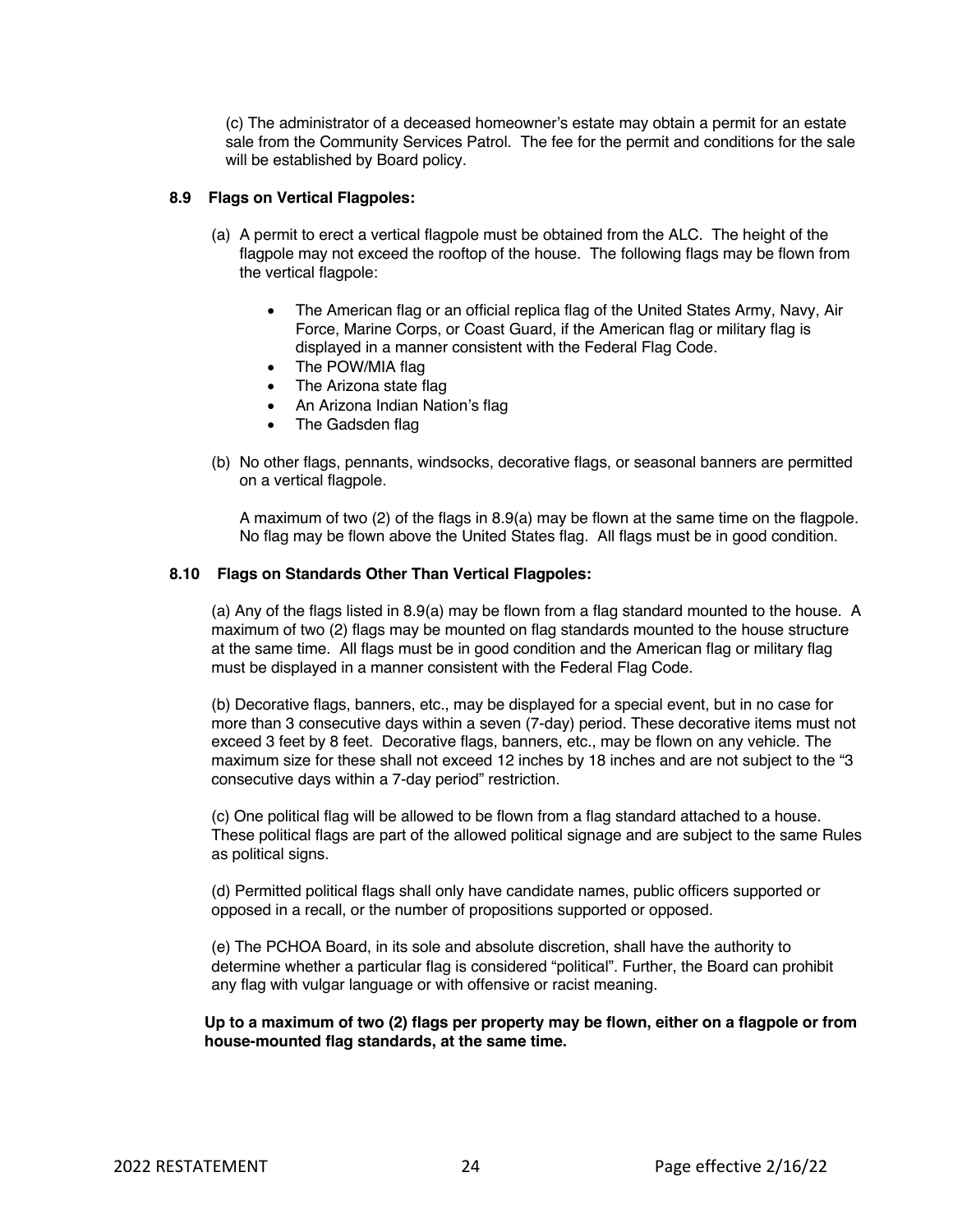# **8.11 Signs:**

Signs erected in PebbleCreek and visible from neighboring property must meet the following guidelines:

(a) House Number - Not more than two identifying house-number signs of less than 72 square inches each (typical 4 x 18 inches) are allowed for each individual detached residence. The lighted house number sign installed on the garage is one of two identification signs allowed.

(b) For Sale, Rent or Lease signs must be commercially produced. The size shall not exceed 24 inches by 24 inches. Sing riders shall not exceed six by twenty-four inches and the maximum number allowed is four. No lighted signs or other marketing is allowed on these signs.

(c) Open house signs shall not exceed 24 inches by 24 inches. "Open Houses" are allowed between the hours of 8 a.m. till 6 p.m. only.

(1) Open House signs may be placed on common areas, but only during the hours when the Open House is being conducted. Open House signs will be limited to a maximum of six. Flags, balloons, or other decorations will not be allowed to be attached to the signs. No other flags, balloons, banners, etc., can be displayed at an Open House.

(2) Signs that do not meet these limitations or are in disrepair will be removed by Community Services Patrol. A citation may be issued, if appropriate.

(d) Two security signs are allowed, one in the front yard and one in the rear yard. A security decal is allowed on the power panel on the side of the house. Upon approval by the HOA Board, additional security signs may be allowed.

(e) All contractor signs must meet the specifications of Section 8.11(b, and must be removed when the job is substantially completed. The Patrol may remove these signs if the job appears to be completed.

(f) Homeowners may place political signs indoors or outdoors on their property subject to the following conditions:

(1) Signs may be posted seventy-one (71) days prior to and fifteen (15) days following an election.

(2) The HOA Board may adopt regulations regarding the size and number of political signs if the regulations conform to local ordinances.

(3) The aggregate total dimensions of all political signs must not exceed nine (9) square feet.

(4) No sign may be placed in the Common Areas.

(g) All other signs must be approved by the HOA.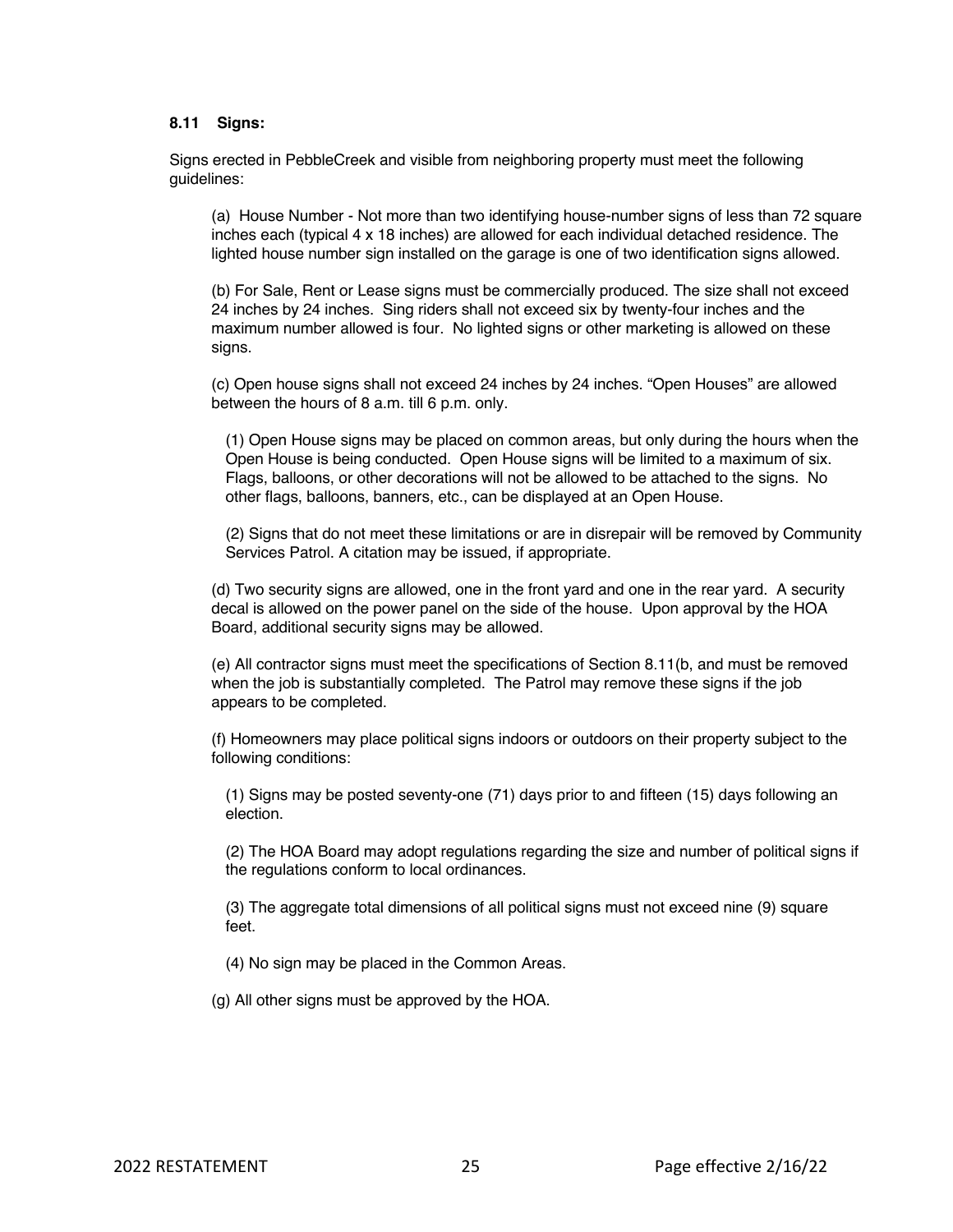## **Section 9: Animals and Birds**

## **9.1 Pet Control**

(a) All pets must be (i) kept in a fenced yard or (ii) controlled on a leash. No animal or bird may be allowed to make an unreasonable amount of noise or to become a nuisance. It is the responsibility of each pet owner to remove immediately any droppings from their pets. (See Goodyear Ordinances, Chapter 7 for additional requirements.)

- (b) Pets are not allowed at any time:
	- (1) On the golf courses
	- (2) On the erosion control corridors
	- (3) In the pool areas

(4) In any of the PebbleCreek facility buildings or on the patios. The Board or its designee may approve exceptions for special events.

(c) Pets are not allowed on the private property of neighbors unless the pet is being carried or the neighbor permits. This includes the utility easement area that starts at the curb.

#### **9.2 Service Animals**

When accompanied by a disabled person, service animals as defined by the Americans with Disabilities Act or Arizona Revised Statues are permitted access to any area to which the disabled person is permitted access.

#### **9.3 Wild Animals**

Residents may not intentionally feed, attract or otherwise entice wildlife into PebbleCreek, with the exception of hummingbirds as permitted by ALC Guidelines.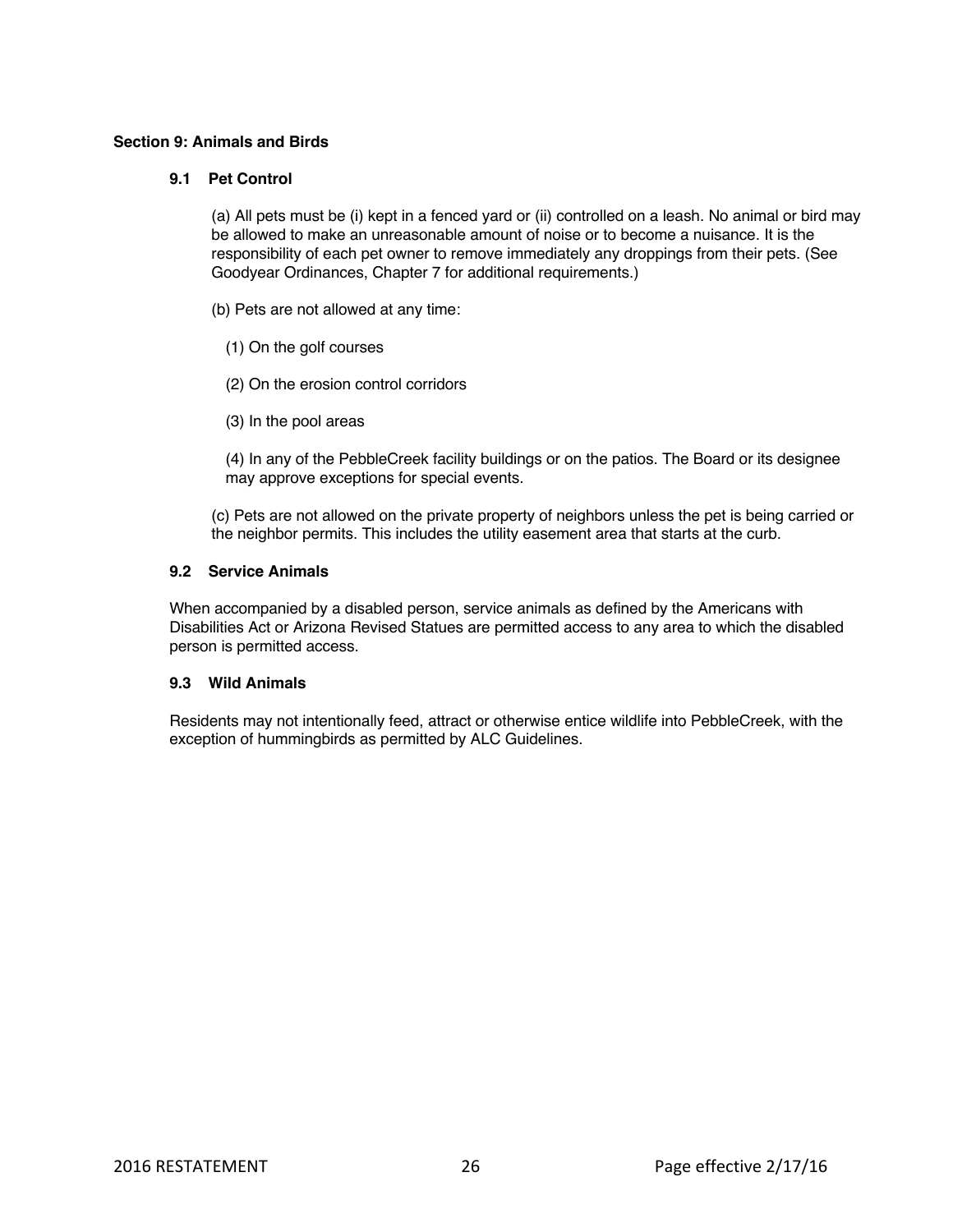# **Section 10: Resident Groups And Clubs**

#### **10.1 Purpose:**

(a) The purpose of Resident Clubs and Organizations obtaining Board approval as a "Resident Organization", is to aid the Association in the administration of facility use by the Residents. Resident Organizations are authorized to use the name "PebbleCreek" in the title of their Club or Organization and will receive priority over non-approved Clubs and Organizations in the booking of PebbleCreek facilities, the posting of announcements on the Clubhouse bulletin boards, Pebble TV, the PCHOA website, PebbleNews, and the publishing of articles.

(b) Residents should be aware that the Association does not investigate or evaluate the Resident Organizations' activities or finances, and the safety of any activities that involve physical exertion such as dancing, sports, or exercise. Persons participating in Resident Organization activities do so at their own risk, must evaluate the suitability of those activities for themselves, and may be asked to sign a Waiver Form for the benefit of the Association.

(c) All PebbleCreek-approved Clubs and Organizations agree to be included in the published PebbleCreek Approved Clubs and Organizations List.

# **10.2 Eligibility for Approval:**

Only those Clubs and Organizations that have at least 15 members and whose membership is open exclusively to PebbleCreek Residents, are eligible to receive and maintain approved status. Organizations that have allegiance to pay dues to, subscribe to, or are identified with an outside organization may apply for approval to operate in PebbleCreek providing membership is strictly limited to PebbleCreek Residents.

# **10.3 Approval Procedure:**

Every organization applying for Board approval must submit to the RCC a signed "Facility Use Agreement for PebbleCreek Recognized Clubs". The RCC will review the document and either approve the Club Agreement or return it if more information is needed.

# **10.4 Dissolution of the Resident Organization:**

Dissolution of the Resident Organization will require a notification to the Rules Compliance Committee that the members have been advised that they are liable for any debts incurred by the Resident Organization and must satisfy them in full prior to the dissolution. Dissolution of a Resident Organization requires the approval of the Board.

#### **10.5 Record Retention:**

Each Resident Organization, when required, must obtain, keep in its files, and keep current, "Member Waiver" forms.

## **10.6 Instructor Related Submissions:**

Each Resident Organization, when required, must obtain, submit and keep current, "Instructor Registration and Waiver" forms. Resident Organizations must ensure that compensated instructors submit a monthly "Instructor Payment". Such submissions are to be made at the Eagle's Nest Clubhouse front desk.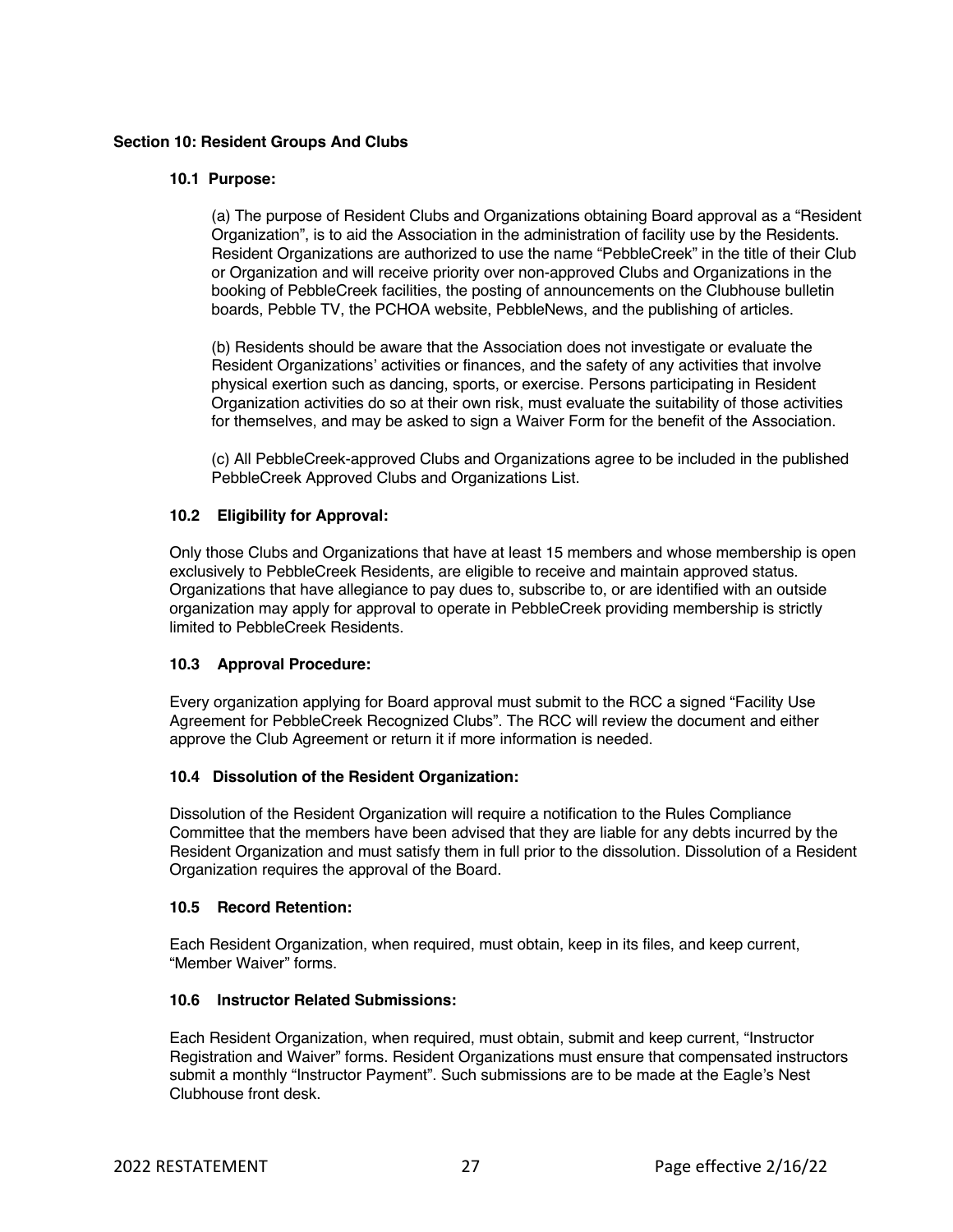## **10.7 Annual Submission:**

Each Resident Organization must file annually, between January 1 and March 31 with the Rules Committee, an Annual Submission containing:

- (a) A completed Facility Use Agreement.
- (b) A list of all Club members with contact information.

(c) A statement that all Club members are Residents of PebbleCreek (must have at least 15 members to maintain approved Club status).

(d) A statement that describes the Purpose of the Club.

#### **10.8 Notices:**

- (a) Each Resident Organization must promptly notify:
	- (1) The RCC if its membership drops below 15 members or if it decides to dissolve.

(2) The Activities Office and the PCHOA webmaster in writing of changes to meeting date, time, location, or contact person.

## **10.9 Suspension and Termination of Approved Status:**

The RCC will refer the Resident Organization to the Board for a hearing to suspend or terminate approved status under the following circumstances:

- (a) Suspension. If the Resident Organization fails to timely file the annual submission or fails to file a corrected annual submission within 30 days of the request for correction.
- (b) Termination. (i) if a suspension under (a) above has continued for 60 days, (ii) if membership drops below 15 members, (iii) the Resident Organization otherwise ceases to meet the eligibility and approval criteria, or (iv) for good cause.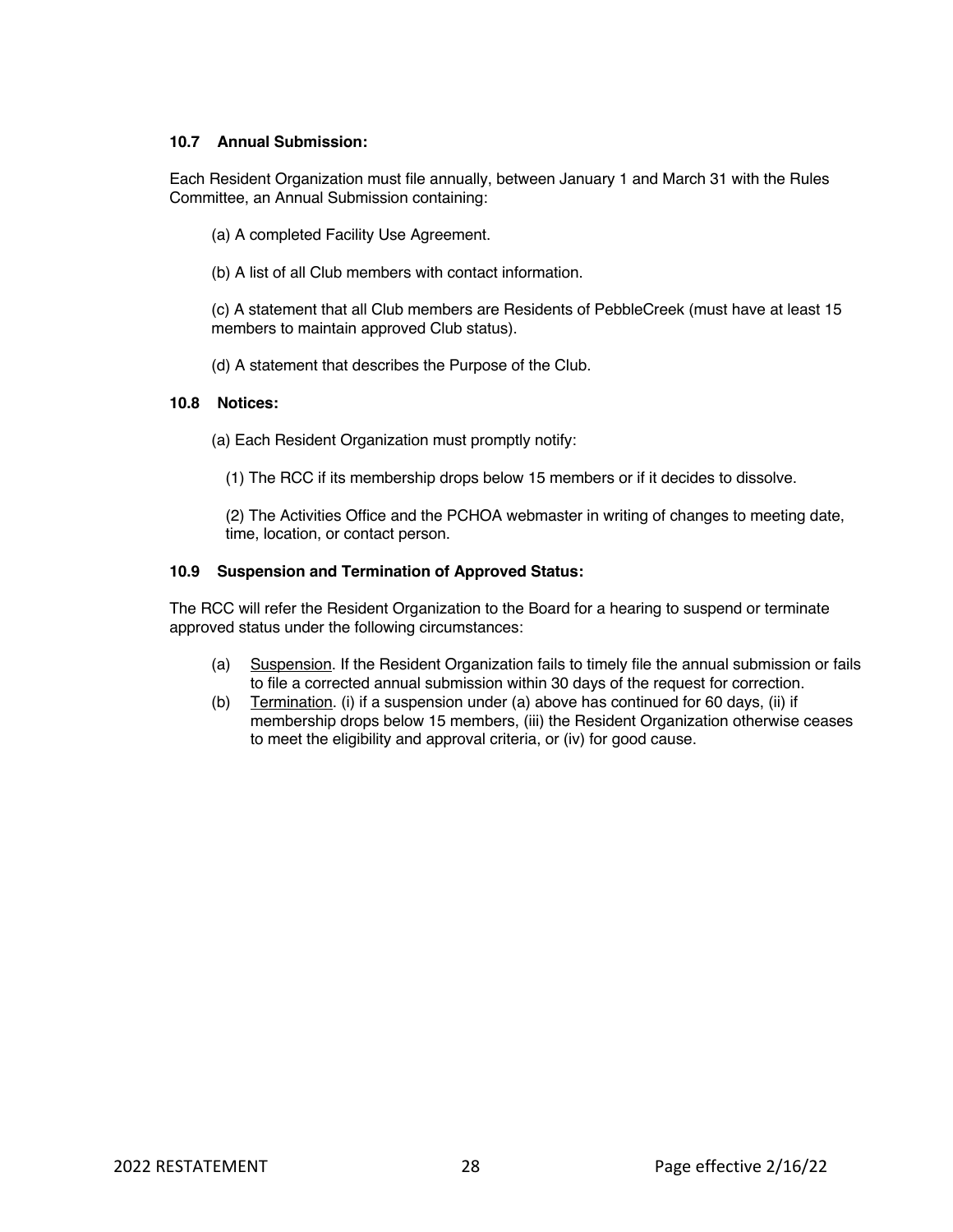## **Section 11: Facilities - Generally Applicable Rules**

#### **11.1 Authorized Users:**

Unless otherwise specified in these Rules, use of any PebbleCreek facility other than Public Facilities is limited to Residents, Resident Visitors, and Robson Preferred Guests.

The HOA Board may promulgate administrative and operational policies regulating the use of PebbleCreek facilities, limiting facility use by visitors, setting facility use fees, and establishing Guest Cards and Recreational Facility use Cards and their associated policies and procedures.

Recreational fields, courses and courts are to be used exclusively for the sport in which they were designed, unless otherwise approved by the Board.

## **11.2 Facility Scheduling and Booking:**

Requests for an officially scheduled use of facilities, when food or beverages will be provided, with the Director of Food and Beverage. All other booking requests are to be made with the Director of Community Activities.

## **11.3 Identification Cards:**

Proper identification is required to use any PebbleCreek facilities other than Public Facilities, which are excluded from the requirements of this section. There are five types of PebbleCreek identification cards:

Resident Homeowner Members and Associate Members receive a permanent PebbleCreek Identification card upon assuming residence in PebbleCreek. Resident tenants (renters) receive a PebbleCreek Identification card upon registering their lease with Resident and Guest Services, valid for the term of their lease. All Residents must have this identification card in their possession to use any PebbleCreek facility.

(a) Resident Visitors over the age of 17 must have a Guest Card in their possession to use any PebbleCreek facility, except as otherwise authorized by the HOA Board. The Resident being visited may procure Guest Card(s) for their visitor(s) at either Eagle's Nest or Tuscany Falls Resident and Guest Services. The cards may be secured in advance of the Resident Visitors arrival. A maximum of six (6) Resident Visitor Guest Cards will be permitted for each PebbleCreek residence at one time, without prior permission of the Board or its designee. Robson Preferred Guest Cards are issued by the Robson sales office for visitors under that program.

(1) The Board may establish use fees for these passes and may allow each Homeowner a specific number of free passes per year. The pass fee must be paid in cash or by presentation of a Pre-paid Guest Fee card.

(2) To obtain the allowed free passes, the Homeowner may obtain a single Prepaid Guest Fee card at no charge, good for the calendar year only, from Resident and Guest Services. This card indicates the initial number of free passes allowed. Unused Prepaid Guest Fee cards expire at the end of their current calendar year, with no refund for any unused value.

(3) Residents who have no further free Guest Passes remaining, may purchase additional Prepaid Guest Fee cards at rates and in units established by the Board from time to time.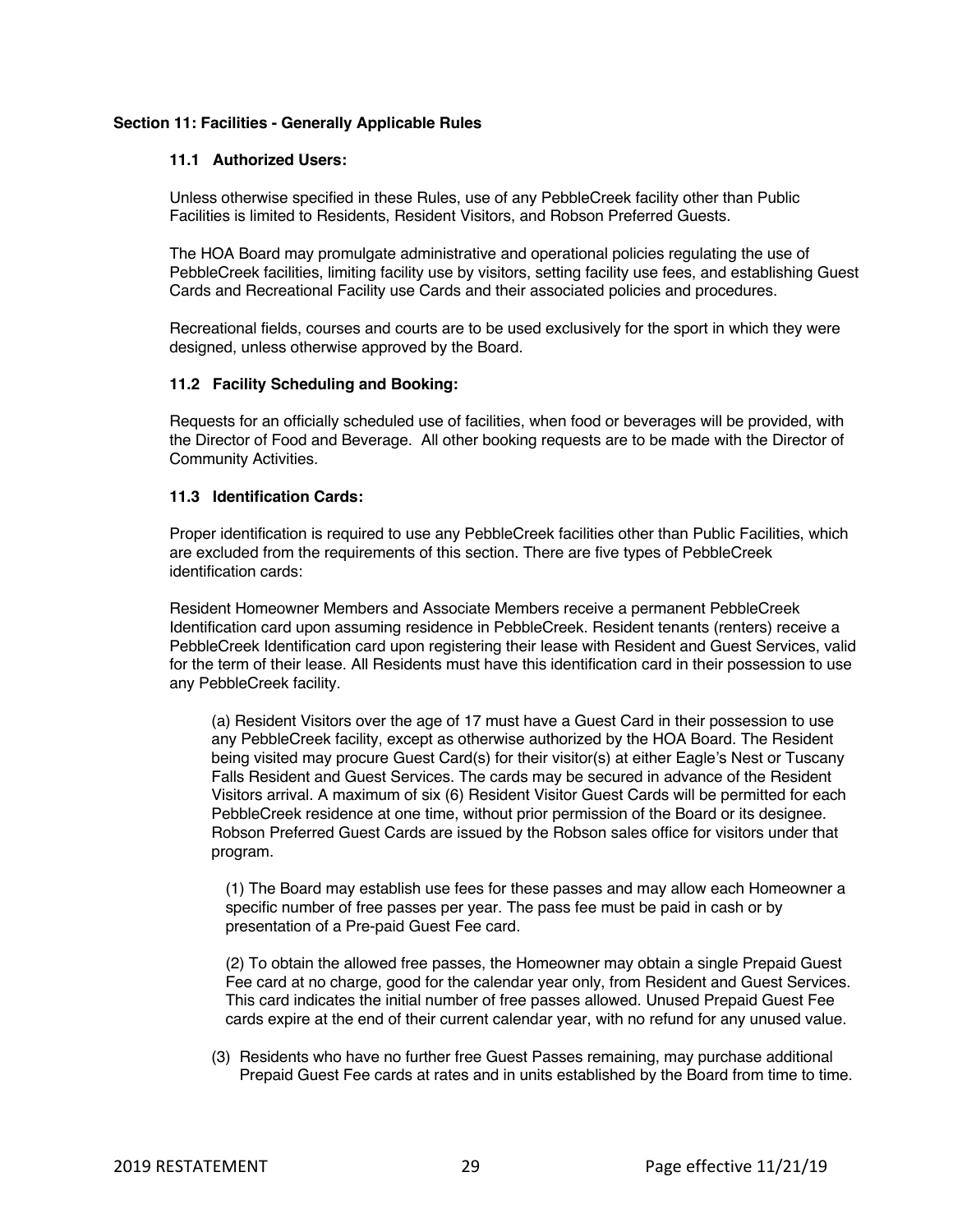(4) Payment must be made in cash for a Recreational Facility Guest Card to be issued.

#### **11.4 Visitors under 18 years of age:**

A Resident or adult Resident Visitor must accompany all visitors under the age of 18 who use any PebbleCreek recreational facility.

#### **11.5 Resident responsibility:**

Residents will be held accountable and responsible under PebbleCreek HOA Rules for the actions and conduct of, or any damage caused by, their visitors.

## **11.6 Verification:**

Designated HOA employees are authorized to require facility users to show their identification card and pass if appropriate.

## **11.7 Priority of use:**

Residents and Resident guests will have priority to use all fitness center equipment, pools or courts. Outside activities will be approved and coordinated through the Director of Community Activities & Communications or the Board of Directors.

## **11.8 PebbleCreek Dog Park:**

The PebbleCreek Dog Park is open to Residents only. The hours of operation and the Rules are posted at the Dog Park entry gate.

#### **11.9 Trespassers:**

Residents are encouraged to bring to the attention of a facility staff member any suspected unauthorized person within or on the facilities. The facility staff will verify the status of the person reported and take appropriate action if it is determined that they are trespassing. If a Resident assists in unauthorized use of facilities, the HOA Board may suspend the resident from use of PebbleCreek facilities for up to sixty (60) days for the first violation.

#### **11.10 Removal of Facility Property:**

Items of property belonging to PebbleCreek are not to be removed from the facilities without the permission of the Board or its designee.

#### **11.11 Damage to Facility Property:**

The organizations, groups or persons using a facility will be responsible for any damage to Association property that arises out of that use that is not attributable to ordinary wear and tear.

#### **11.12 Loss of Personal Property:**

PebbleCreek is not responsible for the loss of anyone's personal property while using the facilities.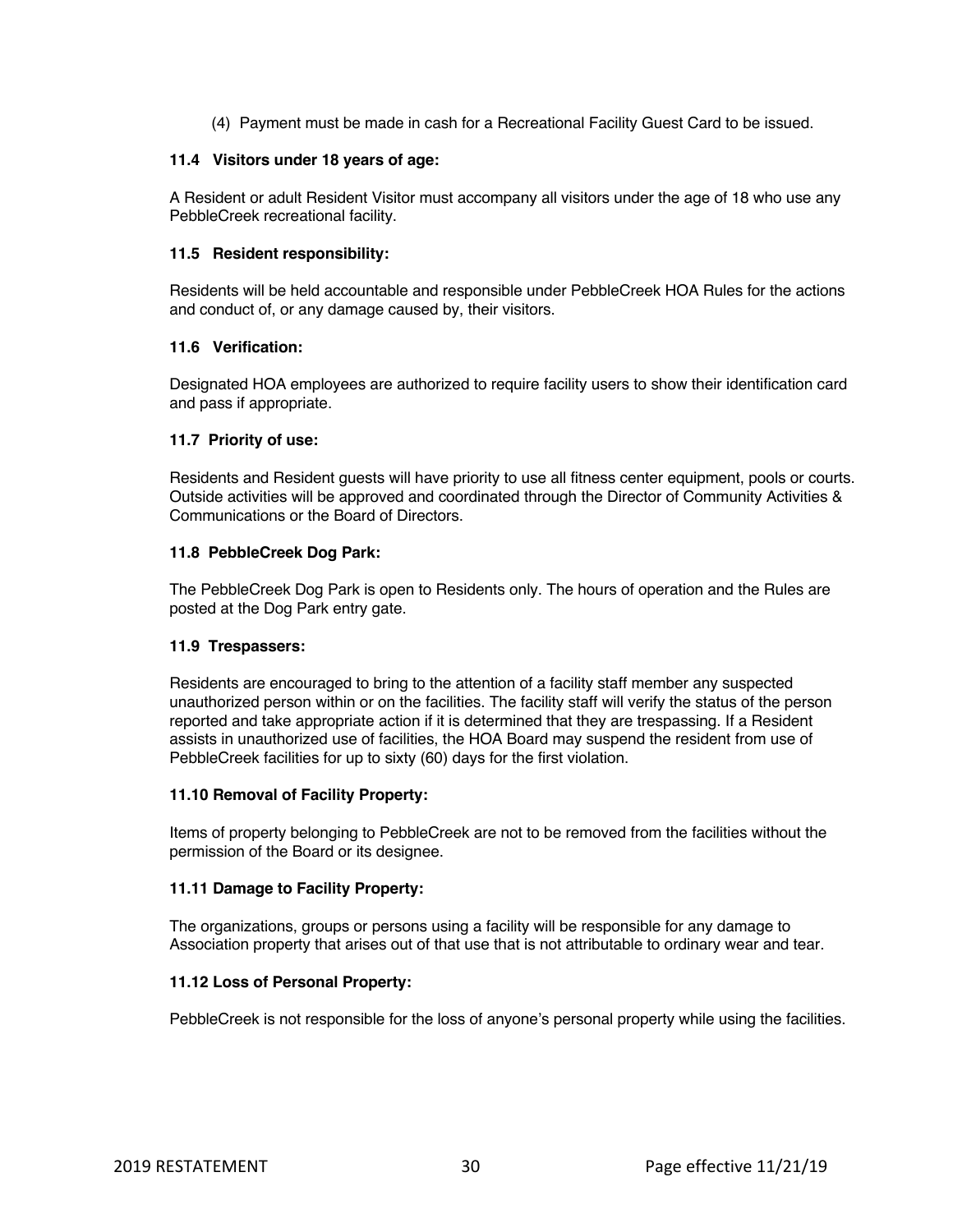## **11.13 Alcoholic Beverages:**

It is illegal to bring alcoholic beverages into PebbleCreek facilities covered by Association's liquor licenses. Pursuant to conditions in the Association's Liquor License, alcoholic beverages for consumption at PebbleCreek facilities must be purchased from the Association through the Director of Food and Beverage.

## **11.14 Smoking:**

Smoking, e-cigarettes and vaping are not permitted within any PebbleCreek facility buildings, pools, restaurant patios, outdoor sports facilities or within 20 feet of any building entrance, open window or ventilation system. The Board may establish designated smoking areas.

## **11.15 Firearms:**

Firearms are not permitted in or on any PebbleCreek HOA-owned Clubhouse, Food and Beverage, Recreational, Park, Fitness, or Arts and Crafts properties except when carried by active and retired law enforcement officers pursuant to the Law Enforcement Officers Safety Act. Possession of firearms, in accordance with applicable Arizona statutes, on PebbleCreek streets, parking, and Common Area walking paths and on Residents' private property is permitted. The PCHOA Board may grant exceptions to this rule.

## **11.16 Maintenance Areas:**

The maintenance areas are off-limits to all persons unless accompanied by an authorized PebbleCreek Employee.

#### **11.17 Instructor Fees and Contracts:**

Persons, other than Instructors who are under contract with the PCHOA, who provide instruction or other services for compensation while using a PebbleCreek facility, must pay a fee to the Association. Board approval of the activity must be obtained, and a contract must be completed when the facility is reserved. Residents must pay the service provider directly.

#### **11.18 Posted Directives:**

Persons using PebbleCreek facilities and Common Areas must comply with posted directives.

# **11.19 Website:**

Members, Associate Members and tenants who have a lease of one year or more, are allowed to access the password-protected portion of the Association website.

# **11.20 Risks and Waiver Forms:**

The Association in the administration of facility use does not investigate or evaluate user activities and the safeties of any activities that involve physical exertion such as dancing, sports, or exercise. Persons participating in such activities do so at their own risk, must evaluate the suitability of those activities for themselves and be asked to sign a waiver form for the benefit of the Association. Organizations not covered by Section 10, or persons that sponsor or provide such activities, when requested, must obtain and provide such waivers to the Association office.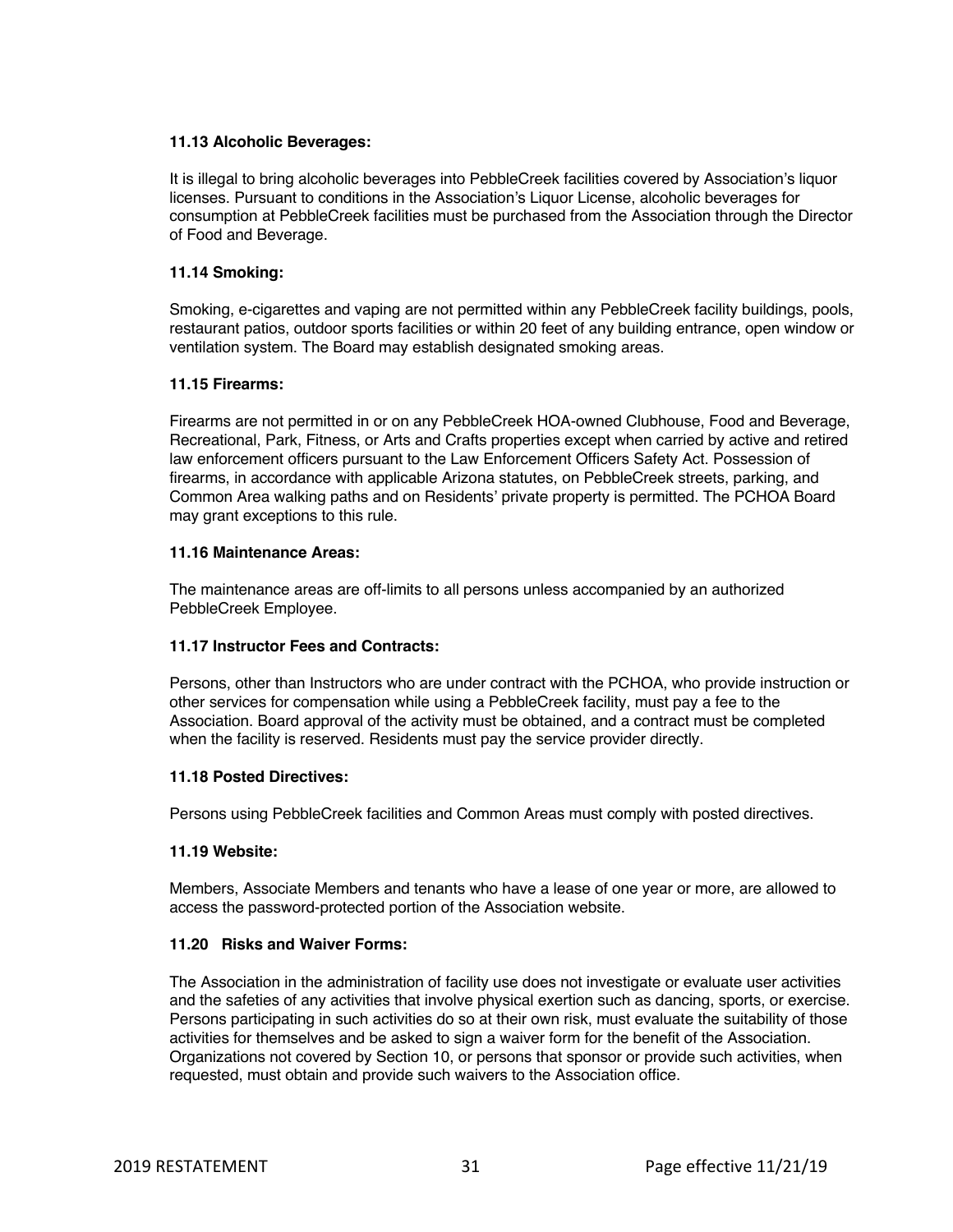#### **11.21 Recording Open Board Meetings:**

(a) Homeowners may make audio and/or video recordings of open board meetings subject to policies established by the Board according to Arizona Revised Statutes.

(1) In order to prevent interruptions, all recording equipment must be in position 15 minutes prior to the start of the meeting.

(2) Any recording equipment must not produce sound or distracting light emissions.

(3) All persons utilizing recording equipment must set up the recording equipment in the place designated by the Association.

(4) All recording equipment is the responsibility of the person wishing to record, the Association is not obligated to provide equipment.

(5) If any recording equipment fails, the Association will not stop the meeting while the equipment is reset.

(6) Any person recording a meeting must provide the Association an unabridged copy of the recording within ten (10) days after the meeting.

(7) Any recording shall not be disseminated outside of the Association without the written consent of the board.

(8) No recording of a meeting shall be posted, or otherwise made available on the internet without the written consent of the Board.

(b) A person wishing to record is required to sign a form prior to recording a meeting which acknowledges:

(1) A recording of a meeting is not the official record of the meeting; the approved meeting minutes are the official record of the meeting.

(2) The Association does not make any representations as to the authenticity of the recording.

(3) Any recording shall not be disseminated outside of the Association without the written consent of the board; and

(4) All Rules and Regulations adopted by the association will be adhered to during the recording of the meeting.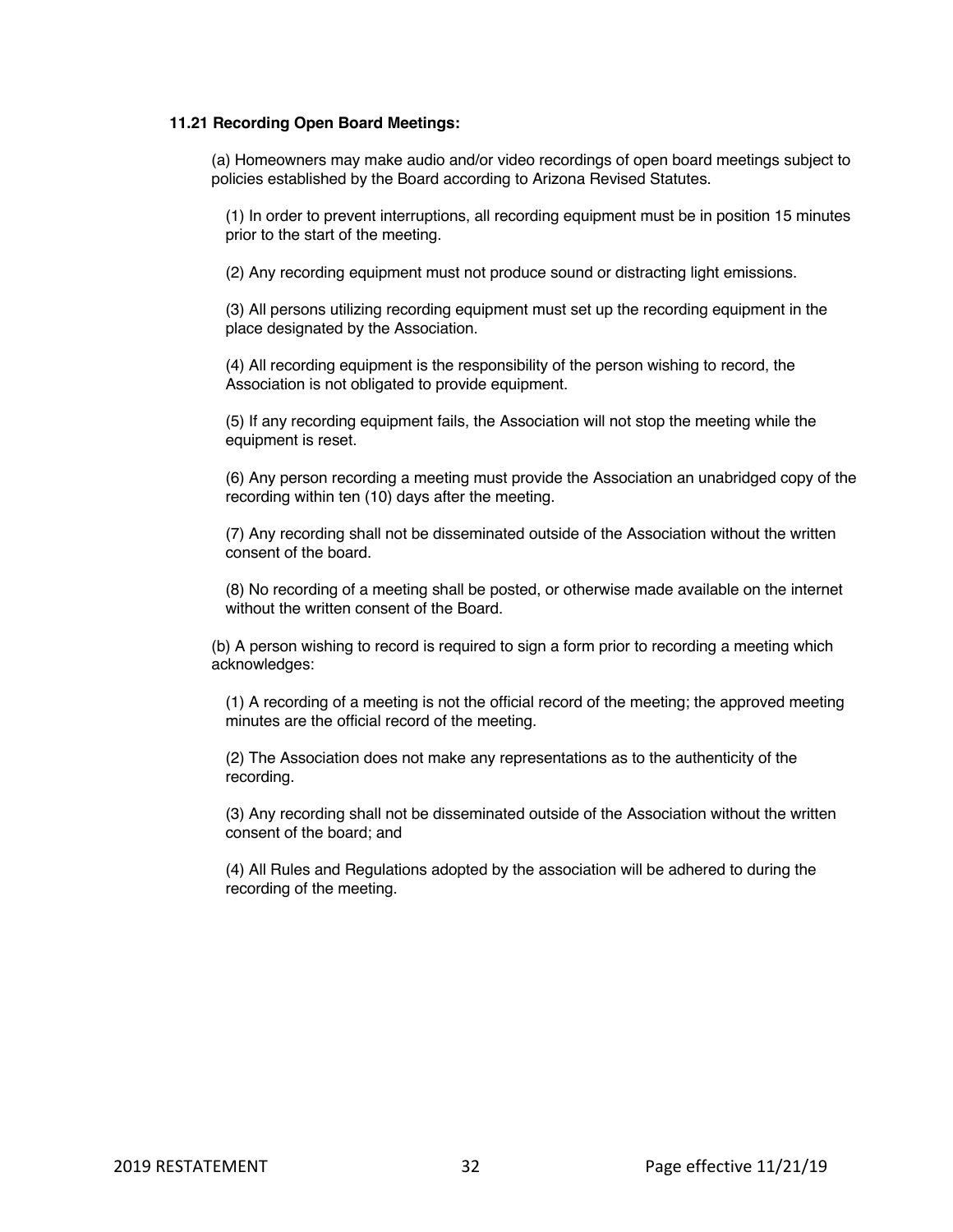## **Section 12: Clubhouse Facilities**

## **12.1 General:**

Residents and Visitors (other than Business Visitors) are privileged to use the Clubhouse facilities unless such privileges have been suspended. Residents and Visitors must have a valid PebbleCreek identification card in their possession. Designated HOA employees are authorized to require facility users to show their identification card.

- (a) Dress Code:
	- (1) Clubhouses/Restaurants Generally.

(i) Shirts, blouses, pants, skirts, dresses, or shorts and shoes are required for all members and their guests.

(ii) Clothing covering the torso must be worn over swimwear when inside all facilities except the locker rooms and when on the patio/grill area.

- (iii) Tennis and golf clothes are appropriate.
- (b) Food and Beverages:

The Policy and Procedures for events involving food and beverages are authorized under "HOA POLICY ON POTLUCK EVENTS 2016-2". Violation of liquor or health regulations would subject Residents/groups to a minimum fine of \$100.00 per occurrence and suspension of privileges for booking future potlucks or other events.

A contract will be required and fees will be charged for facility use in accordance with policies established from time to time by the Board.

(1) Contracts will not normally be necessary for small Resident events when no fees are charged.

(2) Fees may include, but are not limited to, a facility rental fee, set up fee, clean up fee, ceremony fee, and a security person fee.

## **12.2 Use of Rooms and Patios:**

(a) Ballrooms and Other Facilities:

(1) The Ballrooms and specified facility rooms are available for use by Residents, Resident Visitors and by Non-residents who are sponsored by a Homeowner or the Board or its designee. Non-residents must contract with the Association to schedule use of the Ballroom or other facilities

(2) Dining rooms, snack bars, bars, and lounges are open to Residents and Visitors.

(3) The Eagle's Nest Library is for the use of Residents and their guests only. No food or drink is allowed in the Eagle's Nest library. The Tuscany Falls library is part of the Portofino Coffee Bar and only food and drink purchased from the Portofino Coffee Bar are allowed. Food and drink may also be allowed at times determined by the Board or its designee.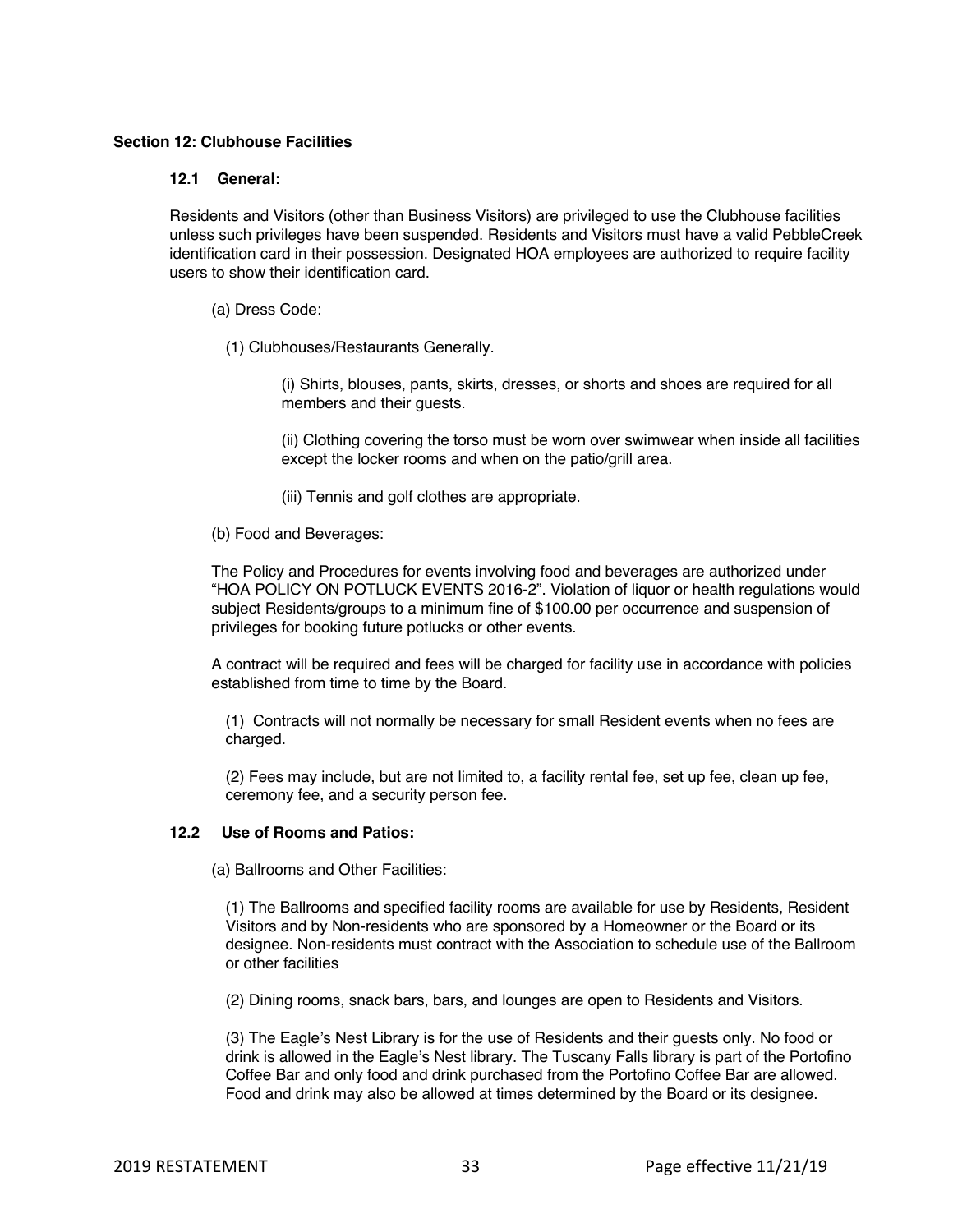(4) Unless reserved for a scheduled special event, patios will be for the use of Residents and Visitors.

(5) Residents and Visitors are not permitted in the staff offices unless invited by an appropriate Association Employee.

(6) Persons other than Association Employees are not permitted in service areas without prior approval of the Board or its designee. Access to service areas is available if prior contractual arrangements are made to move equipment in or out through these areas. Service areas include kitchens and other food preparation areas, refrigerators, food and bar storage rooms, areas behind bars and laundry rooms.

#### **12.3 Events:**

(a) Resident Organization activities:

(1) Resident Organizations may use Clubhouse facilities for their meetings, parties and social events without paying a facility rental fee.

(2) Resident Organizations may invite guests to participate in their activities if it is clear that it is not a method of circumventing the membership restrictions contained in Section 10. The number of guests may not exceed the number of Resident Organization members attending nor may it be a regular ongoing practice.

(3) Resident Organizations may invite guest speakers to their regularly scheduled meetings. The Board reserves the right to itself, or through its designee, to approve any guest speaker(s) and require them to sign an agreement of content and intent.

(4) Clubhouse facility reservations for an activity not scheduled and sponsored by a Resident Organization where a Resident or Non-resident instructor is hired to teach a scheduled Resident activity, such as ballroom dancing, exercise classes, CPR, medical exams, etc., are subject to approval by the Board or its designee on a case-by-case basis.

(5) Clubhouse facilities reserved for activities where both Residents and Non-residents are invited will be assessed a facility rental fee.

(6) Individual Residents may schedule a family function with Resident Visitors in attendance without paying a rental fee.

(7) Resident functions not meeting the guidelines above require the Board or its designee's approval and fees may be assessed.

(8) Non-resident functions and functions that raise funds for profit must be approved by the Board or its designee and fees will be assessed.

#### **12.4 Facility Scheduling and Booking:**

Requests for an officially scheduled use of facilities must be made, when food or beverages will be provided, with the Director of Food and Beverages. All other booking requests are to be made with the Director of Community Activities.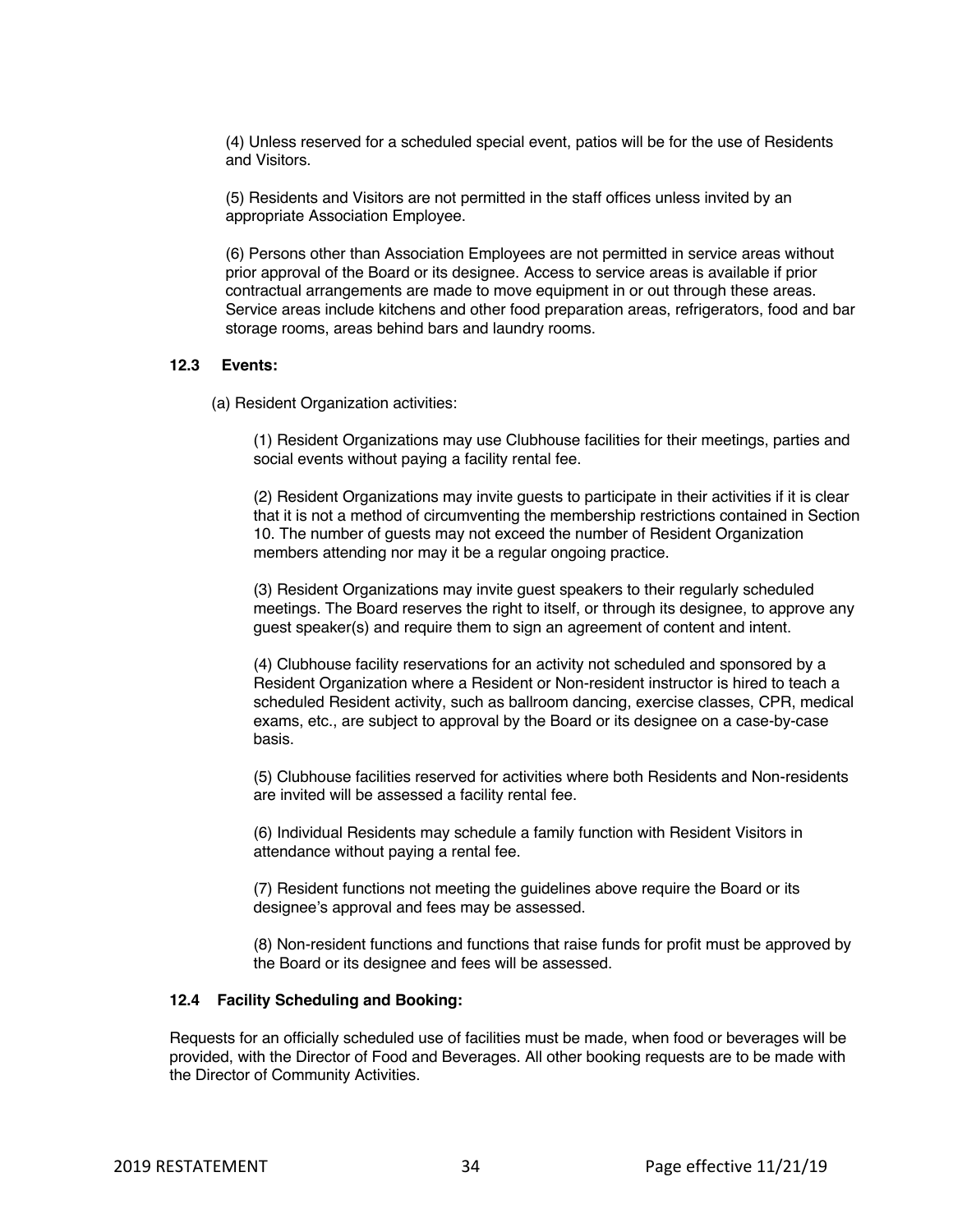#### **Section 13: Swimming Pools and Spas**

## **13.1 Authorized Use:**

(a) Use of the Swimming Pools and Spas are subject to all the conditions of Section 11: "Facilities – Generally Applicable Rules". Note particularly Subsection 11.3 regarding identification, passes and fees.

(b) Children under the age of 2 years are not permitted in any pools or spas.

#### **13.2 Use of Main Pools, Lap Pool, Spas:**

(a) The Oasis Pool hours are posted at the pool. The Eagle's Nest and Tuscany Falls pools and spa hours are posted at the pools.

(b) Children under 18 years old are not permitted to use the indoor pool at Tuscany Falls, the Oasis Pool or the lap pool at Eagle's Nest or the spas.

(c) Children Hours posted at the main pools and are determined by the PebbleCreek Homeowners Association Board of Directors.

(1) Children aged 8 years through 17 years must be accompanied by an adult and are permitted to swim in the main pool at Eagle's Nest only from 9 a.m. – 1 p.m., and in the outdoor pool at Tuscany Falls only from 1-5 p.m.

(2) Children aged 2 years through 7 years may also use the specified main pool during the hours noted above during the following periods: The last two weeks of March and the seven (7) days before through seven (7) days after Thanksgiving and Christmas. Other periods or times may be determined at the discretion of the Board or its designee.

(3) Children must be toilet trained to use the main pools. Diapers of any sort are not allowed in the main pools. Violators will be asked to leave the pool complex for the day.

(d) Only lap swimming or aqua walking is permitted in the lap pool at Eagle's Nest, the lap area in the main pool at Tuscany Falls, and in the indoor pool at Tuscany Falls. Exceptions are allowed to accommodate Fitness Center approved group exercise classes and special programs, or as determined by the Board or its designee as directed by the Board. The time limit for lap swimming is 30 minutes when others are waiting to use the lanes. Lap lane users may be required to share lanes with other users.

#### **13.3 Use of Children's Pool:**

(a) Pool usage guidelines are posted in the pool area and are subject to policies established by the Director of Recreation and Board of Directors.

(1) The Children's pool at Tuscany Falls is available for use by children 2 years through 7 years of age. Children who are not toilet trained and who still require diapers are required to wear waterproof swim pants.

(2) Children must be accompanied by an adult, with one adult accompanying no more than 3 children.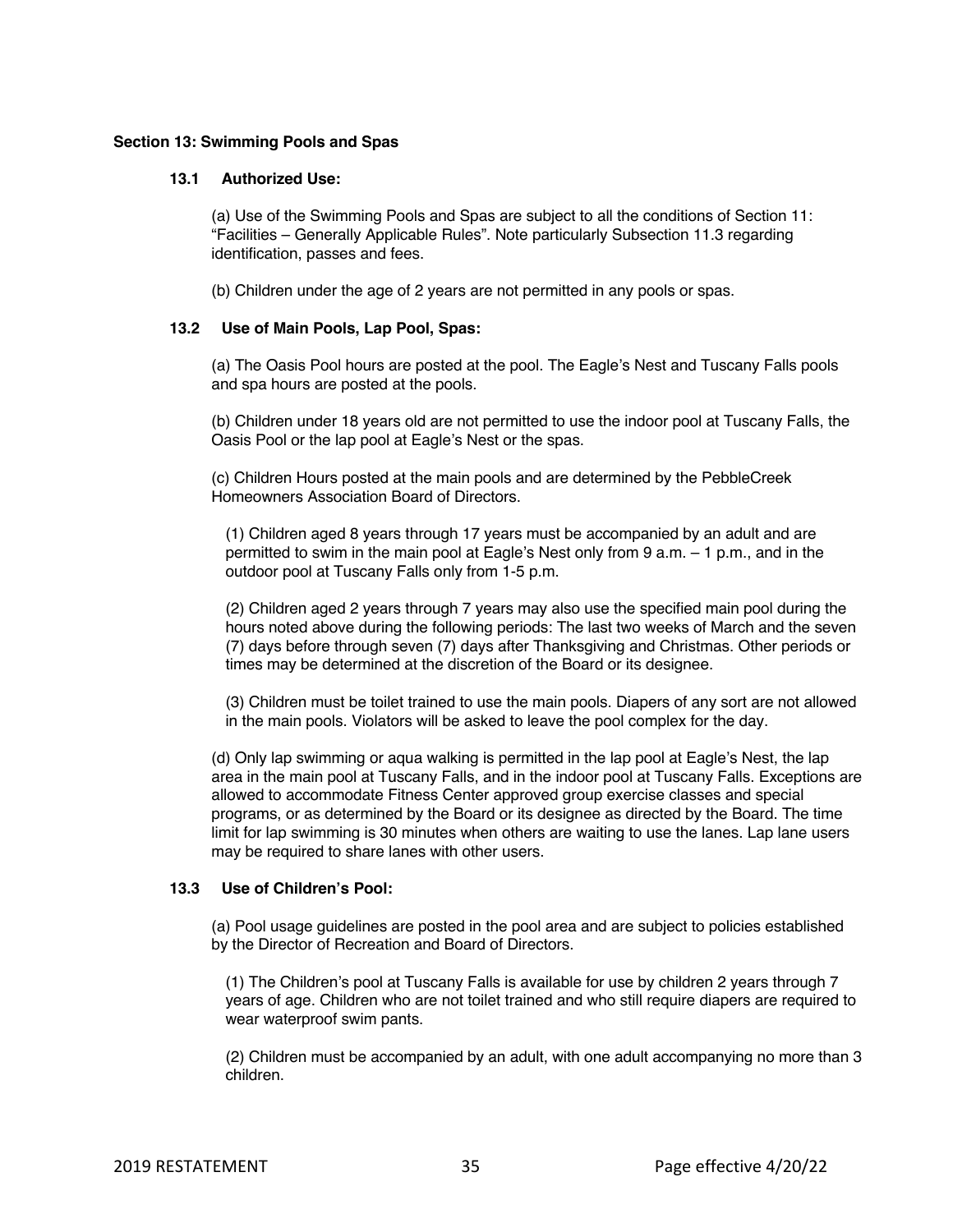(3) Children are allowed in the pool from 9:00 a.m. to 5:00 p.m., or at other times as determined at the discretion of the Board or its designee.

## **13.4 Group and Association Events:**

Any Resident, committee, or club may schedule a special event at a pool without a facility charge through the Board or its designee. The pool will remain open to all Residents and their guests for use of the pool during the time of any scheduled special event. Residents, committees and clubs may arrange, through the Board or its designee, for food and/or bar service at the pool for those attending a special event. Food and bar service provided through such an arrangement will not be available to other Residents and Visitors using the pool but not participating in the special event. Food trucks are not allowed at any pool unless approved by the Board or its designee.

#### **13.5 Lifeguards:**

There are no lifeguards on duty. Swimming is at the user's risk. Residents must advise their Resident Visitors and monitor them while in the pool.

#### **13.6 Restrictions:**

(a) Showering and Sunscreens. All persons using the pools are required to shower before entering. Only waterproof sunscreens are permissible.

(b) Rowdiness, diving, etc.; Rowdiness, diving, running, or jumping into the pool is dangerous and not permitted. Ball tossing, Frisbees, etc., are not allowed in the main pools. Limited use of small kiddy pool toys is allowed in the children's pool. Violators will be asked to leave the pool complex for the day.

(c) Fun noodles. Two "fun noodles" or one "fun noodle" with nylon webbing for seating per person are permitted but cannot be configured or utilized in such a way as to create a raft for lounging. One set of "water wings" per person and arm flotation bands for small children are permitted.

(d) Glass, Food and Beverages: Glass containers are not permitted in the pool or spa areas. Food items and non-alcoholic beverages may be brought into the pool area, provided they fit in a small 6-pack sized cooler. Food must be consumed while on the pool deck and is not allowed in the pool water. Beverages in plastic containers with lids may be consumed while in the pool water.

(e) Dress code: Proper swimming attire must be worn. Cut offs, jeans, or street clothes are not allowed. Nude swimming or lounging is not allowed. Pool patrons entering or exiting the pool areas through the fitness center must wear a swimsuit cover (shirt, shorts, robe, etc.) over their torso and appropriate footwear.

(f) Open Wounds: Persons with open wounds or sores may not use the pools.

(g) Posted directives: All persons using the pools and spas are required to comply with posted directives and HOA rules. In the event of repeated violation(s) or a serious safety violation, the Board may impose sanctions as specified in Section 6.2 and 6.3.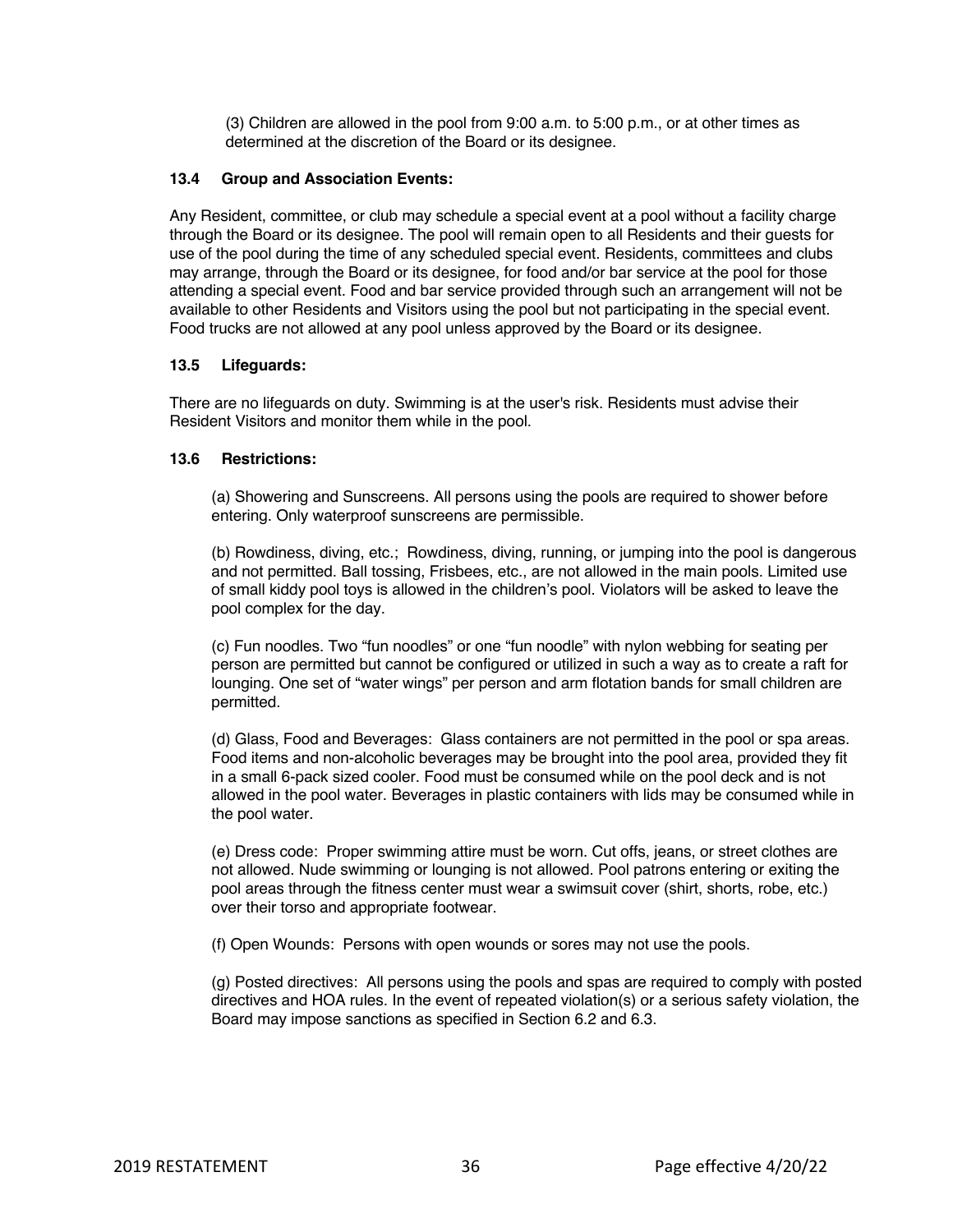## **Section 14: Fitness Center and Sports Center**

## **14.1 Authorized Use:**

(a) Use of the Fitness and Sports Centers are subject to all the conditions of Section 11: "Facilities – Generally Applicable Rules". Note particularly Subsection 11.3 regarding identification, passes and fees. Fitness Center Hours are posted at Eagle's Nest and Tuscany Falls Fitness Centers.

(b) The Fitness Center Staff recommends all users of fitness center equipment complete an orientation, which the staff will provide upon request.

(c) Specific rules for the use of the Centers and equipment are provided to, and must be read by, each person receiving a Fitness/Sports Center user card. Users must also follow any posted directives for use of the Centers and equipment.

(d) Users must sign a confirmation, acknowledgement, and waiver form. The signature of a parent or guardian is required for users under age 21.

(e) The Manager, supervisor or instructor on duty at the Centers has the authority to deny use of the Centers to anyone not complying with the Rules.

## **14.2 Locker Rooms, Steam Rooms, Saunas and Lockers:**

Locker rooms, steam rooms, saunas and lockers are for use only by Residents, Resident Visitors, and Robson Preferred Guests. Visitors 18 years old and over are permitted to use the steam rooms and saunas. Lockers are for use daily.

# **14.3 Dress Code:**

Appropriate workout clothing and athletic shoes, as established and posted by the Fitness and Sports Centers staff, must be worn by all users of the Centers. Clothing must not present a safety hazard while using the equipment. The supervisor or instructor on duty will notify users if their clothing or shoes are not appropriate, or present a safety problem, and has the authority to refuse use of the Centers to anyone not complying with the dress code.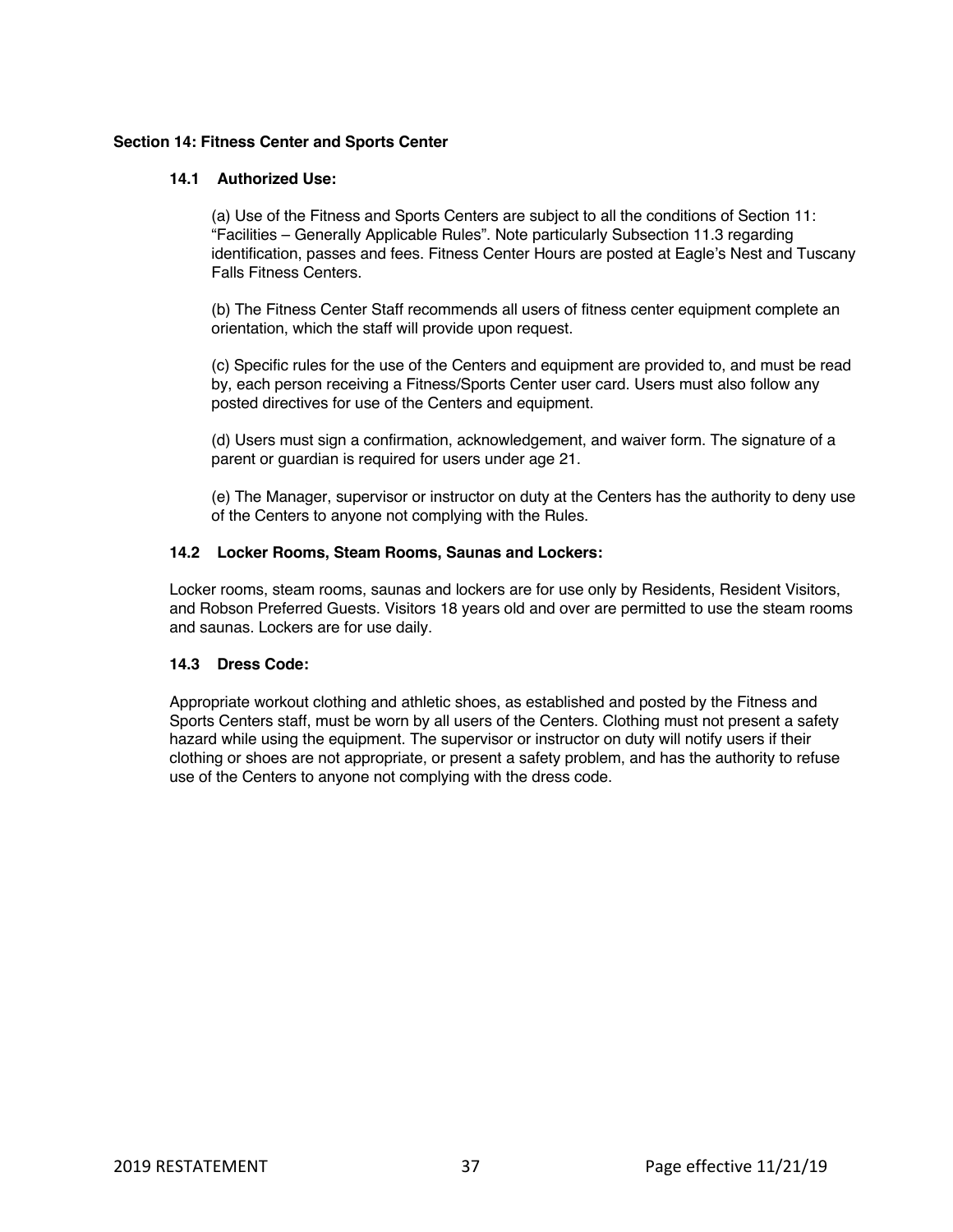#### **Section 15: Tennis and Pickleball Court Rules**

## **15.1 Authorized Use:**

(a) Use of the Tennis and Pickleball Courts are subject to all the conditions of Section 11: "Facilities – Generally Applicable Rules". Note particularly Subsection 11.3 regarding identification and passes.

(b) Members of teams in any league(s) must be Residents.

(c) Guests must be checked in and have a Recreation Facility Guest Pass in their possession.

## **15.2 General:**

(a) Hours of playing time will be posted at the Tennis and Pickleball courts.

(b) Tennis: The PebbleCreek Tennis Club establishes and manages, under the oversight of the PebbleCreek HOA, the Rules for use of the PebbleCreek tennis courts. Current court use and scheduling information can be found on the Club's website at http://www.pebblecreektennis.org.

(c) Pickleball: The PebbleCreek Pickleball Club establishes and manages, under the oversight of the PebbleCreek HOA, the Rules for use of the PebbleCreek pickleball courts. Current court use and scheduling information can be found on the Club's website at http://www.pcpickleball.org.

# **15.3 Dress Code:**

(a) Acceptable Attire: T-shirts, golf shirts, shorts, warm-up suits, tennis shirts, skirts, and dresses are acceptable. No cut-offs are permitted. Shirts must always be worn.

(b) Footwear: Only appropriate, non-scuffing athletic shoes may be worn while on the courts.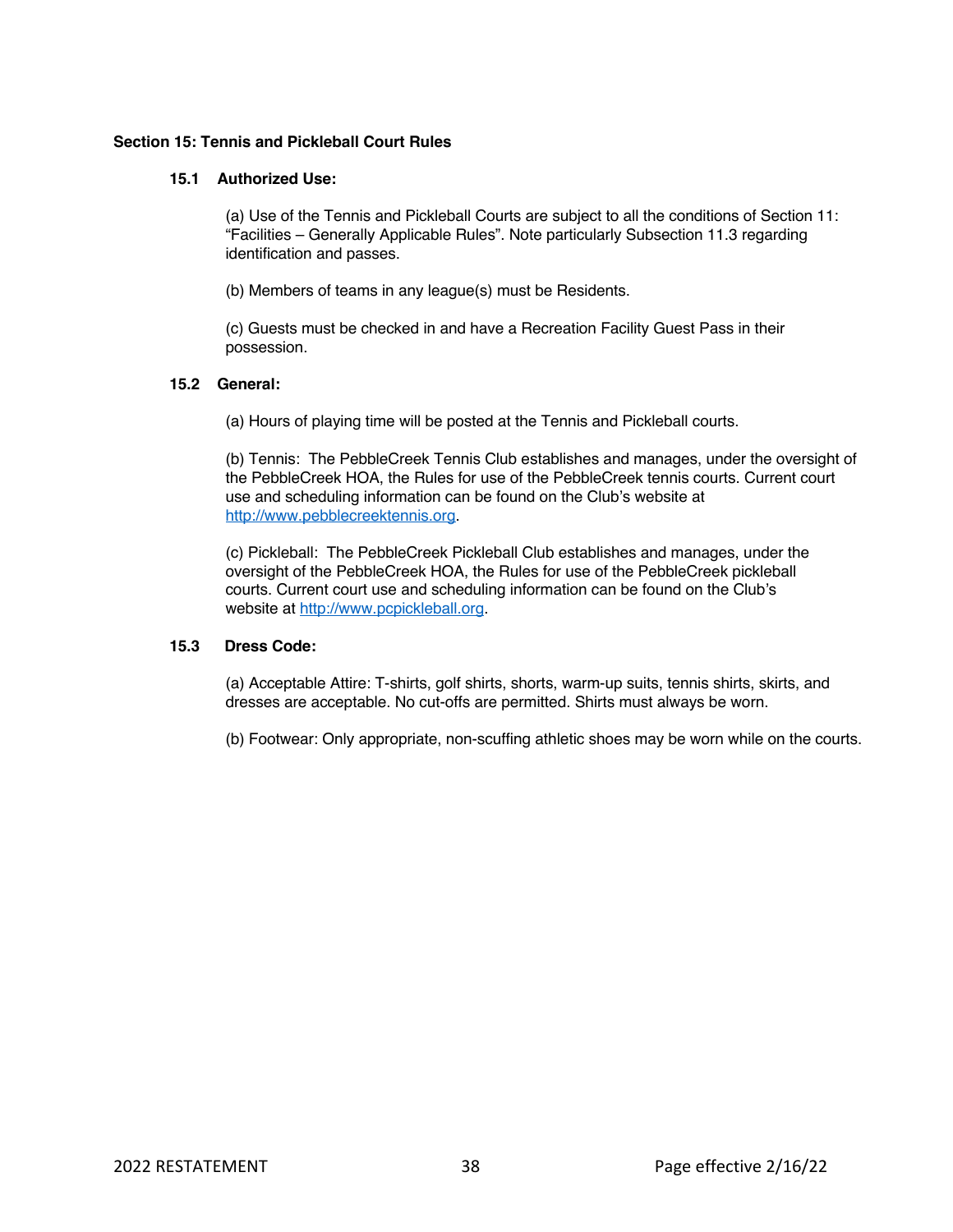## **Section 16: Bocce Ball and Horseshoes**

## **16.1 Authorized Use:**

(a) Use of the Bocce Ball and Horseshoe Courts are subject to all the conditions of Section 11: "Facilities – Generally Applicable Rules". Note particularly Subsection 11.3 regarding identification and passes.

(b) Members of teams in any league(s) must be Residents.

## **16.2 Hours, Reservations and Time Limits:**

(a) Individual horseshoe and bocce courts are open for play from 6:30 a.m. to 10 p.m. Hours will be 8 a.m. to 10 p.m. for organized events.

(b) The horseshoe and bocce courts may be reserved for group functions. Reservation books are located at the Sunrise Park courts and at the Eagle's Nest Sports Center. Sign in must be in person and no telephone calls to Clubhouse offices will be accepted. All group functions are for a minimum of four.

(c) Play will be limited to 1.5 hours if there are other Residents waiting to use a court.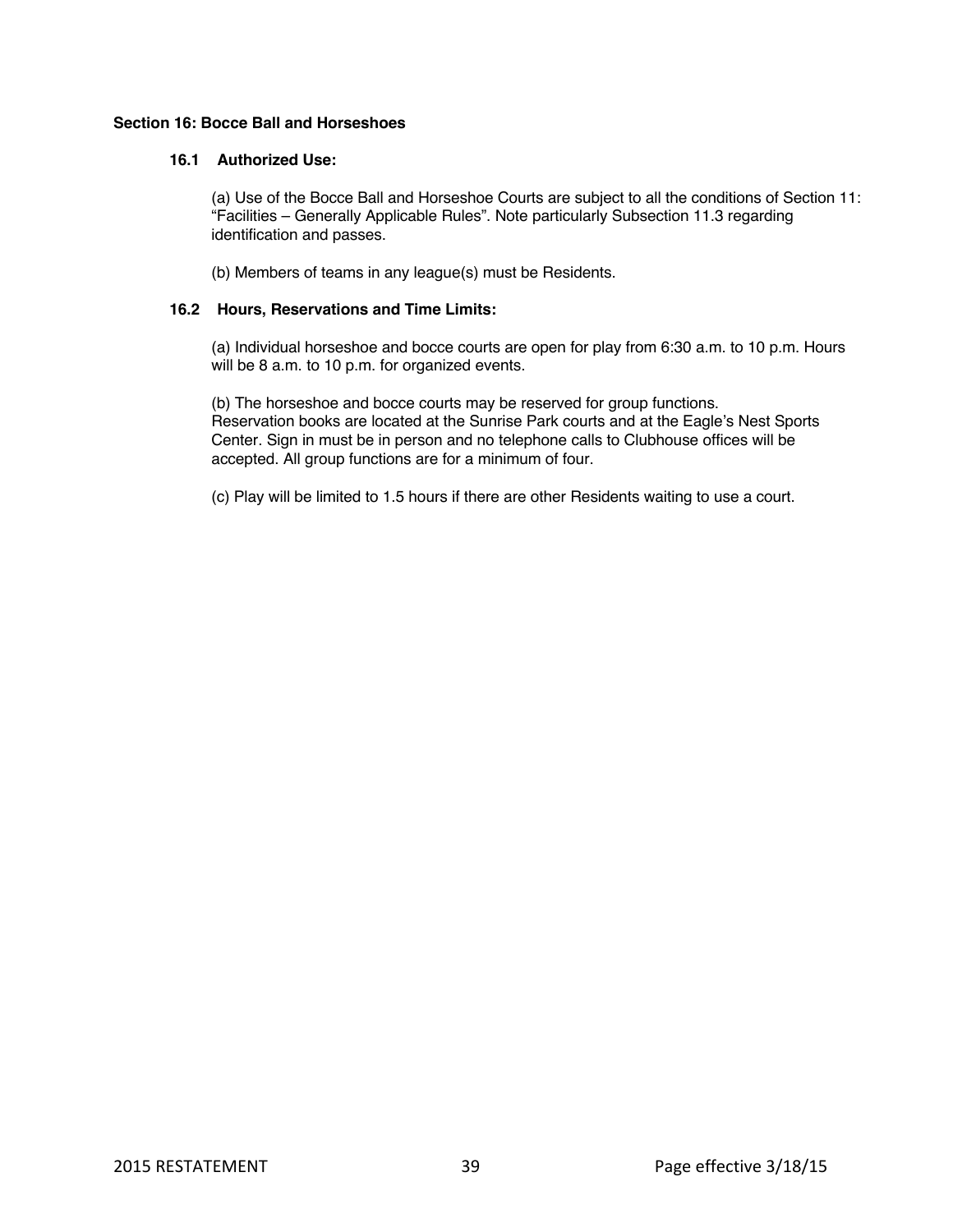## **Section 17: Golf Course Rules**

## **17.1 Authorized Users:**

(a) Residents, Resident Visitors, and Robson Preferred Guests may use the golf facilities if they have a valid identification card authorizing facility use and present this card at the Pro Shop when checking in to play golf.

(b) The Director of Golf may authorize use of the golf courses and practice facilities by local high school golf teams and members of the general public and may permit the golf courses to be reserved for use by outside groups.

(c) Golfers must be at least 16 years of age to play on the golf courses. Golfers under 16 years of age must have permission from the Golf Professionals or staff before checking in to play golf.

## **17.2 General:**

(a) It is the responsibility of Homeowners to inform their Resident Visitors and Tenants of golf course Rules.

(b) Persons owning, occupying or using any Lot or other area adjoining the golf courses and practice facilities are deemed to have assumed the risks of personal injury and property damage resulting from golf balls hit onto such Lot or other area by persons playing golf on the golf courses and practice facilities.

(c) Golf balls are out of bounds and lost if they fall onto private property during play. Golfers may not enter private property to retrieve golf balls.

(d) Unless otherwise approved by the Board or its designee, the golf courses and the golf course cart paths are restricted for golf play only. Only authorized golf course personnel and persons who have checked in at the Pro Shops, or have been approved to play golf, are allowed on the golf course cart paths. Roadways are to be used when traveling to and from Clubhouse areas.

# **17.3 Tee Times and Check-in:**

(a) Tee times are scheduled according to procedures established by the Director of Golf. All golfers must check at the Pro Shops to determine the procedure for scheduling tee times.

(b) The tee time may be lost if the players do not check in at least 30 minutes prior to tee time. When checking in, PebbleCreek identification card(s) must be presented at the Pro Shop.

# **17.4 Golf Carts and Segway Human Transporters:**

(a) Privately owned golf carts and Segways are permitted on the golf courses if the registration, sticker display and operating requirements of Section 7, including possession of a valid driver's license, have been satisfied. No trail fee is required.

(b) Carts and Segways are not permitted to enter private property from the golf courses or exit private property onto the golf courses.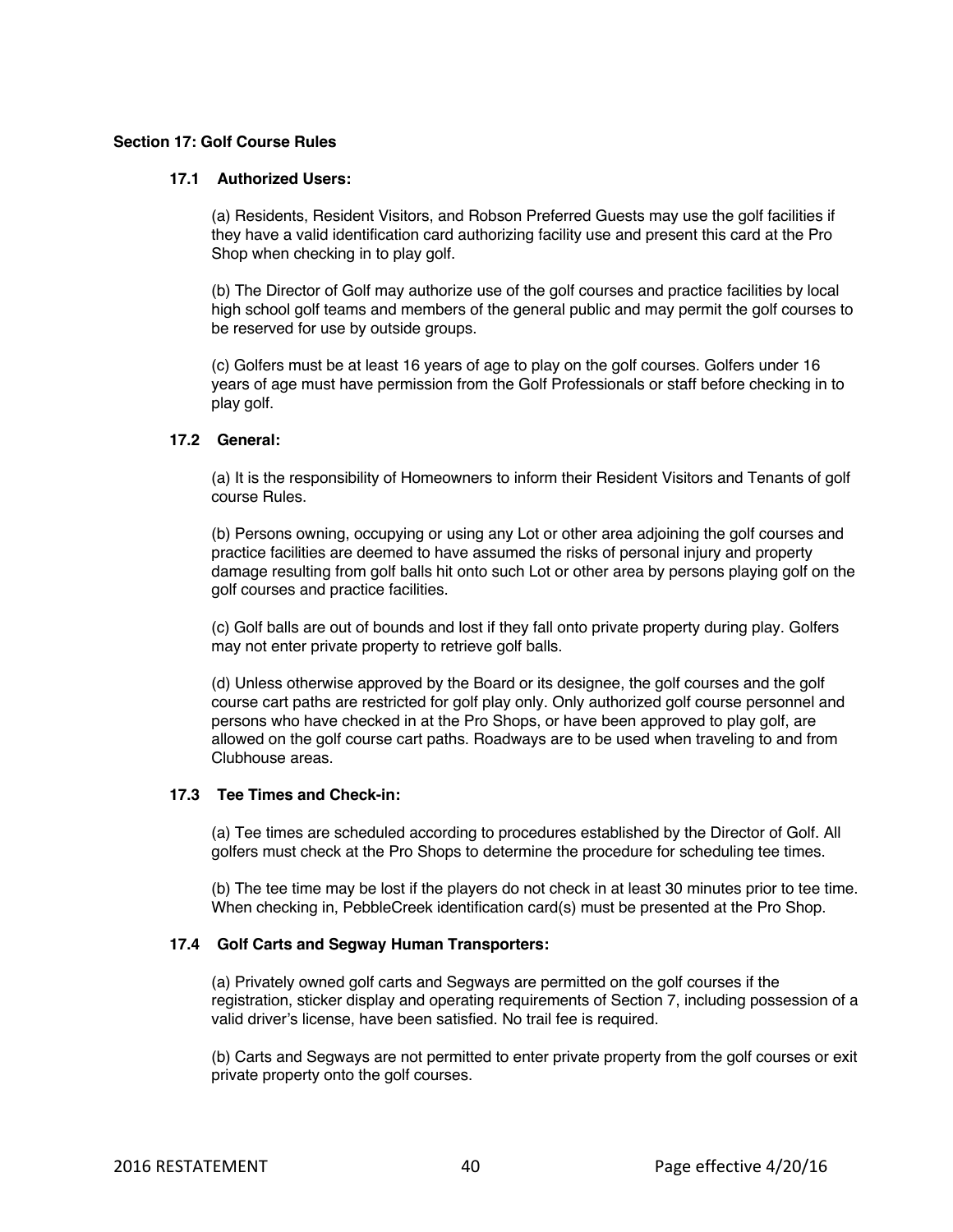(c) Private golf carts intended for use on PebbleCreek golf courses must meet specifications as established by the Director of Golf, including but not limited to weight, dimensions, tire size and tread, noise, and performance. These specifications are approved by the PCHOA Board and are available at the Eagle's Nest and Tuscany Falls Pro Shops.

(d) Golf carts must be operated in a reasonable and prudent manner and in compliance with all posted regulations on the courses, cart paths and PebbleCreek streets, including speed limits.

(e) An individual who operates a golf cart in violation of this section may be immediately removed from the golf course. Any subsequent use must be approved by HOA golf staff. This section may be enforced by HOA golf staff (Pro Shop employees and marshals) and the PebbleCreek Community Services Patrol.

(f) Non-golfing passengers must be over 10 years of age and registered in the Pro Shops prior to start of play.

(g) No carts or Segways are permitted within 30 feet of the green. Driving on the approaches to the par 3's or around the green on the opposite side of the cart paths is not permitted.

(h) Disability stickers are available at the Eagle's Nest front desk to Residents who have a disabled license plate or placard from any State's Department of Motor Vehicles in his or her possession and who need to drive on the golf courses. Temporary Disability flags are available at the Pro Shops to persons who have a letter from their doctor stating that (i) the person has a temporary disability, (ii) who have a sticker for their own cart but are riding with another player, or (iii) Non-residents who have a disabled license plate or placard from any State's Department of Motor Vehicles in his or her possession and who need to drive on the golf courses. In accordance with the American Disabilities Act, golf carts and Segways with a disabled sticker or flag must stay 25 feet from the tees and greens.

#### **17.5 Practice Ranges, Practice Greens and Pitching Greens:**

- (a) Practice is allowed only on the practice facilities.
- (b) Range balls and baskets are not to leave the practice facilities.

(c) Pitching onto the putting practice greens is not allowed. The practice bunkers and the area around the pitching greens are available for this purpose.

(d) Tokens are sold at the Pro Shops.

#### **17.6 Dress Code:**

There is a dress code for all persons using the golf courses and practice facilities. The dress code is available on the PCHOA website and at the Golf Pro Shops.

#### **17.7 Lakes:**

- (a) During play, only the golf ball hit into the lake may be retrieved. All other balls are the property of the Association.
- (b) No fishing, wading or swimming is allowed in any of the lakes on the golf courses.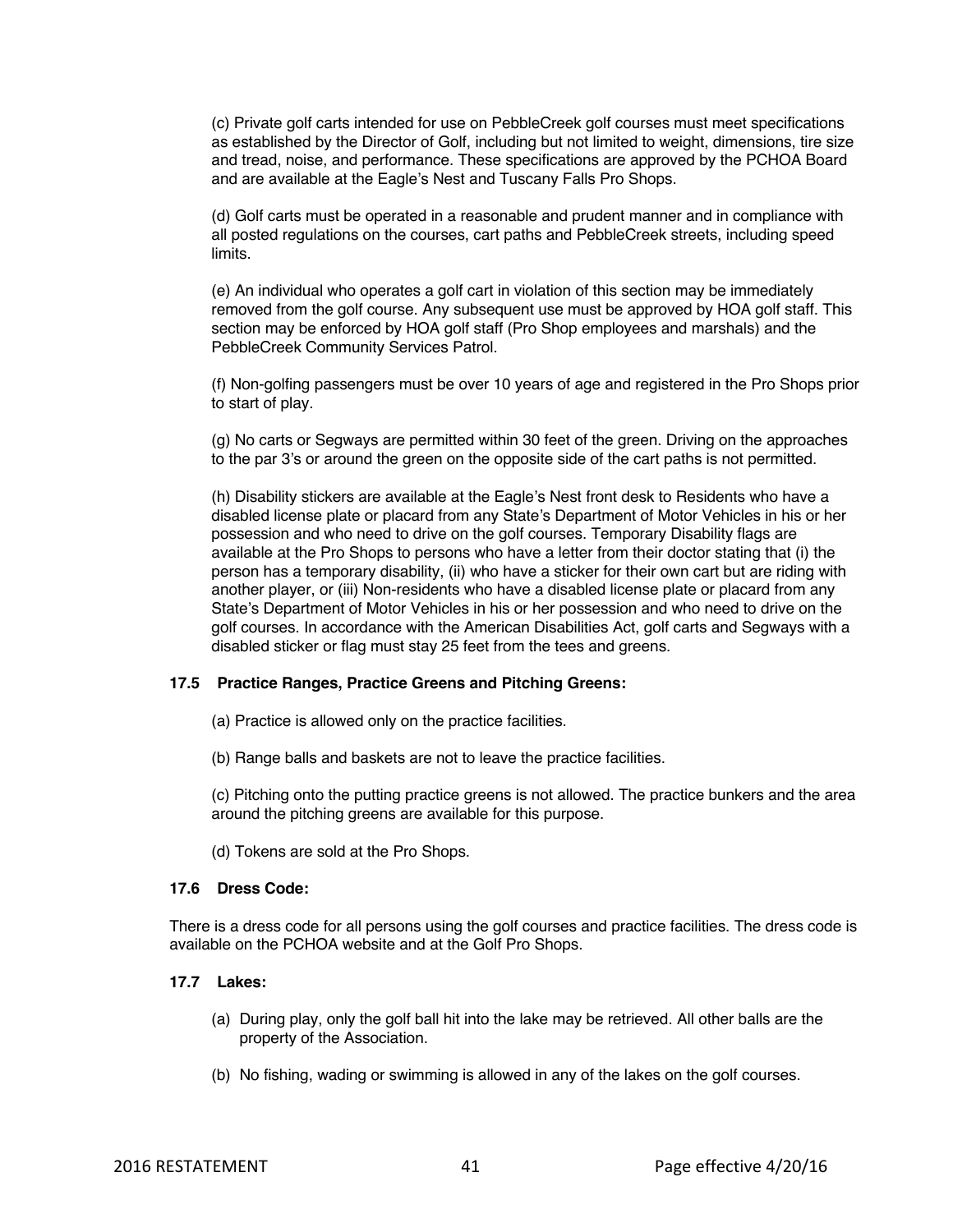## **Section 18: Creative Arts Facilities**

## **18.1 Authorized Users:**

The creative arts facilities are for the use of Residents and Resident Visitors who have a valid PebbleCreek identification card.

## **18.2 Use of Rooms:**

Personnel at the Creative Arts Center will schedule individual rooms at the creative arts facilities. Keys for the individual rooms will be available from the Gallery Desk during regular Gallery hours.

## **18.3 Safety:**

(a) The various rooms contain equipment, chemicals, materials and machinery that require knowledge of their uses. Persons who use these items do so at their own risk.

(b) Rules for the use of various items of equipment are posted within each creative arts room. No one is allowed to use a machine or piece of equipment until an instructor has checked him or her out on that machine or equipment.

## **18.4 Artwork Sales Fee:**

All artwork sold in the gift shops/galleries will be assessed a fee of the gross sales price which is paid to the Association general fund.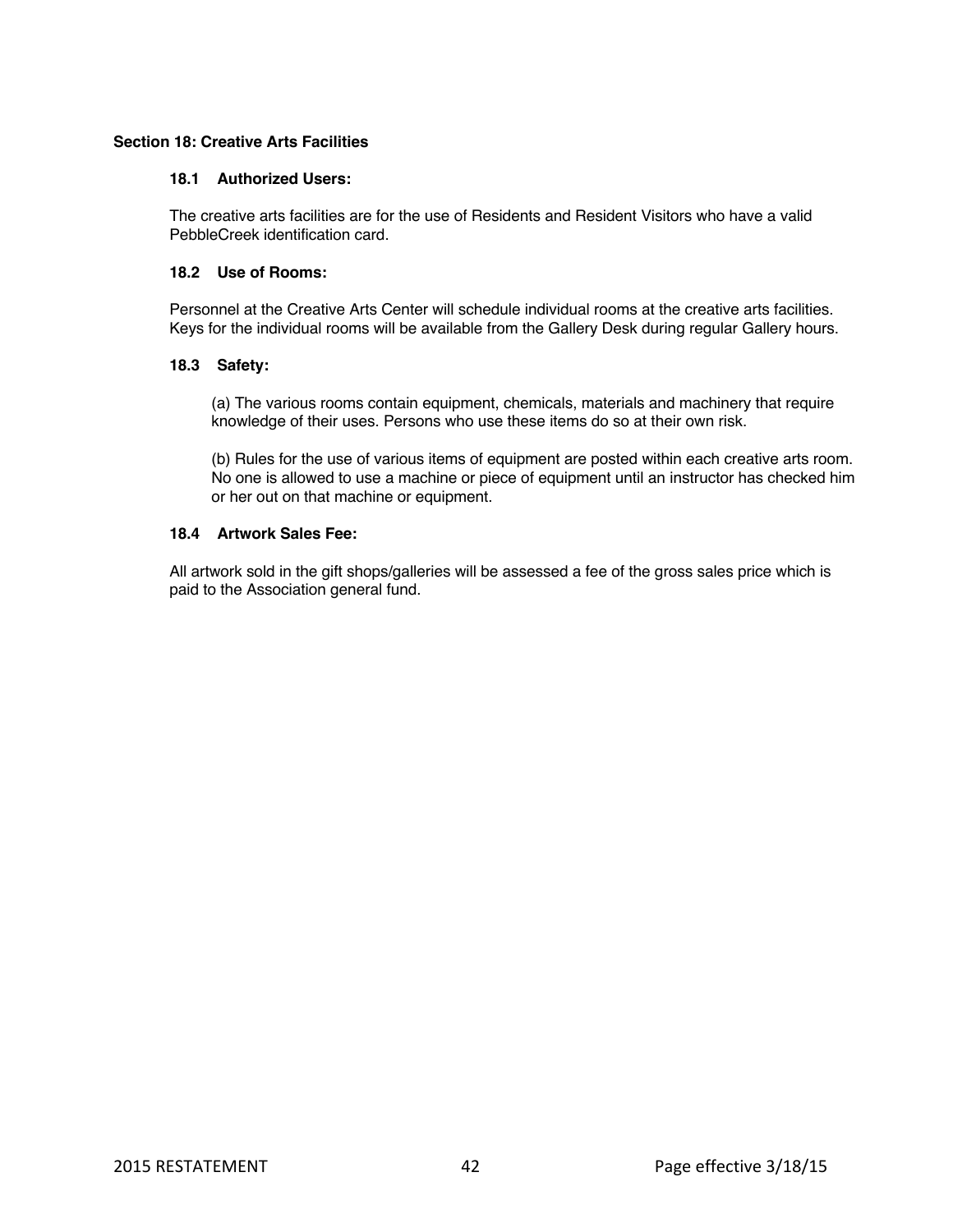#### **Section 19: Common Areas and Parks**

## **19.1 Common Areas:**

Common Areas are all lands within PebbleCreek that are made available for use primarily by Residents. Common Areas are more fully defined in the CC&Rs but include:

(a) All land or right-of-way easements within PebbleCreek that are dedicated to the public or the City of Goodyear and are maintained by the Association.

(b) Common Areas include the streets, sidewalks, greenbelts, easements, and the concrete drainage ways leading to the golf courses.

## **19.2 Areas That Are Not Common Areas:**

- (a) The golf courses.
- (b) Maintenance yards.

(c) The County Drainage Corridor/Flood control area. This area is not for use by Residents or Visitors.

(d) All PebbleCreek Lots.

#### **19.3 Use of Common Areas:**

Every Resident has a non-exclusive right to use and enjoy the Common Areas unless a specific Common Area is otherwise restricted by the Board.

Private property cannot be crossed or entered to access Common Areas (Refer to CC&R Article III, Sect. 1).

#### **19.4 Sunrise Park:**

(a) Sunrise Park will be available for use by Residents and Resident Visitors. There will be no fees for use of Sunrise Park. Resident Visitors may use the park only when accompanied by a Resident.

(b) Park hours are posted at the Park.

(c) The picnic area may be reserved for group functions. A Sunrise Park reservation book for the Ramada is in the Activities Center.

(d) Restrooms: The restrooms will be unlocked by the Patrol at 5 a.m. and locked at 10:00 p.m. daily.

(e) The use of food and drink are covered under "HOA Policy on Potluck Events".

(f) Individuals and groups using the park are responsible for cleaning up after their use. All trash and debris, including tobacco waste, must be placed in the garbage receptacles. If tables are used for food service or preparation, they must be wiped clean. Those that do not clean up after using the park for their functions will be denied use of the park for six months.